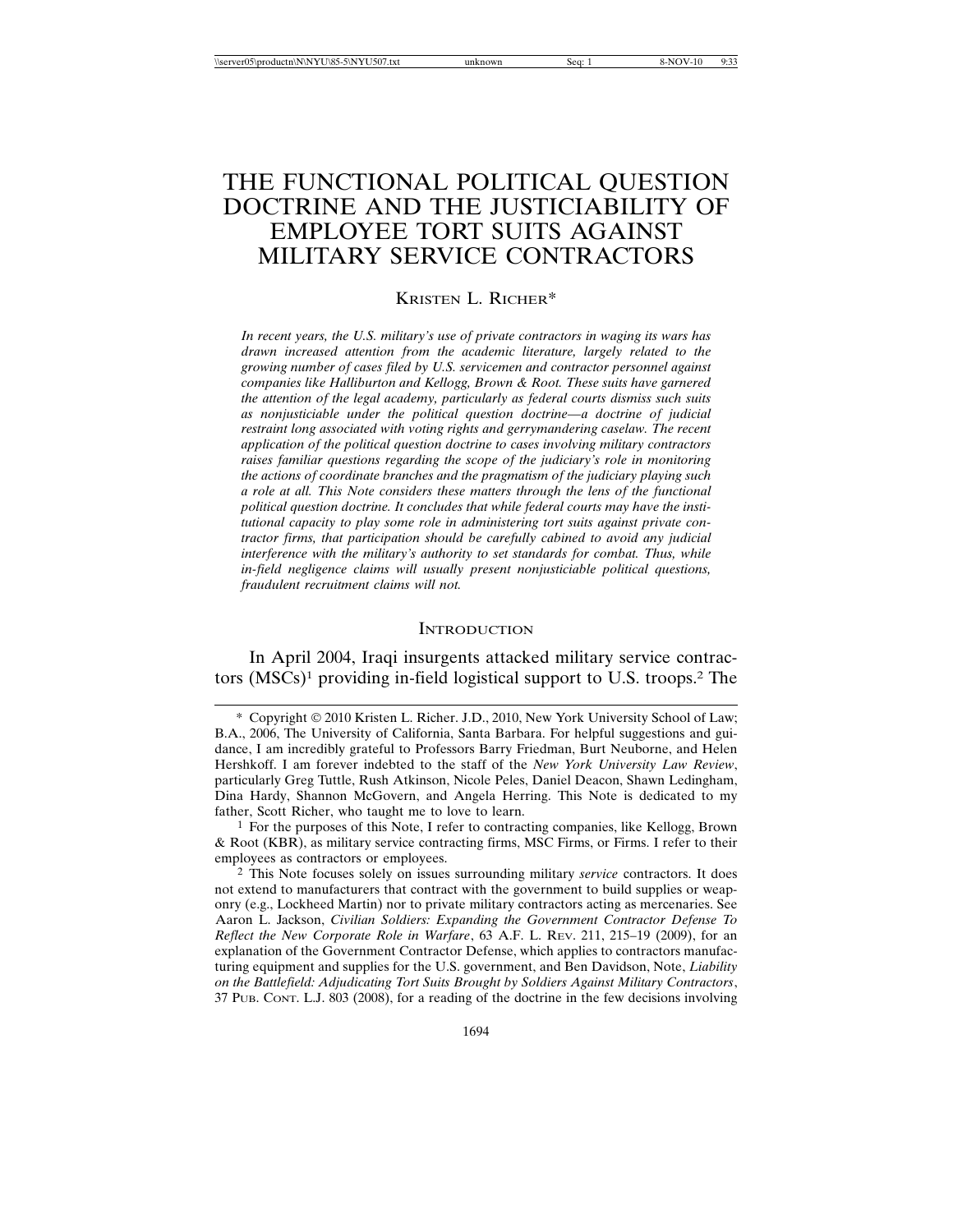fuel convoys, driven by employees of Kellogg, Brown & Root (KBR), sustained heavy casualties, losing both U.S. servicemen and KBR employees. Two years later, KBR employees and family members of the deceased brought suit against KBR and its then parent company, Halliburton, asserting a mix of common law and statutory claims, which boiled down to two basic tort actions. First, the plaintiffs alleged that KBR had been grossly negligent in allowing the convoys to enter areas known to be hostile.3 Second, the plaintiffs alleged fraudulent recruitment, claiming KBR had intentionally misrepresented the risks associated with the job.4

In what has become a familiar move by MSC Firms facing liability, KBR moved to dismiss the claims, arguing that KBR's ties to the U.S. military barred the suit under the political question doctrine.5 The district court agreed.<sup>6</sup> The Fifth Circuit reversed, finding that (1) the case had yet to present actual political questions even if the potential existed, and (2) a court might be able to read the negligence and fraud claims narrowly enough to avoid making policy decisions otherwise committed to military discretion.7 Despite this ruling, the future of the *Lane* plaintiffs' claims still rests on shaky ground.

The *Lane* litigants are representative of a particular category of federal court claimants—MSC employees bringing suit against their employers.8 *Lane* illustrates the current uncertainty and disagreement over whether courts can hear these claims, and how, if at all, the political question doctrine should apply. Within a broader landscape, the claims in *Lane* are emblematic of the current struggles within the courts, Congress, and the public to position MSCs within the extant

4 *Id.*

5 *Id.* ("[Defendants] argue that since their decisions are so interwoven with Army decisions, the court lacks jurisdiction over the case under the political question doctrine."). Defendants also claimed that the cases were barred under the Defense Base Act, 42 U.S.C. § 1651(a) (2006), and the *Feres* exception to tort liability, 28 U.S.C. § 2680(j)–(k) (2006), but the court did not reach those issues. *Fisher*, 454 F. Supp. 2d at 639 n.14; *see also infra* note 169 (discussing *Feres* doctrine). The political question doctrine was the sole issue the court considered on appeal in *Lane v. Halliburton*, 529 F.3d 548, 554 (5th Cir. 2008).

6 *Fisher*, 454 F. Supp. 2d at 639.

7 *Lane*, 529 F.3d at 568. For further discussion of the Fifth Circuit holding, see *infra* Part II.B.2.

8 Other military contractor activities are less logistics based, and might include military training, intelligence gathering, providing security personnel, and performing combat- or mercenary-like tasks. *See* Laura A. Dickinson, *Government for Hire: Privatizing Foreign Affairs and the Problem of Accountability Under International Law*, 47 WM. & MARY L. REV. 135, 138 (2005) (discussing various roles filled by military contractors).

suits brought by military personnel. For an overview of the history of military contracting, see John S. Kemp, *Private Military Firms and Responses to Their Accountability Gap*, 32 WASH. U. J.L. & POL'Y 489, 493–98 (2010).

<sup>3</sup> Fisher v. Halliburton, 454 F. Supp. 2d 637, 639 (S.D. Tex. 2006).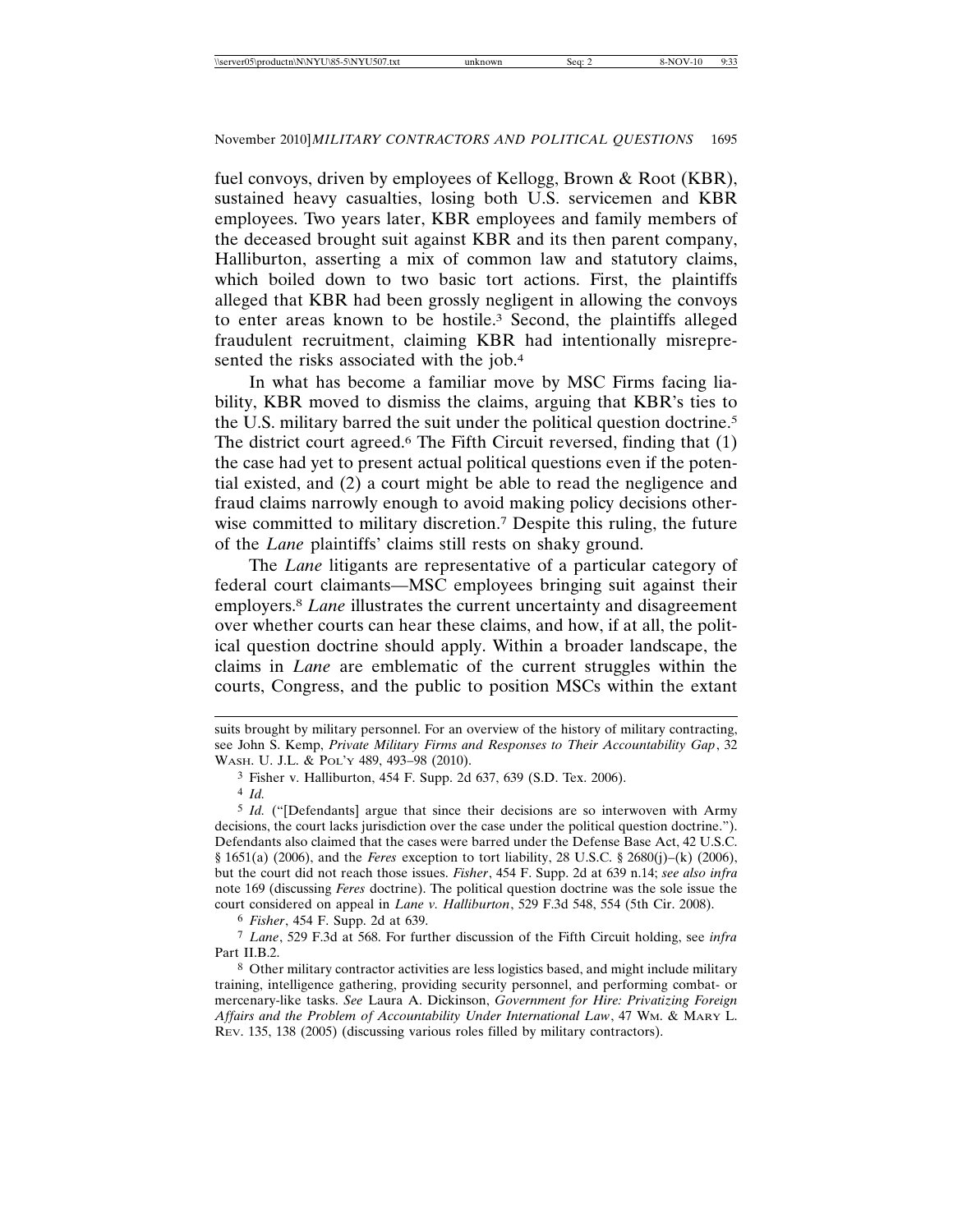legal framework and to hold MSC Firms accountable for their actions abroad.9

In the face of allegations by U.S. servicemen of rape,<sup>10</sup> human rights violations,<sup>11</sup> and negligent conduct by contractor personnel,<sup>12</sup> both government officials and academics are struggling to situate MSCs within the boundaries of international<sup>13</sup> and domestic law.<sup>14</sup> In this Note, I focus on the domestic legal context and, in particular, on the role that the political question doctrine plays in that analysis. There are two reasons for this narrow focus. First, jurisdictions are divided on the application of the political question doctrine in domestic tort-based employee claims in cases like *Lane*. Second, the blend of domestic and in-field claims<sup>15</sup> provides the most fruitful basis

12 Family members of U.S. servicemen traveling with the MSC convoys have also begun to bring suit against these Firms, attempting to receive compensation or wrongful death awards. Because these claims involve the somewhat complicated interplay of an additional reparatory scheme—Veterans Affairs benefits or pensions for soldiers injured in combat— I set these claims aside for the purposes of the normative portions of this Note. However, from the court's perspective, resolution or dismissal of claims arising from injuries to servicemen and contractors alike rests on the same political question doctrine analysis, so I discuss these cases together in Part II.

13 *See generally* Dickinson, *supra* note 8; Tina Garmon, *Domesticating International Corporate Responsibility: Holding Private Military Firms Accountable Under the Alien Tort Claims Act*, 11 TUL. J. INT'L & COMP. L. 325 (2003); P.W. Singer, *War, Profits, and the Vacuum of Law: Privatized Military Firms and International Law*, 42 COLUM. J. TRANSNAT'L L. 521 (2004).

14 For a broader discussion of MSC cases and their interplay with the political question doctrine, see Chris Jenks, *Square Peg in a Round Hole: Government Contractor Battlefield Tort Liability and the Political Question Doctrine*, 28 BERKELEY J. INT'L L. 178 (2010), which evaluates applications of the political question doctrine to tort claims relating to MSCs, claims by detainees against contractor interpreters and interrogators, and claims by soldiers against contractors. While Jenks examines a broader swath of contractor cases than this Note, the end result of his analysis is that courts *ought to* look at "(1) whether the suit arises from actions taken by a contractor in a war zone  $\dots$ ; (2) whether the U.S. military controlled the actions taken by the contractor  $\dots$ ; and (3) how the military operational control, decision making, or actions are relevant to, or a cause of, the incident at issue." *Id.* at 214. This Note concedes that these are relevant inquiries but demonstrates in Part II, *infra*, that courts are as confused about how to analyze these issues as they are uncertain in applying the political question doctrine itself. Parts I and III, *infra*, thus attempt to add substance and form to this inquiry by drawing upon functional considerations of the competence for and necessity of court adjudication. It then applies those principles to the MSC context.

15 By "in-field" claims, I refer to those claims arising while in combat or in theater, in the course of military operations. For a discussion of the admitted difficulties in narrowing the scope of this definition, *see infra* text accompanying notes 159–71.

<sup>9</sup> *See* Davidson, *supra* note 2, at 807.

<sup>10</sup> *See, e.g.*, Karen Houppert, *KBR's Rape Problem*, THE NATION, May 5, 2008, at 4, *available at* http://www.thenation.com/article/kbrs-rape-problem.

<sup>11</sup> *See, e.g.*, Dickinson, *supra* note 8, at 139 (discussing prominent role of private contractors in Abu Ghraib scandal (citing Joshua Chaffin, *Private Workers Found Central to Jail Abuse*, FIN. TIMES (London), Aug. 27, 2004, at 7)).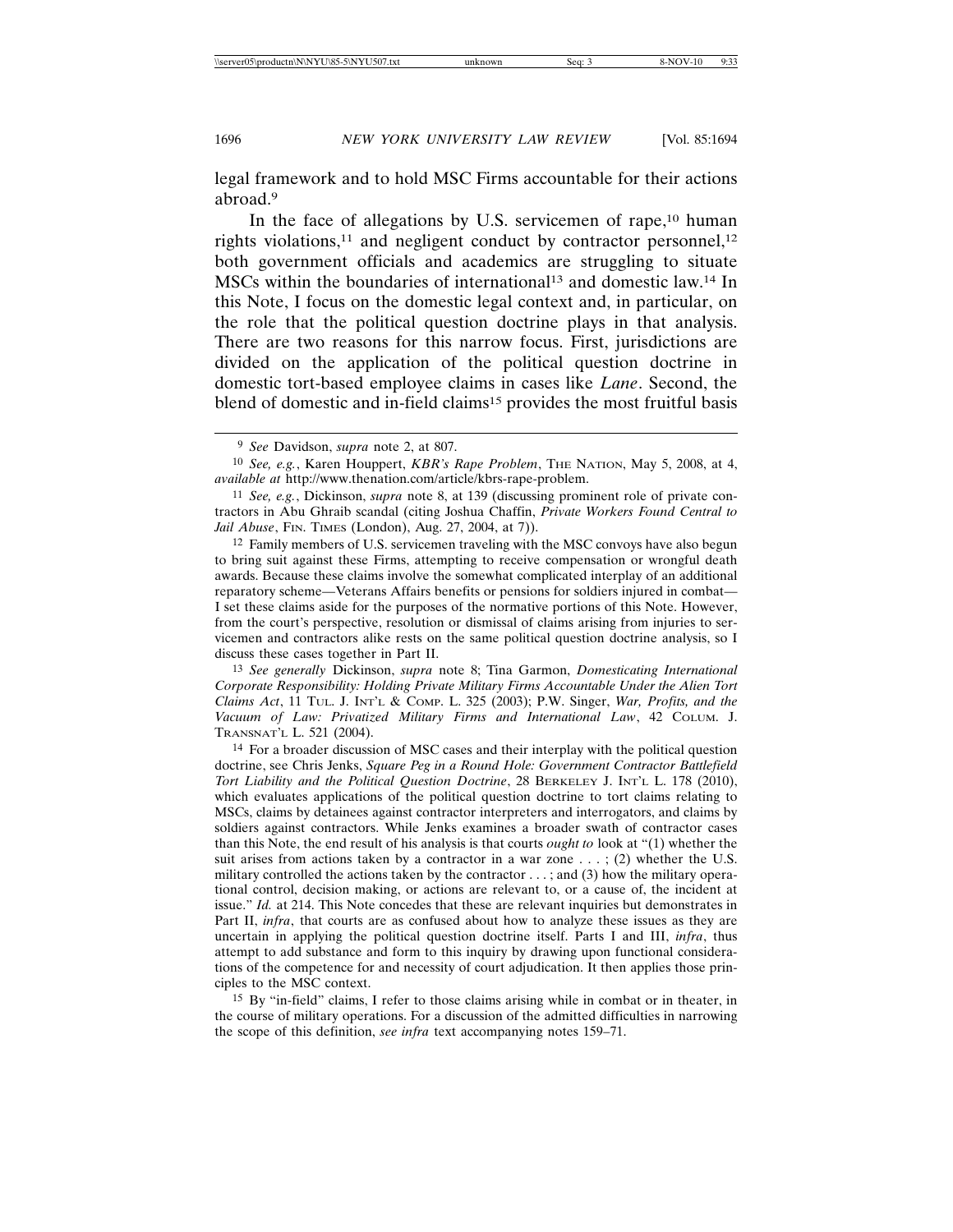for determining what the role of the judiciary is, and should be, in monitoring MSC conduct.

Because the political question doctrine is, operationally, a firstorder inquiry, the matter is often resolved at the initial stage of litigation, before determining the nature of the underlying substantive law. However, understanding the parameters of the doctrine can help shed light on the potential application of the doctrine in other contexts and under different bodies of substantive law.16

A body of scholarship has already begun to form around this issue. Many have looked to the role of the judiciary with respect to MSC claims generally. However, these authors have focused too narrowly on political question doctrine cases involving the military alone or have resigned themselves to analyzing the cases through the framework developed under *Baker v. Carr*17—a mistake, both because the *Baker* factors are unclear and because the courts which are hearing MSC cases are confused by the *Baker* analysis.18 In doing so, courts and commentators miss the broader picture: what motivates the distinctions courts draw between political and justiciable questions. Because disagreement among the courts centers on functional concerns about courts' institutional capacity<sup>19</sup> to decide these cases,<sup>20</sup> I

<sup>16</sup> Thus, while I set aside analysis of cases involving rape, human rights violations, etc., to the extent that parties in those cases raise the political question doctrine as a defense against suit, the model I propose in this Note should apply similarly to those cases.

<sup>17</sup> 369 U.S. 186 (1962); *see* Davidson, *supra* note 2, at 810 (focusing narrowly on political question doctrine as applied to military); *see also* Joseph H.L. Perez-Montes, *Justiciability in Modern War Zones: Is the Political Question Doctrine a Viable Bar to Tort Claims Against Private Military Contractors?*, 83 TUL. L. REV. 219, 227–45 (2008). Perez-Montes, like Davidson, errs by looking to the textual factors carved out in *Baker v. Carr*, 369 U.S. 186 (1962), and then jumping straight to that doctrine's specific application to the military and foreign affairs context. By neglecting to give a broader reading of the doctrine, this approach bypasses any real analysis of which underlying factors trigger a court's decision to find a political question that bars justiciability of a claim. I offer a broader analysis in Part I, *infra*. For a discussion of the *Baker* framework, see *infra* notes 27–28 and accompanying text.

<sup>18</sup> *See infra* Part II (discussing courts' inconsistent application of the political question doctrine); *see, e.g.*, Michael R. Kelly, Note, *Revisiting and Revising the Political Question Doctrine:* Lane v. Halliburton *and the Need To Adopt a Case-Specific Political Question Analysis for Private Military Contractor Cases*, 29 MISS. C. L. REV. 219, 238–40 (2010) (arguing that *Baker* factors do not provide meaningful guidance to courts determining whether cases implicate political questions). Kelly argues that the political question doctrine only bars cases in which separation of powers concerns are at play. *Id.* at 252. But his answer begs the very question confusing courts confronting MSC cases: What are those concerns and how might they affect the doctrine's application? This Note provides one answer.

<sup>19</sup> Note that these concerns are distinct from the separation of powers debate addressing whether the court is infringing on the power of a coordinate branch in deciding these cases, a notion lambasted by Professor Magill. *See* M. Elizabeth Magill, *Beyond Powers and Branches in Separation of Powers Law*, 150 U. PA. L. REV. 603, 625–26 (2001)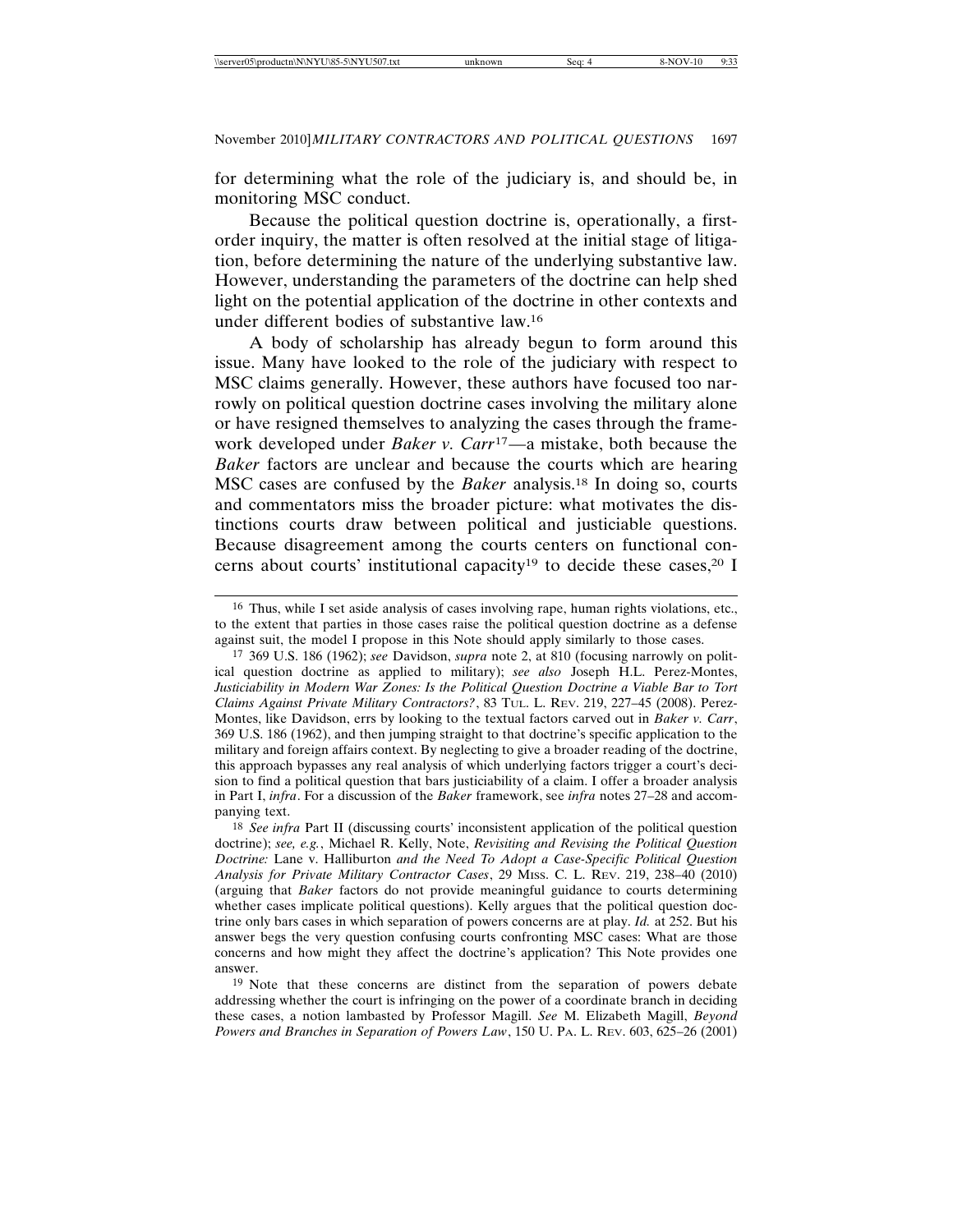focus my attention on the functional political question doctrine, isolating the elements that trigger its application by a court.

In Part I, I analyze key cases in the development of the functional political question doctrine and argue that, since *Baker v. Carr*, the courts have relied on two sometimes diverging inquiries: one that focuses on whether there is a legal void that must be filled (the "Legal Void Inquiry") and one that determines whether courts have the institutional capacity to render the decision at bar (the "Institutional Capacities Inquiry"). In Part II, I analyze the jurisdictional split at play in the MSC cases and situate *Lane* within the broader universe of cases struggling with the justiciability of private, domestic tort suits against MSC Firms.

Finally, in Part III, I apply the two-prong functional model of the political question doctrine to the MSC employee cases. Under this model, I argue that in-field negligence claims almost always present political questions beyond the scope of judicial review, but that fraudulent recruiting claims do not. This approach addresses core political question doctrine concerns while offering a clean, predictable, and prudential solution that provides plaintiffs much-needed relief in those instances in which the judiciary is equipped to manage the claim.

I

#### THE FUNCTIONAL POLITICAL QUESTION DOCTRINE

This Part discusses the boundaries and development of the functional political question doctrine. Through an analysis of key cases applying the doctrine, I demonstrate that the inquiry is driven by two functional concerns: (1) whether there is a legal void that must be filled; and (2) whether the judiciary is institutionally capable of filling it. With these questions in mind, application of the political question doctrine is a balancing of the need for judicial intervention against functional barriers that may render judicial intervention imprudent.

# *A.* Baker v. Carr *and the Political Question Doctrine*

The political question doctrine, "a function of the separation of powers,"21 dictates that courts should refrain from passing judgment

<sup>(</sup>arguing that because of lack of method to classify each branch's legitimate authority, relying on distinctions among them is wasted effort). Instead, the institutional capacity concern invites a prudential focus on whether courts *can* make these determinations, which I argue is the underlying motivation of the political question doctrine.

<sup>20</sup> See *infra* Part I.A for a discussion of the functional political question doctrine and its counterpart, the formal political question doctrine.

<sup>21</sup> *Baker*, 369 U.S. at 217.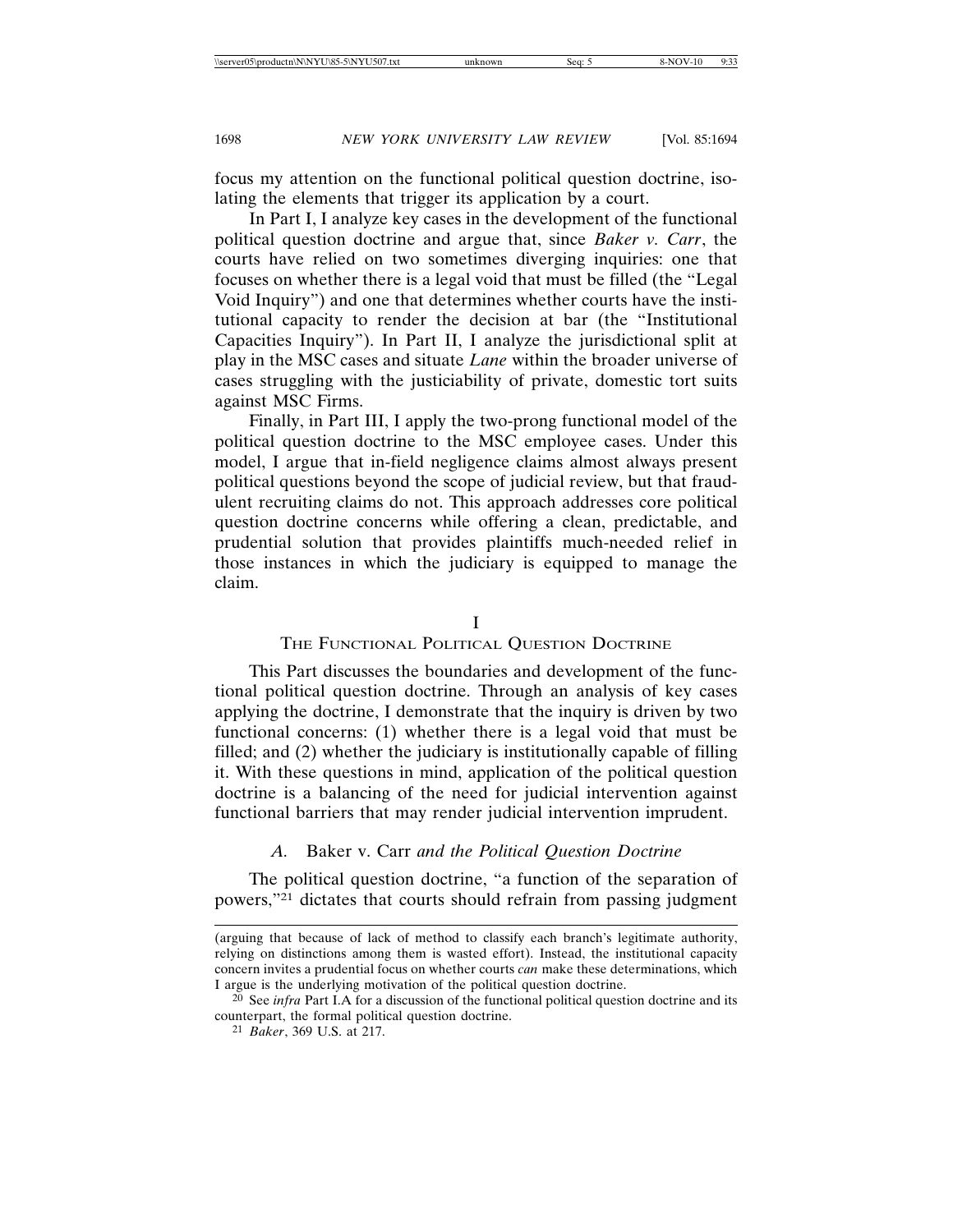on certain legal controversies when doing so would render an "inappropriate interference in the business of the other branches of Government."22 Matters that often trigger the doctrine are those presenting competing policy goals, making it impossible for a court to apply principles of law without first rendering some type of discretionary policy decision,<sup>23</sup> or those requiring some expertise in managing the issue.24 Such matters are thought to be better managed by a coordinate political branch.

The Supreme Court developed the contemporary version of the doctrine25 in *Baker v. Carr*, a 1962 decision that invalidated Tennessee's voter apportionment scheme under the Equal Protection Clause.26 In *Baker*, voters sued the state of Tennessee, alleging that the state's voter apportionment system unlawfully diluted their voting power.27 Petitioners sought a declaration that the scheme was unconstitutional, an injunction preventing the state from conducting future elections pursuant to that scheme, and, if necessary, reapportionment by the state according to a mathematical formula.28 Tennessee argued that, under Court precedent, the Guarantee Clause<sup>29</sup> barred judicial interference on the basis of gerrymandering claims.30 Justice Brennan,

24 See *infra* Part III.A.2 for further discussion of this issue.

25 The doctrine finds its roots in *Marbury v. Madison*, 5 U.S. (1 Cranch) 137, 164 (1803), but has since expanded to cover a wide array of matters. *E.g.*, Colegrove v. Green, 328 U.S. 549, 552–56 (1946) (apportionment); Coleman v. Miller, 307 U.S. 433, 450 (1939) (ratification of constitutional amendments); Oetjen v. Central Leather Co., 246 U.S. 297, 303 (1918) (foreign affairs); Pac. States Tel. & Tel. Co. v. Oregon, 223 U.S. 118, 133–37 (1912) (initiative and referenda requirements); Luther v. Borden, 48 U.S. (7 How.) 1, 40–43 (1849) (Guarantee Clause). For an overview of the origins and evolution of the political question doctrine, see Jenks, *supra* note 14, at 182–86.

26 369 U.S. 186 (1962).

27 *Id.* at 192. The plaintiffs claimed that the apportionment plan ignored modern census reports on population distribution and diluted urban voting power, disproportionately affecting low-income and minority communities.

28 *Id.* at 194–95.

29 U.S. CONST. art. 4, § 4, cl. 1.

30 The Court had previously held that gerrymandering claims are nonjusticiable under Article I of the Constitution. *Colegrove*, 328 U.S. at 554–56 (citing Pac. States Tel. & Tel. Co. v. Oregon, 223 U.S. 118 (1912)).

<sup>22</sup> United States v. Munoz-Flores, 495 U.S. 385, 394 (1990).

<sup>&</sup>lt;sup>23</sup> This argument is made perhaps most famously by Alexander Bickel. ALEXANDER M. BICKEL, THE LEAST DANGEROUS BRANCH (2d ed. 1986). To Bickel, political questions were those which presented the Court with a choice between potential outcomes based on adherence to a particular set of values, which courts are ill equipped to weigh. *Id.* at 186. For a discussion of a stronger form of the argument that principled rules alone ought to guide the judicial process, see Burt Neuborne, *Of Sausage Factories and Syllogism Machines: Formalism, Realism, and Exclusionary Selection Techniques*, 67 N.Y.U. L. REV. 419 (1992). Neuborne describes a formalist preference that judges "act as a highly skilled mechanic with significant responsibility for identifying the 'right' externally-mandated rule, but with little legitimate discretion of the choice of the rule." *Id.* at 421.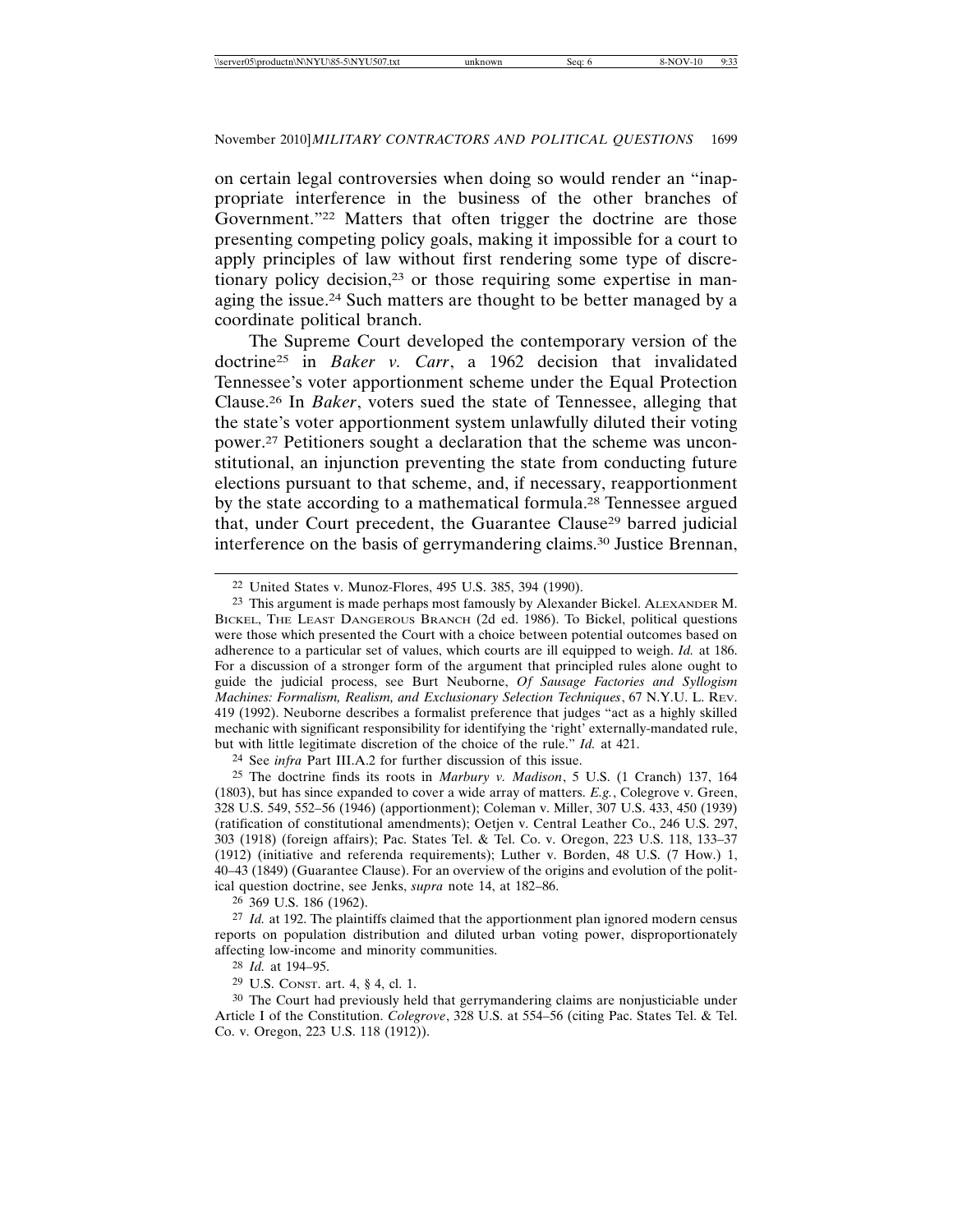writing for the majority, denied that there was a political question and instead decided the case under the Equal Protection Clause. In doing so, he distilled political question doctrine case law into an oft-cited six-factor test:

Prominent on the surface of any case held to involve a political question is found[:]

[1] a textually demonstrable commitment of the issue to a coordinate political department;

[2] or a lack of judicially discoverable and manageable standards for resolving it;

[3] or the impossibility of deciding without an initial policy determination of a kind clearly for nonjudicial discretion;

[4] or the impossibility of a court's undertaking of independent resolution without expressing lack of the respect due to coordinate branches of government;

[5] or an unusual need for unquestioning adherence to the political decision already made;

[6] or the potentiality of embarrassment from multifarious pronouncements by various departments on one question.<sup>31</sup>

Because application of the political question doctrine is meant to be an extraordinary occurrence, only the "inextricable" presence of a factor requires dismissal.32 Justice Frankfurter, writing for the dissent, cited a host of logistical problems that counseled against judicial review.33

32 *Baker*, 369 U.S. at 217.

33 *Id.* at 323 (Frankfurter, J., dissenting). Among those concerns were:

considerations of geography, demography, electoral convenience, economic and social cohesions or divergences among particular local groups, communications, the practical effects of political institutions like the lobby and the city machine, ancient traditions and ties of settled usage, respect for proven incumbents of long experience and senior status, mathematical mechanics, censuses compiling relevant data, and a host of others

<sup>31</sup> *Baker*, 369 U.S. at 217. The *Baker* factors themselves are often distinguished as either "classical" or "prudential." *See, e.g.*, Rachel E. Barkow, *More Supreme Than Court? The Fall of the Political Question Doctrine and the Rise of Judicial Supremacy*, 102 COLUM. L. REV. 237 (2002). The classical factors focus on a particular issue's textual commitment to a coordinate branch, *id.* at 246–48, while the prudential factors are more aptly described as a "judge-made overlay that courts have used at their discretion to protect their legitimacy and to avoid conflict with the political branches," *id.* at 253. The classical strand of the doctrine thus requires a discriminating inquiry into the *who* of the matter: Which branch has received the constitutional delegation of authority to decide the issue? The prudential strand, on the other hand, first looks to the *what* of the matter, that is, the "nature of the claim" and the relief requested: What standards might it apply, what means does it have (comparatively) to apply those standards, and what are the consequences of such an application? The prudential strand examines whether the judiciary is the branch best positioned to decide the issue.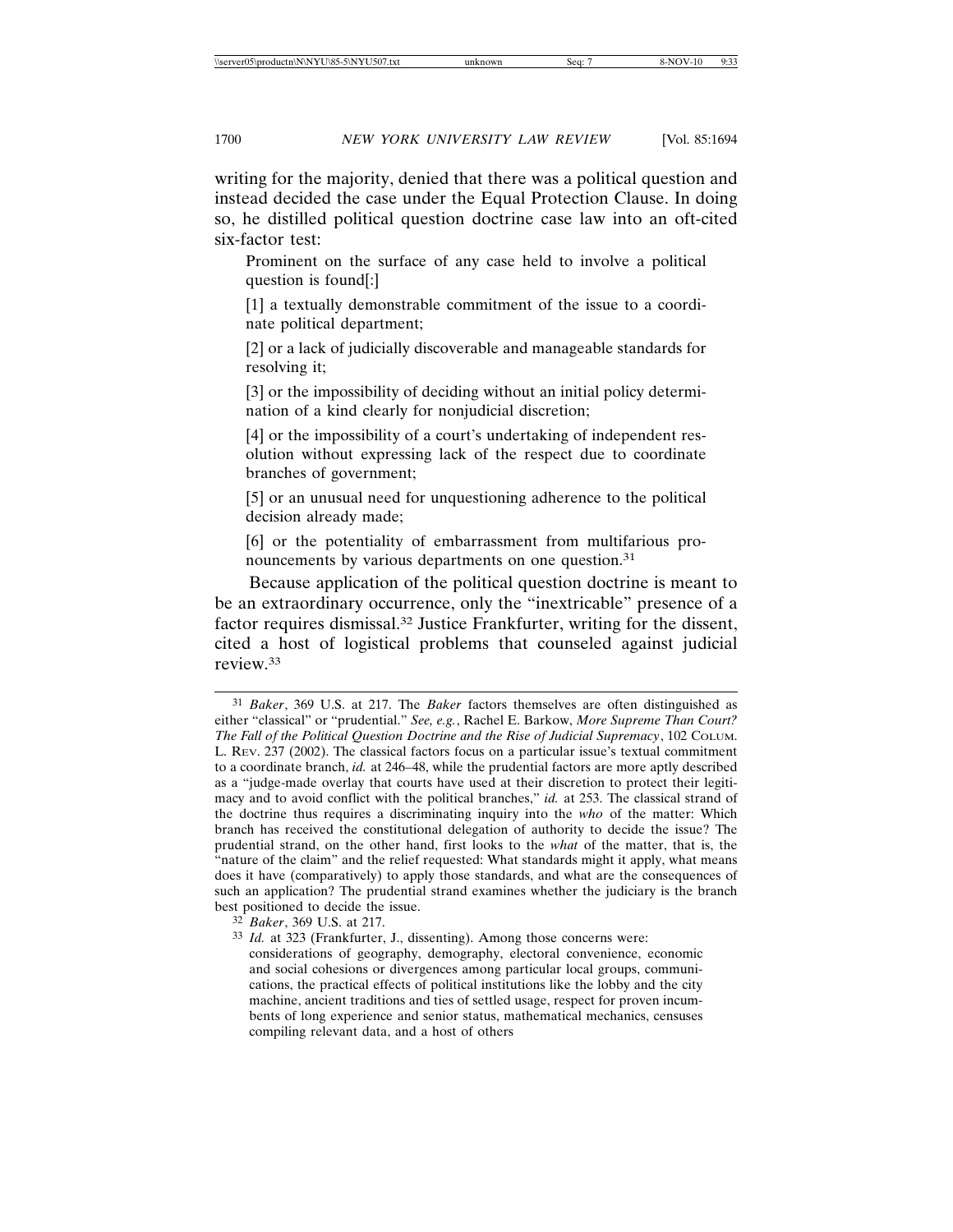Since *Baker*, scholars have conceptualized the Court's application of the political question doctrine as either formal or functional. When courts apply the political question doctrine formalistically, they recognize a constitutional or textual commitment of the issue to a coordinate branch and thus consider it improper for the judiciary to interfere.34 When courts apply the political question doctrine functionally, however, they look to the ramifications of judicial involvement and determine whether the judiciary could manageably resolve the case or controversy. This approach centers on the relative institutional capacity of each branch and allocates functions to the institution best positioned structurally to perform them.35 Scholars have

34 This reading typifies the "negative" model of the separation of powers, which embraces the maxim that "tall fences make good neighbors." *See* LEARNED HAND, THE BILL OF RIGHTS 1–30 (1958) (urging courts to abstain absent pressing need); *see also* Burt Neuborne, *In Praise of Seventh-Grade Civics: A Plea for Stricter Adherence to the Separation of Powers*, 26 LAND & WATER L. REV. 385, 391 (1991) (describing "negative" separation of powers concept). The principle finds its roots in political theory surrounding the founding. *See, e.g.*, THE FEDERALIST NO. 51, *supra* note 34, at 325 (James Madison) ("In the compound republic of America, the power surrendered by the people is first divided between two distinct governments, and then the portion allotted to each subdivided among distinct and separate departments. Hence a double security arises to the rights of the people."); NO. 78, at 483 (Alexander Hamilton) ("[T]he judiciary, from the nature of its functions, will always be the least dangerous to the political rights of the Constitution . . . . [It] has no influence over either the sword or the purse . . . . It may truly be said to have neither force nor will, but merely judgment." (emphasis omitted)).

35 Burt Neuborne has described this approach as the "functional" separation of powers model. Neuborne, *supra* note 34, at 391. A functional analysis will often consider factors such as the availability of information on the issue, the courts' ability to gather such information if lacking, the need for uniformity between the branches, and the deference to the wider role that coordinate branches play in the issue. Fritz W. Scharpf, *Judicial Review and the Political Question: A Functional Analysis*, 75 YALE L.J. 517, 566–83 (1966); *see also* N.W. Barber, *Prelude to the Separation of Powers*, 60 CAMBRIDGE L.J. 59, 59 (2001) ("The essence . . . of separation of powers lies in the meeting of form and function; the matching of tasks to those bodies best suited to execute them."). This is somewhat distinct from the functional model as defined by Magill, *supra* note 19, at 609 (describing focus of functional model as "whether an institutional arrangement upsets the overall balance among those branches by permitting one of them to compromise the 'core' function of another"). The two are related, but not coterminous.

It is important to bear in mind, however, that while they may seem similar, the classical and prudential strands of the political question doctrine, discussed *supra* note 31, are not *necessarily* coterminous with the formal and functional models of the separation of powers. "Classical" and "prudential" refer to categories of factors under the political question analysis by which a court considers the facts and claims for relief. "Formal" and "functional" refer to the diverging models through which a court might read those factors, value them, and make its determination based on them. For example, a court may engage in a classical strand inquiry and determine that it is constitutionally vested with authority to determine an issue but also recognize prudential concerns may make the issue very difficult for it to manage. A court applying a formal model of the separation of powers would nonetheless determine that it possesses sufficient authority to hear the case. A court oper-

*Id.*; *see also* Part I.C, *infra* (elaborating Court's concern with judiciary's institutional capacity to resolve cases).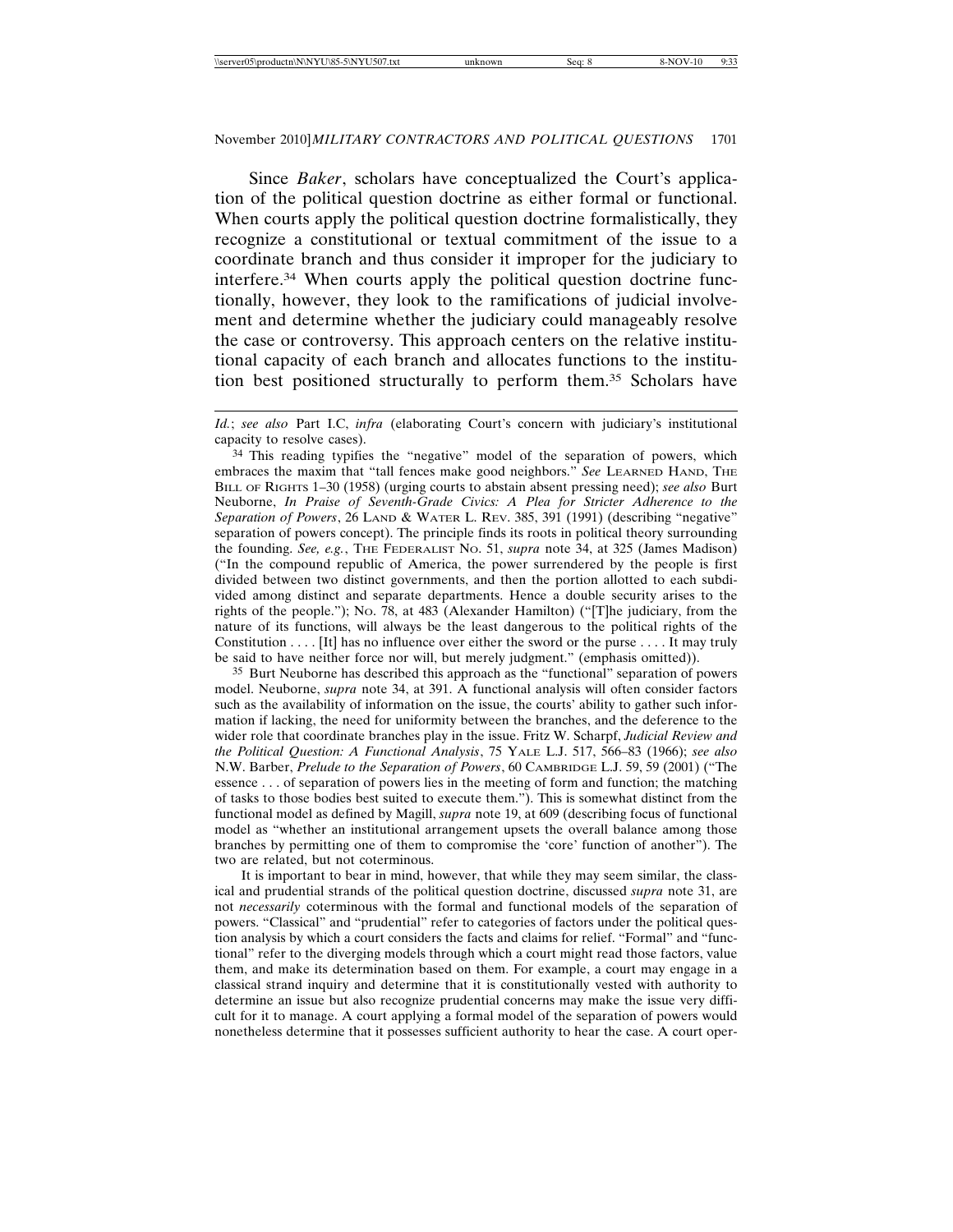argued that it is most often the functional analysis, not the formal, that drives the Court's decisions.36

Consider that, in *Baker*, the Justices in majority and in dissent agreed that a functional analysis of the political question doctrine should apply rather than a formal one; the disagreement was instead over *which* form of consideration should govern. For Justice Frankfurter, institutional capacity concerns presented sufficient reason to dismiss. For Justice Brennan, concerns about the *need for* judicial review, rather than the practical difficulties that would follow, governed.

Likewise, in the MSC context, the controversies largely focus on the functional rather than formal aspects of the political question doctrine. Namely, courts diverge on whether sufficiently manageable standards to resolve these cases exist.<sup>37</sup> The remainder of this Part adopts the functional approach to the doctrine.

### *B. The Legal Void Inquiry*

As part of the political question analysis, courts analyze a matter to determine whether there is a regulatory gap that requires judicial intervention, that is, a legal void. A legal void might occur in one of two manners. The first occurs where the political branches have failed to regulate, whether through inadvertent omission or intentional design.38 In such instances, courts will step in to establish the rule of law. The second way, far more common, occurs where a coordinate branch has regulated a field, but courts find that regulation unconstitutional because it inadequately protects the relevant constitutional interests at stake or because it is beyond the scope of permissible regulation by that branch.

ating under the functional model, however, might identify other institutional actors better equipped to manage the issue and thus decide that the case presents a political question.

<sup>36</sup> The formal and functional analyses are not mutually exclusive. Particularly where ambiguous language is at play or where a given cause of action does not clearly trigger a textual commitment, courts will resort to functional considerations as indicia of what the Framers might have intended. It is likely that, in the original allocation of power among the three branches, considerations of institutional capacity and structural policing of the branches' respective checks and balances guided the Framers' hands in determining which branch was to make which decision.

<sup>&</sup>lt;sup>37</sup> For an extended discussion of the jurisdictional split at play in the MSC context, see *infra* Part II. For now, it suffices to acknowledge that courts have not considered these cases to present formal political questions as they have been unwilling to conflate the identities of the military and the third parties it hires to do its work. Nonetheless, the fact that these cases involve matters closely intertwined with the military signals that there may be issues of specialization or expertise at play, triggering the functional aspect of the doctrine.

<sup>38</sup> *See* Raymond E. Brescia, *Trust in the Shadows: Law, Behavior, and Financial Re-Regulation*, 57 BUFF. L. REV. 1361, 1408 (2009) (describing "either a lack of regulation or positive legal exemptions" as "legal black holes").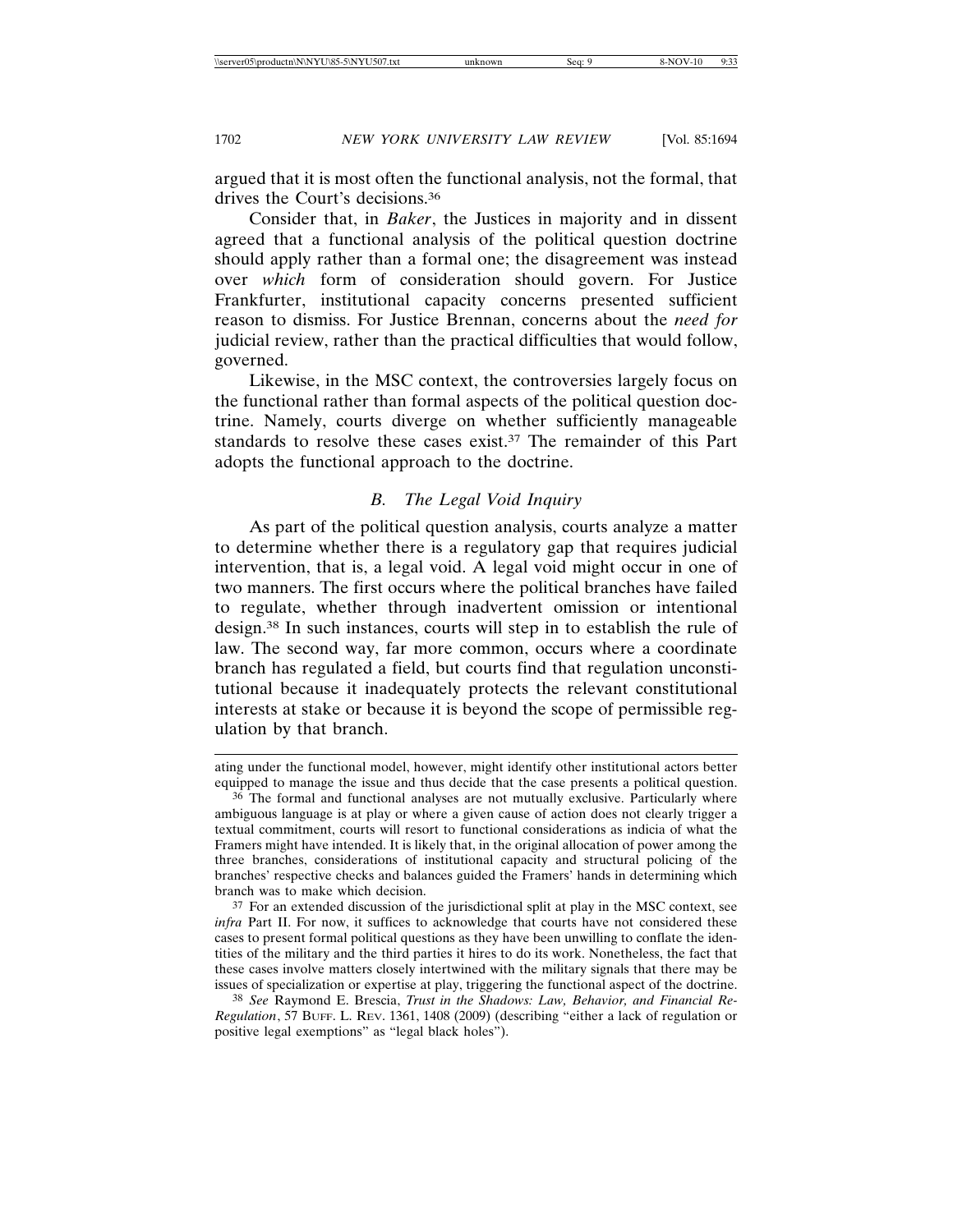Often such inadequate regulation is present when the coordinate branches have perverse incentives to under-regulate or they are ill equipped to impose structural limitations. In these instances, judicial review serves two purposes. First, it can impose substantive standards that accord with constitutional requirements. Second, and more importantly, it can police the outer bounds of political power, thereby realigning the coordinate branches' incentives to regulate according to constitutional standards and, in the long term, lessening the need for judicial review.

Consider, as an example, Justice Brennan's majority opinion in *Baker*. The Tennessee apportionment scheme presented a canonical example of a legal void. Because the case involved the apportionment of legislative districts, a process crucial to the functioning of political elections, abstention would have left the issue in the hands of the Tennessee legislature, which had every incentive to gerrymander and disenfranchise certain populations in order to ensure its own reelection. The citizens dissatisfied with the system were sufficiently disenfranchised that neither an election nor an attempt at a constitutional amendment would afford any means of political remedy.39 While a formal or narrow institutional capacity–focused approach would have acknowledged that a political branch was better equipped to handle the matter, the Court recognized based on a functional analysis that a judicial remedy was a necessary structural check on the enforcement of constitutional voting interests under the Equal Protection Clause.40 To put it differently, concerns about manageability and standard setting aside, the Court held that prudence dictated that the judiciary intervene because it was the only branch with the proper incentives to do so. Thus, to Justice Brennan, functional concerns regarding the structural maintenance of the separation of powers and the system of checks and balances trumped concerns regarding the court's institutional capacity to decide the matter.

Two more recent instances of the Court's taking the Legal Void approach are the controversial decisions in *Bush v. Gore*<sup>41</sup> and *Boumediene v. Bush*. 42 Both cases present compelling examples of the sort of logistical manageability problems that could have implicated the *Baker* factors and barred justiciability. Yet, in both instances, the Court found no political question, recognizing the presence of a legal void and the need for judicial cure.

<sup>39</sup> *Baker*, 369 U.S. at 193.

<sup>40</sup> *Id.* at 258–59 (Clark, J., concurring) ("[Without] judicial intervention [plaintiffs] will be saddled with the present discrimination in the affairs of their state government.").

<sup>41</sup> 531 U.S. 98 (2000).

<sup>42</sup> 128 S. Ct. 2229 (2008).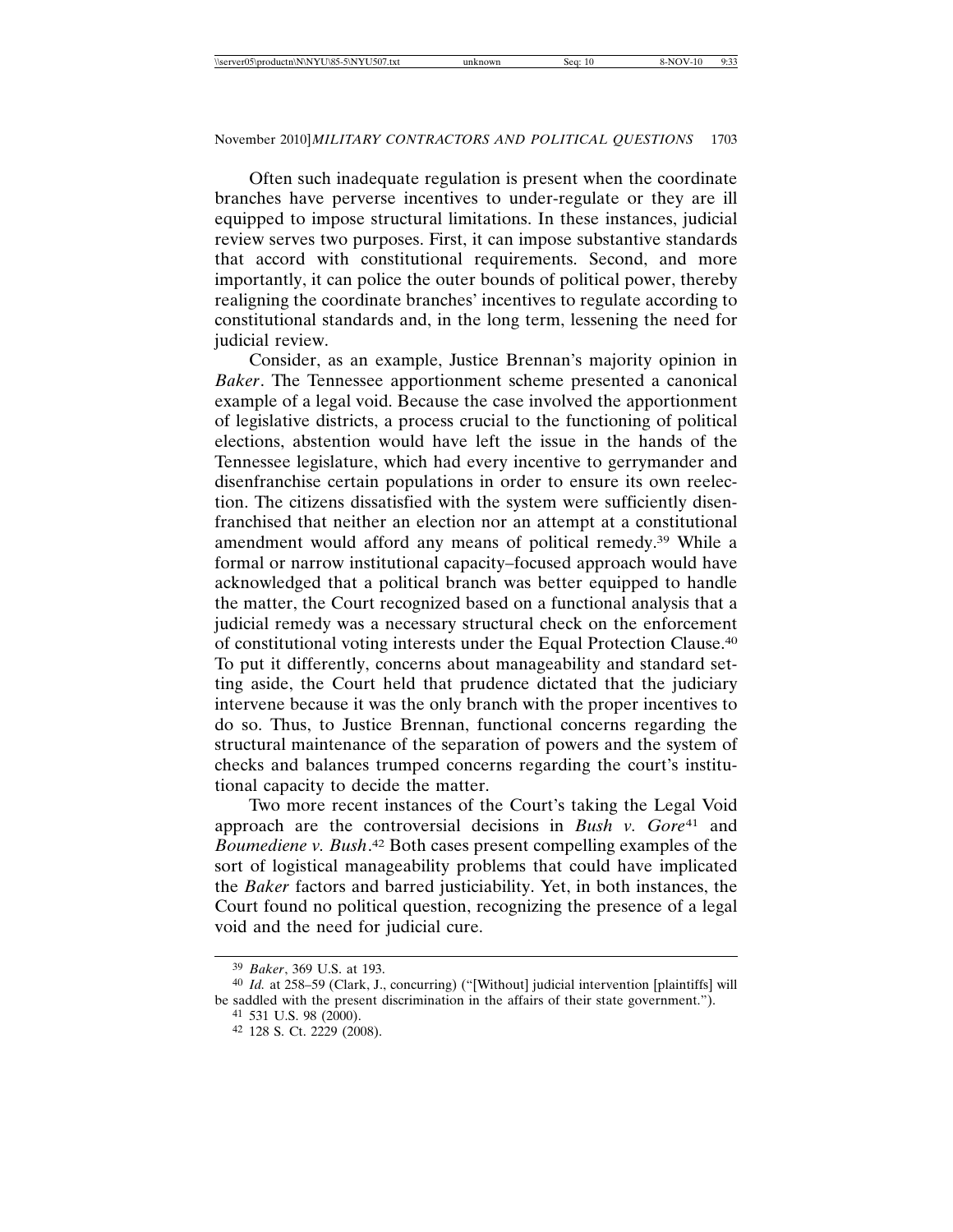The Court's 2000 decision in *Bush v. Gore* was shocking for many, largely because of what was at stake: the presidential election.<sup>43</sup> The Court's decision, which held that the Florida Supreme Court's order to recount ballots was a violation of the Equal Protection Clause, decided the election in favor of George W. Bush and in so doing ignited academic debate across the country. Liberals wondered whether the Equal Protection Clause supported such a reading and whether the Court had any business involving itself in a case so fraught with politics.44 Many argued that *Bush v. Gore* was a classic instance in which formal delegation and functional concerns as to manageability and institutional capacity counseled against judicial intervention.45 A closer look, however, reveals that the Court's actions can be more appropriately understood as an application of the Legal Void Inquiry.

Many acknowledged that there was a pressing need for *some* resolution of the election, whatever the outcome.46 For over a month, tensions had run high as the election stalled and the nation awaited announcement of its new president. Resolution from within the political branches was arguably unattainable, with Congress and the nation split so clearly along political lines. With the political branches at a standstill, only the Court was positioned to act quickly to resolve a political, structural defect that was paralyzing the nation and drawing increased attention in the international community.47 It was due to

<sup>43</sup> For a comprehensive account of the facts leading up to the 2000 presidential election and the legal controversy that preceded the Court's decision in *Bush v. Gore*, see BARRY FRIEDMAN, THE WILL OF THE PEOPLE 332–37 (2009).

<sup>44</sup> *See id.* at 336–37, 553–54 nn.108–19 (documenting liberal academics' criticism of Court's decision).

<sup>45</sup> *E.g.*, Barkow, *supra* note 31, at 276–77 ("[A] powerful case can be made that the issue presented a political question for determination by Congress, not by the Supreme Court [and under] either the classical or the prudential versions of the political question doctrine . . . the Supreme Court should not have vacated the Florida Supreme Court's  $opinion \ldots$ ").

<sup>46</sup> *E.g.*, FRIEDMAN, *supra* note 43, at 335–36; *see also id.* at 554 & nn.125–27 (describing political deadlock surrounding election (citing KERMIT ROOSEVELT III, THE MYTH OF JUDICIAL ACTIVISM: MAKING SENSE OF SUPREME COURT DECISIONS 193 (2006)); RICHARD A. POSNER, BREAKING THE DEADLOCK: THE 2000 ELECTION, THE CONSTITUTION, AND THE COURTS 147 (2001); Linda Greenhouse, *Learning To Live with* Bush v. Gore, 4 GREEN BAG 381, 382–83 (2001); William P. Marshall, *The Supreme Court,* Bush v. Gore*, and Rough Justice*, 29 FLA. ST. U. L. REV. 787, 788–89 (2001)).

<sup>47</sup> Richard Posner shows, in *Breaking the Deadlock*, that, absent judicial intervention, the Congress that would have inherited the election dispute in 2000, would likely have deadlocked in determining the outcome of the election. He argues that the House, controlled by the Republicans, and the Senate, controlled by Democrats, would have endorsed conflicting slates, further stalling the outcome of the election and potentially returning the matter back to Florida. *See* POSNER, *supra* note 46, at 133–47 (describing "what ifs" had Congress been permitted to resolve dispute itself and arguing that Congress, in 2000,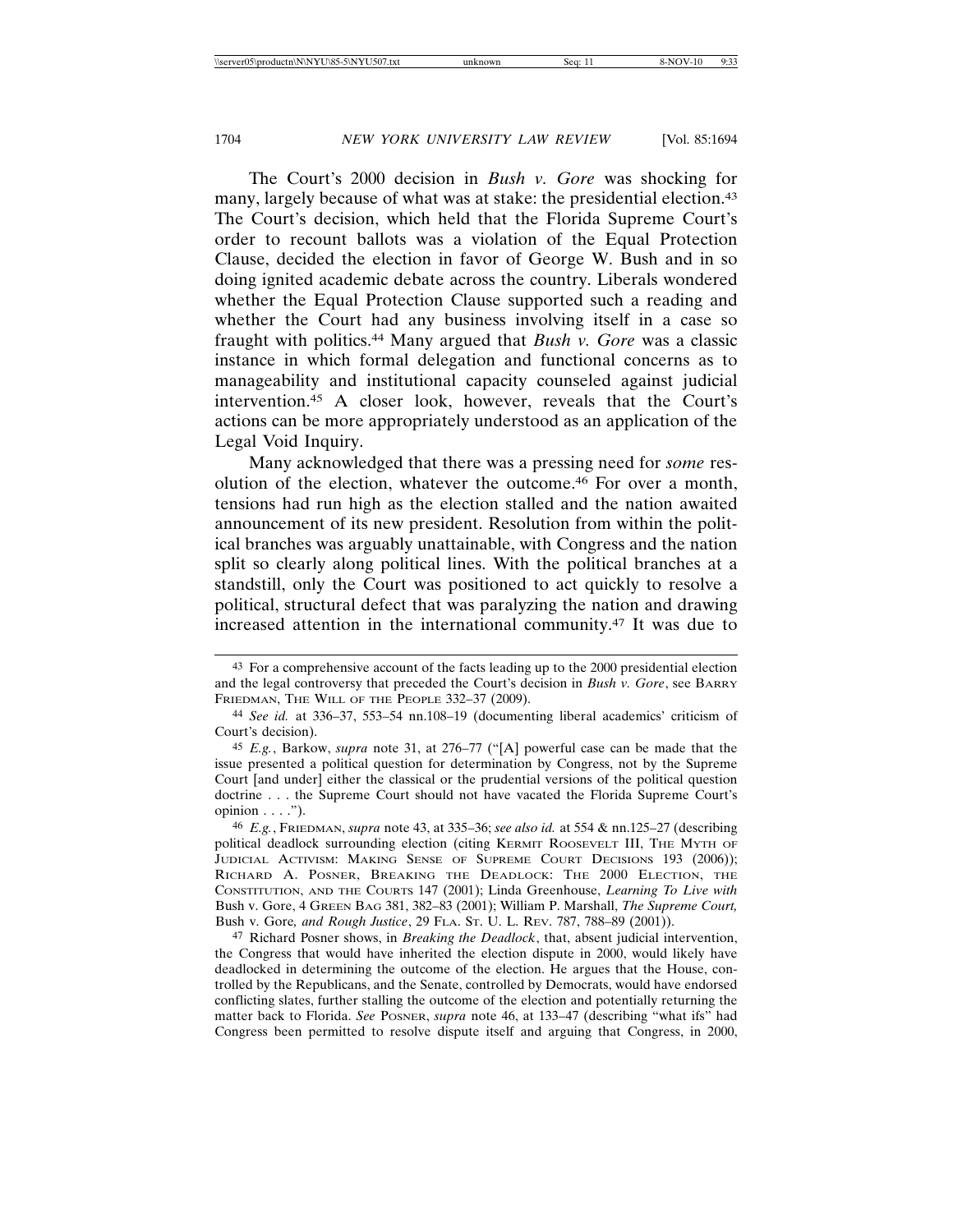these circumstances that prudence gave way to necessity, and the Legal Void Inquiry model governed.

Seven years later, the Court again allowed necessity to overcome the *Baker* factors, filling the void left when Congress and the Executive failed to regulate adequately detainee treatment at Guantanamo Bay. In *Boumediene v. Bush*, the Court ruled that limiting detainees' process to military commissions was a constitutionally inadequate alternative to the writ of habeas corpus, and that, as a result, access to the federal courts could not be denied.48 In doing so, the Court bypassed the functional considerations regarding manageability that might otherwise have militated against judicial involvement. The case was notable on two fronts. First, the fact that detainee treatment is so closely tied to the exercise of military discretion would normally have dictated judicial abstention in recognition of the coordinate branches' superior expertise in the realm of military affairs and national security.49 Second, Congress had made it abundantly clear in the years preceding *Boumediene* that it did not want the judiciary involved in such determinations. Congress attempted to strip the Court of jurisdiction over detainees' habeas claims through the Detainee Treatment Act of 200550 and the Military Commission Act of 2006.51 Indeed, it was only in the wake of a barrage of reports and testimony regarding the failings of the military commission system that Congress had set up as an alternative to habeas review that the Court acted.52 *Boumediene* presented the Court with a legal void one that Congress and the Executive had *intentionally* created to

51 Pub. L. No. 109-366, 120 Stat. 2600 (codified as amended in scattered sections of U.S.C.). The acts were direct responses to the Court's decisions in *Hamdi v. Rumsfeld*, 542 U.S. 507 (2004), and *Hamdan v. Rumsfeld*, 548 U.S. 557 (2006), respectively.

52 In fact, the Court had denied Boumediene's first petition for certiorari in April 2007. *Boumediene v. Bush*, 549 U.S. 1328 (2007). It was only two months later that the Court reversed course and granted certiorari to hear petitioner's claims. *Boumediene v. Bush*, 551 U.S. 1160 (2007). *See, e.g.*, Lyle Denniston, *Court Switches, Will Hear Detainee Cases*, SCOTUSBLOG (June 29, 2007, 12:03 PM), http://www.scotusblog.com/2007/06/courtswitches-will-hear-detainee-cases/ (discussing Court's decision to grant rehearing of case).

would likely have been deadlocked through January of the following year). Any such deadlock would have undermined the presidency, embarrassed the government, and frustrated the administration's ability to rule effectively. *Id.* at 140–46. The Court's decision to intervene instead avoided the risk of "precipitating a political and constitutional crisis merely in order to fuss" with what Posner convincingly argues might have been a "statistical tie that—given the inherent subjectivity involved in hand counting spoiled ballots—c[ould] never be untied." *Id.* at 147.

<sup>48</sup> 128 S. Ct. 2229, 2260 (2008).

<sup>49</sup> *See* Gilligan v. Morgan, 413 U.S. 1 (1973). For a discussion of the Institutional Capacities Inquiry in *Gilligan*, see *infra* Part I.C.

<sup>50</sup> Pub. L. No. 109-148 §§ 1001–06, 119 Stat. 2689, 2739–44 (codified as amended in scattered sections of 10 and 42 U.S.C.).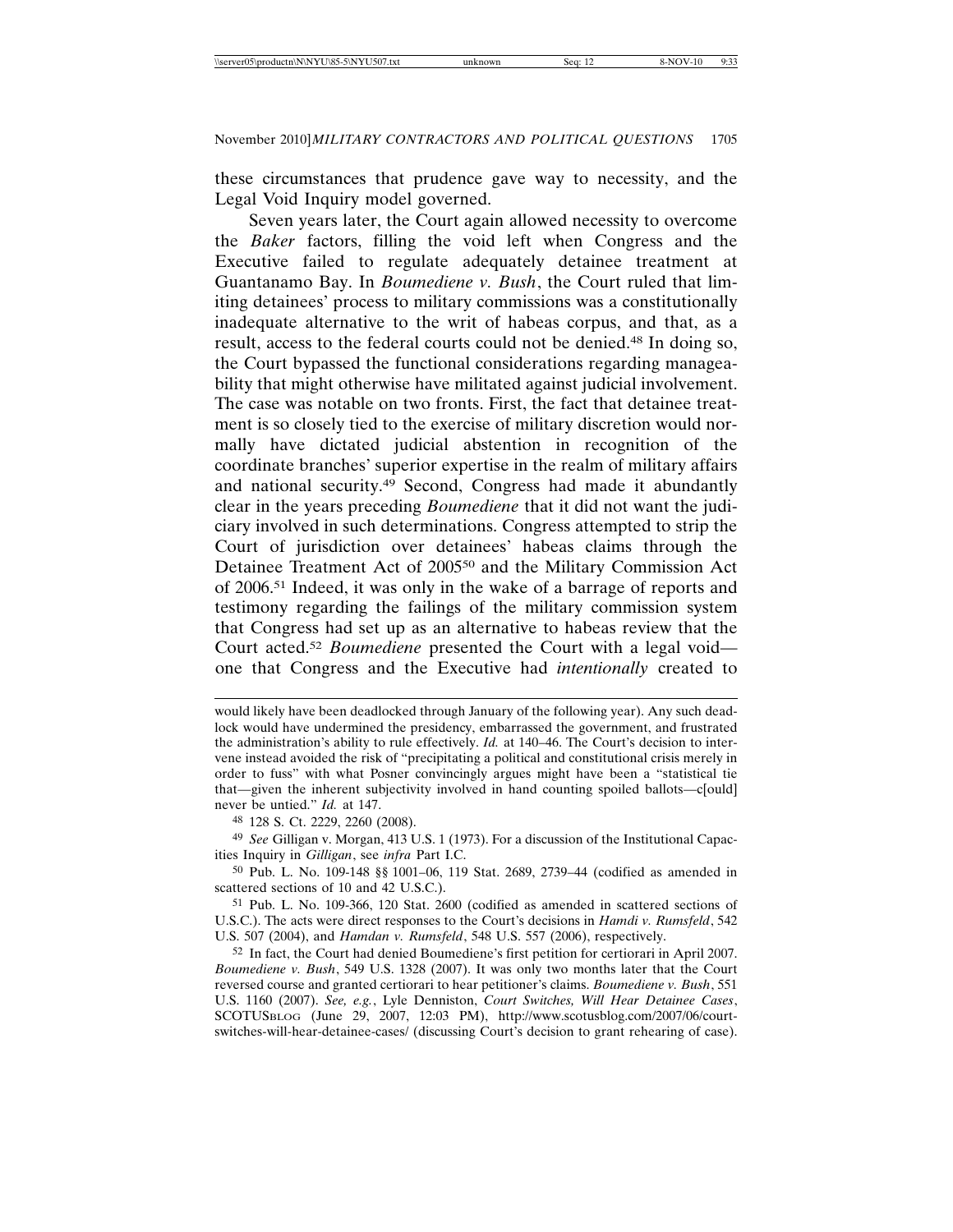evade Article III judicial review.53 In reasserting its power, the Court acted to ensure individual rights and to impose a structural check on the coordinate branches.

In the wake of *Bush v. Gore* and *Boumediene*, many wondered whether the existence of a legal void was all the Court needed to decline review under the political question doctrine. In each case, the Court's decision to grant review left unclear whether concerns about institutional capacity held any weight in the inquiry.54

### *C. The Institutional Capacities Inquiry Survives*

While cases like *Baker*, *Bush v. Gore*, and *Boumediene* suggest that a court may act notwithstanding institutional capacity concerns, this section argues that the Institutional Capacities inquiry still plays a determinant role in the Court's functional political question doctrine, particularly in the realm of military affairs. Under an Institutional Capacities Inquiry, a court focuses on the nature of the issue presented to the judiciary and determines whether the judiciary has the requisite tools to adjudicate the issue in a consistent, predictable, and manageable way.55 When a court finds its abilities comparatively lacking, it may decide to abstain. Recall Justice Frankfurter's dissenting opinion in *Baker*. Justice Frankfurter argued that gerrymandering was a matter that courts were ill equipped to handle. The Court lacked the tools to gather data, consider geographical factors, weigh the value of economic and social cohesions among local communities, etc.56 In light of what Justice Frankfurter believed was a lack of firm,

56 Baker v. Carr, 369 U.S. 186, 323 (1962) (Frankfurter, J., dissenting).

<sup>53</sup> Ganesh Sitaraman, *Counterinsurgency, the War on Terror, and the Laws of War*, 95 VA. L. REV. 1745, 1815 (2009) (describing Guantanamo as "legal black hole"). At the very least, reports of the inadequacies of the military commissions suggest that Guantanamo presented a case of imperfect regulation. At worst, we might consider this a direct attempt to subvert constitutional standards in the interests of national security. More important, for purposes of this Note, is the Court's decision to fill that void by asserting its power to conduct habeas review.

<sup>54</sup> *See, e.g.*, Barkow, *supra* note 31, at 273 (identifying *Bush v. Gore* as "nadir of the political question doctrine and the zenith of judicial supremacy"); *accord* Robert J. Pushaw, Jr., *The "Enemy Combatant" Cases in Historical Context: The Inevitability of Pragmatic Judicial Review*, 82 NOTRE DAME L. REV. 1005, 1017 n.38 (2007) ("[T]he Constitution almost surely did not contemplate judicial review of issues concerning the commencement or conduct of war, but likely permitted review of claims that the exercise of military powers violated individual legal rights . . . .").

<sup>55</sup> *See* Neuborne, *supra* note 34; *see also* Jide Nzelibe, *The Uniqueness of Foreign Affairs*, 89 IOWA L. REV. 941, 951 (2004) ("[T]he Court often uses prudential considerations, more specifically *institutional competence considerations*, to inform its textual analysis when deciding whether the Constitution requires abstention on any specific issue." (emphasis added)). For example, under the *Baker* factors, a lack of judicially manageable standards may indicate that the matter is "textually committed" to a coordinate branch. Nixon v. United States, 506 U.S. 224, 228–29 (1993).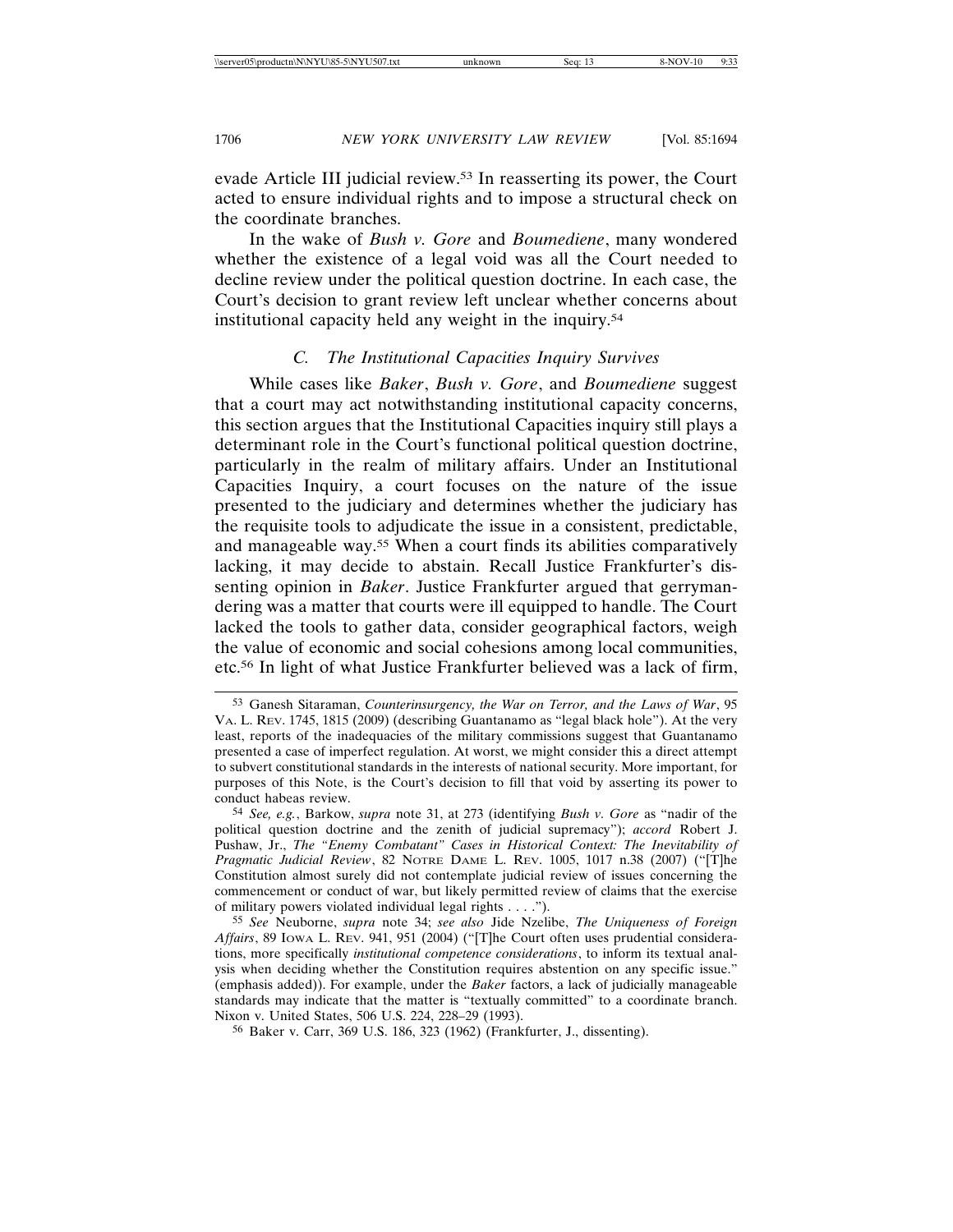manageable, and constitutionally dictated legal standards, the judiciary should have abstained and deferred to the political process.57

The Court's more recent decision in *Vieth v. Jubelirer*58 suggests that practical difficulties of this nature are sufficient to require abstention. The *Vieth* plurality opinion indicates that the Court's inability to discern a precise, constitutionally mandated standard is still sufficient grounds for dismissal, even in the face of a legal void.59 Justice Scalia, writing for the plurality, reversed a decades-long trend, since *Baker*, in which the Court had adjudicated gerrymandering claims under a standard of "one person, one vote."60 Justice Scalia distinguished *Vieth* as an instance of political, rather than racial, gerrymandering, and argued that years of judicial standard seeking had yielded "neither discernible nor manageable" standards. He thus refused to thrust the issue upon lower courts to "ask them to make determinations that not even election experts could agree upon" and that Congress, a more competent branch in this realm, had taken steps to correct.<sup>61</sup>

While Justice Scalia dismissed the claim of political gerrymandering as categorically outside the province of the judiciary, Justice Kennedy concurred on more limited grounds, explaining that "there [we]re . . . no agreed upon substantive principles of fairness in districting."62 Even read on its narrowest terms, *Vieth* strongly suggests that institutional capacity concerns, particularly a lack of standards and expertise, are sufficient to ward off judicial review—at least with a

60 Reynolds v. Sims, 377 U.S. 533, 558 (1964).

<sup>57</sup> *Id.* at 269–70 (arguing that logistical factors, taken together, "implie[d] a sorry confession of judicial impotence" and explaining that "there is not under our Constitution a judicial remedy for every political mischief, for every undesirable exercise of legislative power").

<sup>58</sup> 541 U.S. 267 (2004) (plurality opinion).

<sup>59</sup> Admittedly, Scalia denied that there was a void at all, noting that "[t]he power bestowed upon Congress to regulate elections, and in particular to restrain the practice of political gerrymandering, has not lain dormant." *Id.* at 276. Even if one were to concede this point, earlier cases suggest that congressional misregulation would have been enough to prompt earlier courts more concerned with congressional incentives to comply with constitutional norms. *E.g.*, Baker v. Carr, 369 U.S. 186 (1962). In *Vieth*, Scalia was careful to claim not that there was no injury but only that "[s]ometimes, the law is that the judicial department has no business entertaining the claim of unlawfulness." 541 U.S. at 277.

<sup>61</sup> *Vieth*, 541 U.S. at 290 (plurality opinion). Congressional action loomed in the background of Scalia's discussion of standards and manageability. In the beginning of his opinion, Scalia looked to congressional activity in the realm of political gerrymandering. *Id.* at 276. Since 1980, Congress had asserted its own role in controlling abuse in state redistricting schemes. *Id.* at 276–77 (noting five bills introduced on issue since that date). In light of the presence of other institutions regulating the unlawful conduct and, more importantly, a determination that it was the least capable among the branches in definitively deciding the matter, Scalia believed the Court should abstain. For a discussion of congressional gap filling in the MSC cases, see *infra* Part III.A.1.a.

<sup>62</sup> *Vieth*, 541 U.S. at 307 (Kennedy, J., concurring).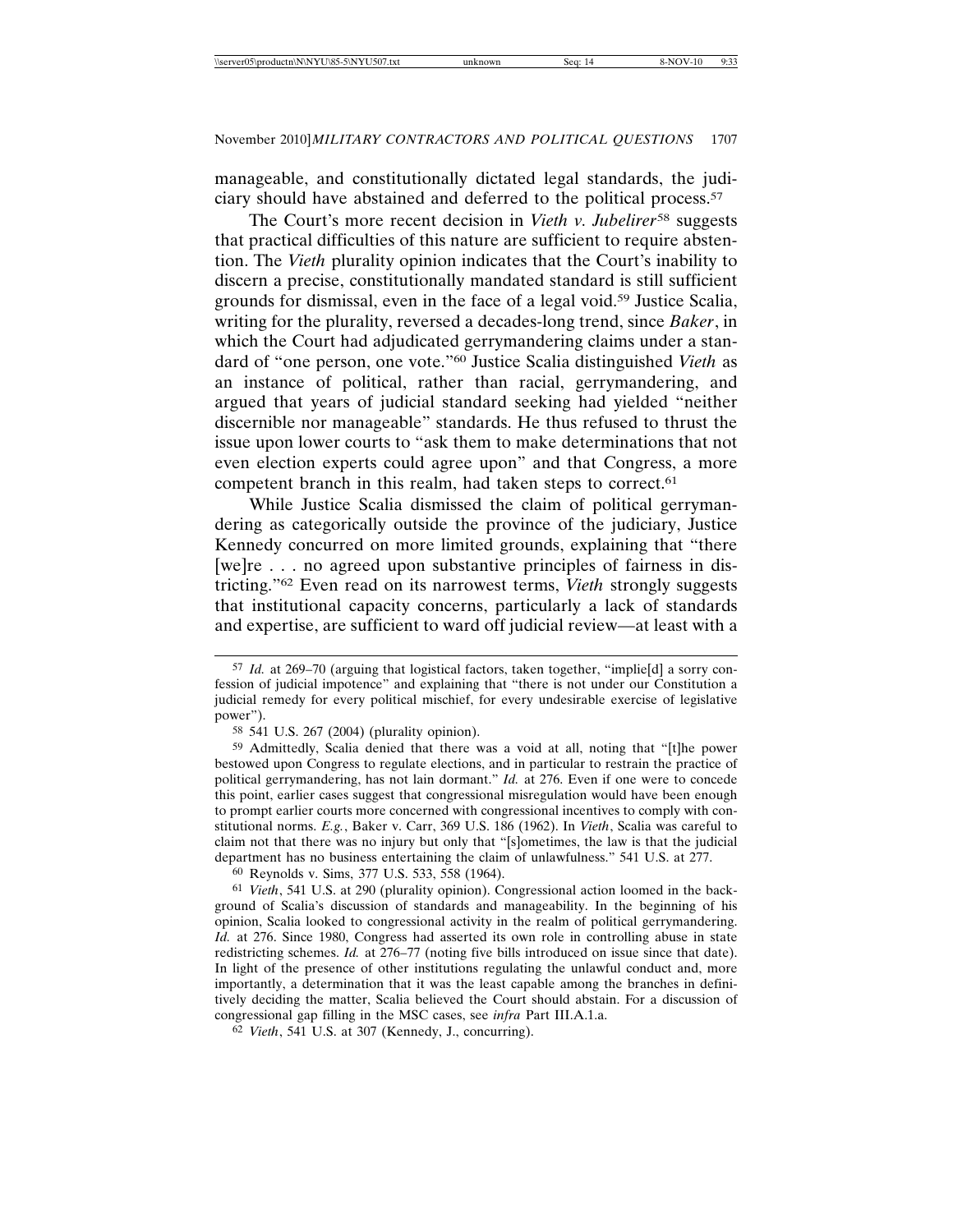majority of members of the Court.63 The Institutional Capacities Inquiry thus appears essential to any continuing functional political question doctrine analysis.

In the realm of foreign affairs and the military, the Institutional Capacities Inquiry has perhaps its strongest hold.64 In these areas, where a court finds that a coordinate branch is acting within its constitutionally designated role, it will decline judicial review in recognition of its lack of expertise, lack of access to information and the necessary factfinding tools, and inability to predict the consequences of establishing a judicial rule in an otherwise complicated and context-specific area.65 In the realm of military affairs, in particular, Article III courts conducting the Institutional Capacities Inquiry have dismissed cases under the political question doctrine. Thus, in 1973 in *Gilligan v. Morgan*, the Court declined review of a request by students of Kent

64 *See* PETER W. LOW & JOHN C. JEFFRIES, JR., FEDERAL COURTS AND THE LAW OF FEDERAL-STATE RELATIONS 516 (6th ed. 2008) ("Though successful resort to the political question doctrine in purely domestic disputes is unusual, the doctrine appears to have greater vitality in foreign affairs."); Nzelibe, *supra* note 55, at 962 (noting that courts consider institutional competence in deciding political questions arising in federal affairs context).

65 *See* Nzelibe, *supra* note 55, at 958; *id.* at 980–81 (arguing that it is difficult for courts to set standards in foreign affairs realm in part because scope of power and its applications change with context and in part because standards are often guided by shifting political norms or exigencies); *see also* THE FEDERALIST NO. 23, *supra* note 34, at 121 (Alexander Hamilton) ("These powers ought to exist without limitation, because it is impossible to foresee or to define the extent and variety of national exigencies . . . .").

<sup>63</sup> The counterpoint here, argued by many dissatisfied scholars in the wake of the Court's decision in *Vieth*, is that political gerrymandering presented no more of a standard setting challenge than that of the average case. By the time *Vieth* had been decided, many had proposed standards to remedy the political gerrymandering problem; the Court could have simply chosen one of those solutions. Luis Fuentes-Rohwer has catalogued proposals and argued that standards "abound" within the gerrymandering context. Luis Fuentes-Rohwer, *Reconsidering the Law of Democracy: Of Political Questions, Prudence, and the Judicial Role*, 47 WM. & MARY L. REV. 1899, 1932–37 (2006); *id.* at 1939 ("It is impossible to believe that the Court was as artless as it represented itself to be . . . ."); *see also* Joshua S. Stillman, Note, *The Costs of "Discernible and Manageable Standards" in* Vieth *and Beyond*, 84 N.Y.U. L. REV. 1292 (2009) (arguing that Court's rational basis review standard presents same issues of "manageability" and "discernability"). The counterargument is twofold (though neither may satisfy critics). First, Justice Scalia rests his opinion not on the manageability of the standard alone but on the fact that none of the proposed standards themselves seem to be *dictated* by the Constitution. (Perhaps here, it would have been better had petitioner, amici, and the dissenting justices agreed on one standard, rather than proposing a multitude of possibilities.) That the Court would have to choose from among those standards itself presented a judgment that was essentially political and was therefore not fit for judicial review. *Vieth*, 541 U.S. at 290. Second, the merits of the Institutional Capacities Inquiry in *Vieth* perhaps matter less than that the argument was raised at all. We might read *Vieth* as signaling that institutional capacity concerns are alive and well and continue to hold significant weight with at least five members of the Court. A political question doctrine analysis that ignores such concerns dismisses what may be a substantial factor driving the Court's decision.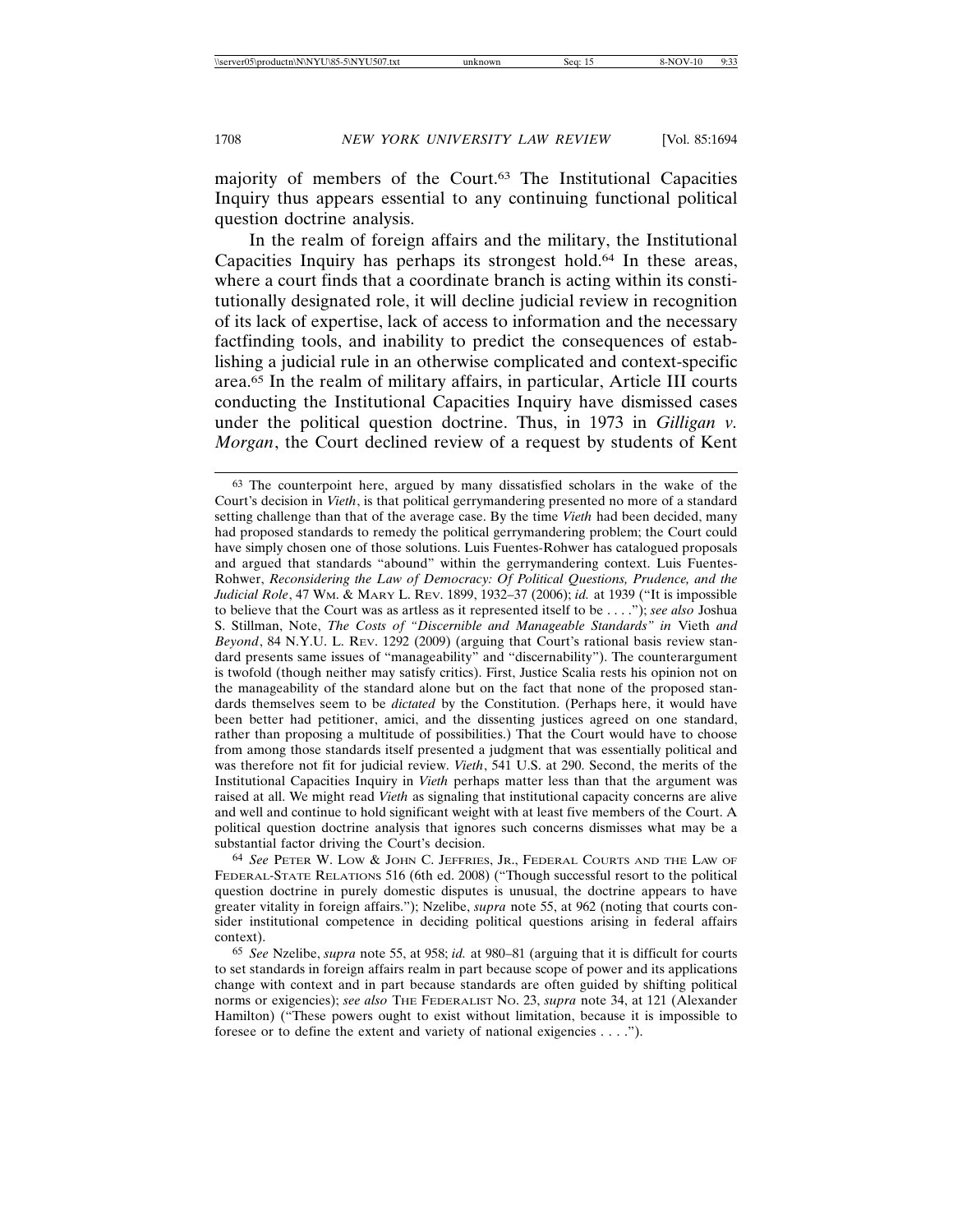State University that the Court "restrain leaders of the National Guard from future violation of the students' constitutional rights."66 Petitioners' requested relief would have required the Court to monitor the methods by which the Guard trained and operated—a task involving "complex, subtle, and professional decisions as to the composition, training, equipping, and control of a military force" or "essentially professional military judgments."67 Justice Burger wrote that it was "difficult to conceive of an area of governmental activity in which the courts have less competence,"68 and noted that the matter "embrace[d] critical areas of responsibility vested by the Constitution in the Legislative and Executive Branches of the Government."69 From a functional perspective, the Court's opinion signaled a hesitancy to render a decision that might place it in a supervisory role over the military—both because the authority was textually committed to a coordinate branch<sup>70</sup> and, more importantly for our purposes here, because the *nature* of that function was more political and regulatory than courts could manage. When faced with similar demands, the Court held, future courts should find the matter a nonjusticiable political question.

### *D. The Two-Pronged Functional Inquiry, Distilled*

The political question doctrine cases demonstrate a functional inquiry that relies simultaneously on the positioning of the courts as a check on political power and the capacity of the courts to render decisions relative to the other branches. The political question doctrine is thus governed both by the function that a court's judgment on the matter would serve and the court's ability to serve that function.

Where there is no legal void and a coordinate branch acts within a wide range of legal, discretionary authority, the judiciary will abstain, particularly where prudential and institutional capacity concerns cut against its involvement.71 Where political omission or manip-

<sup>66</sup> Gilligan v. Morgan, 413 U.S. 1, 3–6 (1973).

<sup>67</sup> *Id.* at 10.

<sup>68</sup> *Id.*; *see also* Morgan v. Rhodes, 456 F.2d 608, 619 (6th Cir. 1972) (Calabrezzi, J., concurring in part and dissenting in part) ("Any such relief, whether it prescribed standards of training and weaponry or simply ordered compliance with the standards set by Congress and/or the Executive, would necessarily draw the courts into a nonjusticiable political question, over which we have no jurisdiction.").

<sup>69</sup> *Gilligan*, 413 U.S. at 7.

<sup>70</sup> *Cf.* Johnson v. Eisentrager, 339 U.S. 763, 789 (1950) ("Certainly it is not the function of the Judiciary to entertain private litigation—even by a citizen—which challenges the legality, the wisdom, or the propriety of the Commander-in-Chief in sending our armed forces abroad or to any particular region.").

<sup>71</sup> *Gilligan*, 413 U.S. at 10–11 (suggesting separation of powers analysis consider branch's institutional competence and electoral accountability).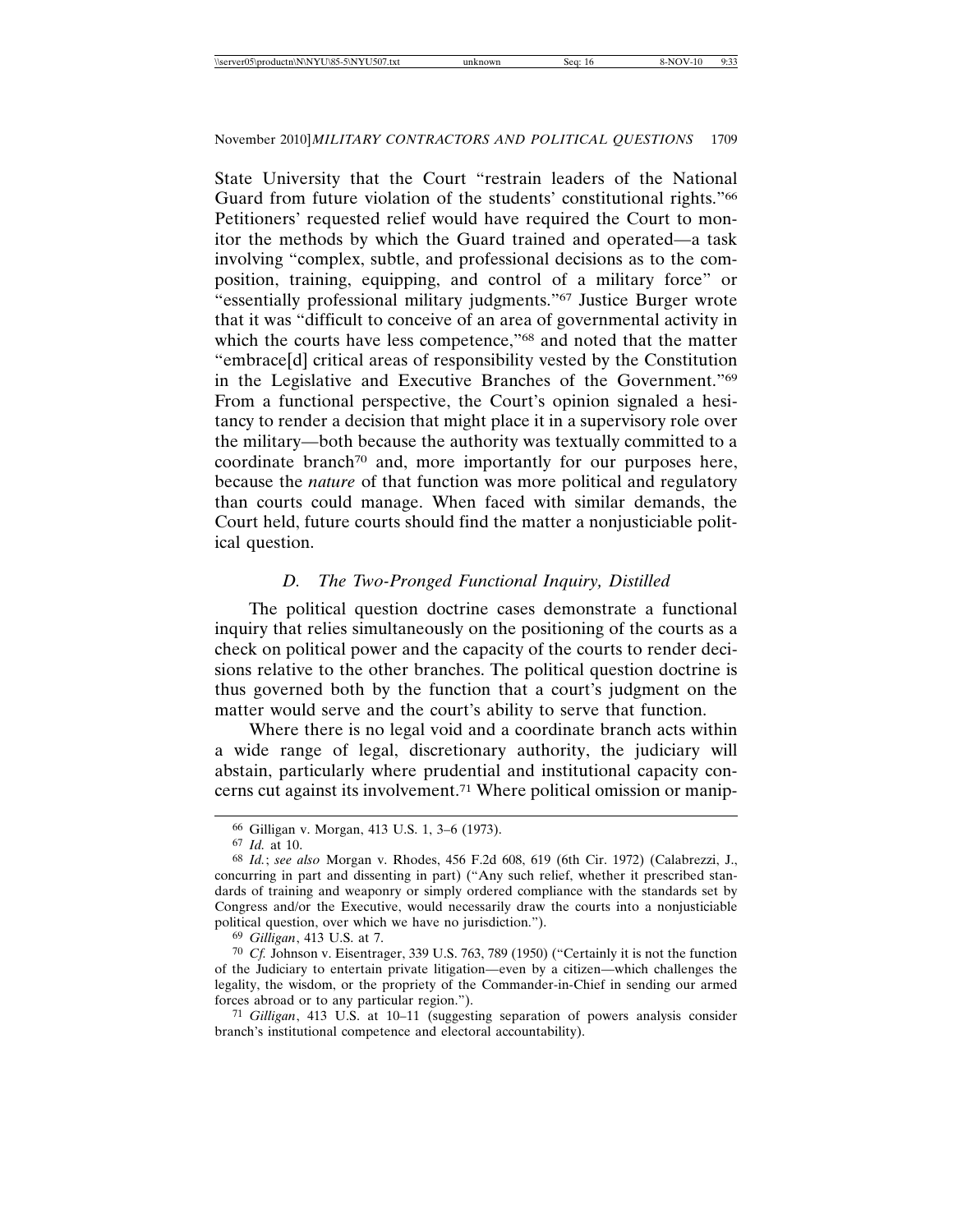ulation has created a legal void, the Court often will feel compelled to assert itself in the matter, whether as monitor of the bounds of the negative separation of powers or, relatedly, as protector of individual rights. *Vieth*, however, signals that even that impulse must be tempered by prudential considerations regarding institutional competence and the availability of clear standards. The next Part shows that lower courts deciding MSC cases have failed to apply the functional inquiries driving the political question doctrine consistently.

#### II

#### THE CONTRACTOR CASES

This Part provides an overview of the military contractor cases, demonstrating that courts have split on whether private claims against military contractors present nonjusticiable political questions and discussing how that split is problematic.

#### *A. Diverging Approaches to Military Service Contractor Suits*

The recent surge in military contractor activity has been accompanied by a corresponding increase in the number of injuries and fatalities to employees of firms operating overseas. In 2007, more than 900 contractors were killed, and more than 12,000 wounded.72 In the wake of such injuries, service contractors and their family members have begun to bring suit against the Firms, alleging negligence in allowing them to work in such dangerous conditions and asserting a bevy of statutory and common law claims concerning fraudulent recruiting and hiring. KBR and Firms like it have consistently relied on the political question doctrine as a shield against such suits. Courts primarily have responded in one of two ways: either by tabling the political question issue until further factual development in the case makes it clear whether the political question is avoidable—an approach I term the "justiciable-as-is approach"—or by rendering an immediate determination as to whether or not the nature of the claim is likely to present a political question—what I call the "absolutist" approach. This section discusses each of these approaches.

#### *1. The Justiciable-As-Is Approach*

Courts in at least three circuits have ruled that MSC cases do not present political questions on their face and that discovery may continue unimpeded. Many have done so in the context of productsliability-like claims concerning faulty design of military equipment,

<sup>72</sup> John M. Broder & James Risen, *Death Toll for Contractors Reaches New High in Iraq*, N.Y. TIMES, May 19, 2007, at A1.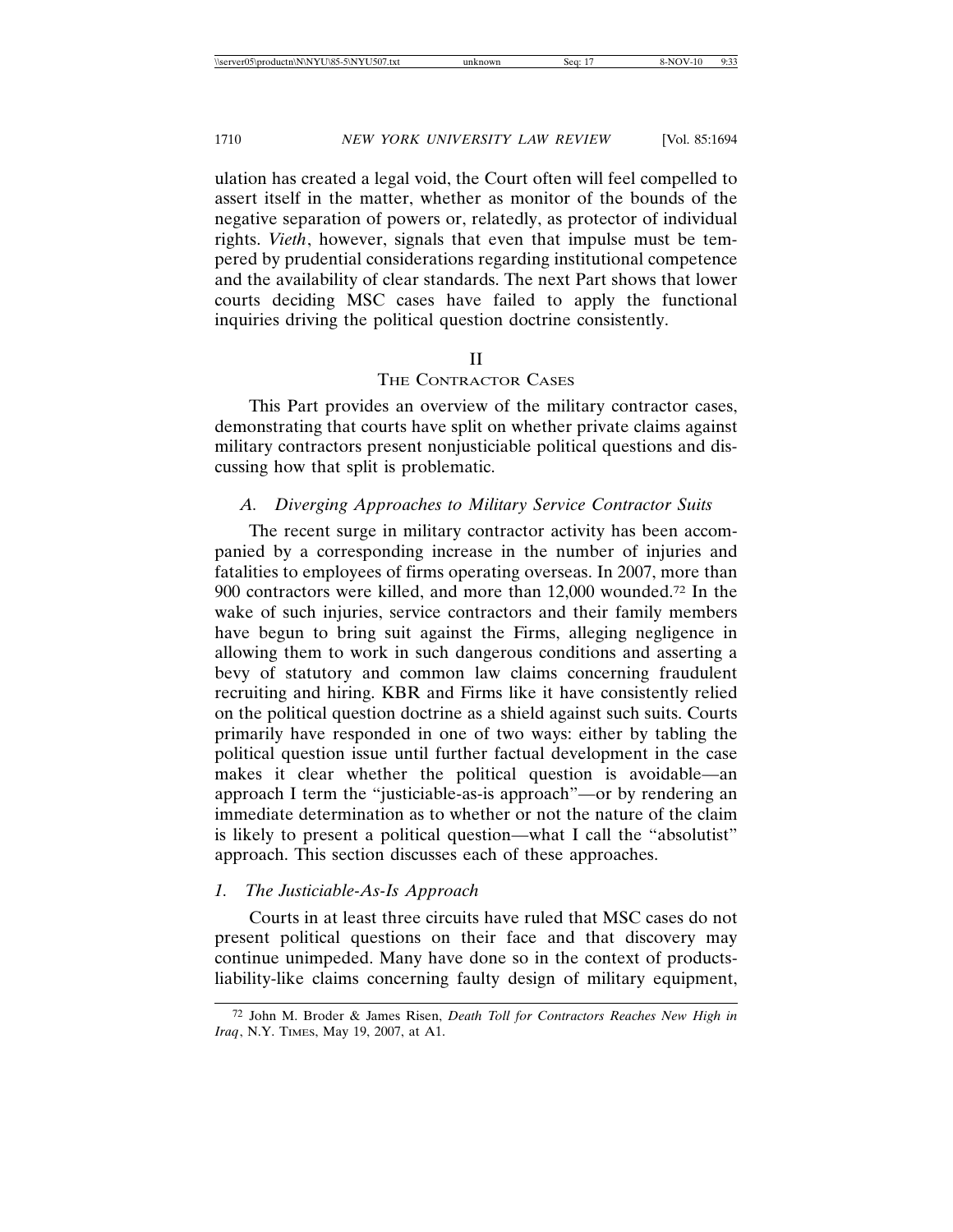failure to maintain military equipment, and failure to warn.73 Such decisions have focused closely on the precise, tort-based nature of the claims raised, as well as the control over the harm. In ruling that control rests with contractors, these decisions have relied upon older cases concerning military contractor liability and the military-contractor defense74 as well as a discriminating inquiry into the nature of the relief requested.75 For example, in *McMahon v. Presidential Airways*, the Eleventh Circuit declined to dismiss claims brought by the families of three deceased soldiers who had died after their helicopter, operated by a defense contractor, crashed in Afghanistan.76

The *McMahon* court held that a contractor attempting to prevail on a political question doctrine argument carries a "double burden."77 The contractor must prove that review of its decisions would require reexamination of *military* decisionmaking, which must be insulated from judicial review.78 Finding that the defendant had retained control over flight plans and the discretion to "refuse any mission for safety reasons," the court ruled there was no political question.79 Despite the military's substantial role in planning missions and takeoff times, providing defense to transport planes—and the fact that military field regulations governed contractors' conduct in Afghanistan—the court ruled that McMahon's "allegations relate[d] principally to the operation of the flight, for which [the contractor] retained residual responsibility."<sup>80</sup> Thus, the plaintiff's claims raised no justiciability bar.

A more recent case—a wrongful death claim against KBR brought by family members of a soldier electrocuted while taking a

74 Boyle v. United Techs. Corp., 487 U.S. 500, 512–13 (1988) (creating limited defense for products contractors). In the MSC context, courts have held that the *Boyle* doctrine does not apply. For an argument that it should, see Jackson, *supra* note 2, at 221–22.

75 *See* Koohi v. United States, 976 F.2d 1328, 1332 (9th Cir. 1992) (holding that, because plaintiffs requested money damages rather than injunctive relief, case presented less interference with military affairs and thus was justiciable).

76 McMahon v. Presidential Airways, Inc*.*, 502 F.3d 1331, 1336, 1363–65 (11th Cir. 2007).

78 *Id.*

79 *Id.* at 1361, 1365 (internal citations omitted).

80 *Id.* at 1361.

<sup>73</sup> *See, e.g.*, Getz v. Boeing Co., No. CV 07-6396 CW, 2008 WL 2705099 (N.D. Cal. July 8, 2008) (allowing manufacturing defect claim); Flanigan v. Westwind Techs. Inc., 648 F. Supp. 2d 994, 1003, 1007 (W.D. Tenn. 2008) (recognizing defective design suit against equipment manufacturer as justiciable but dismissing under combatant activities exception to Federal Tort Claims Act); Norwood v. Raytheon Co., 455 F. Supp. 2d 597, 599, 608 (W.D. Tex. 2006) (allowing x-ray exposure claims by American and German soldiers against manufacturers of radars); Lessin v. Kellogg Brown & Root, No. CIVA H-05-01853, 2006 WL 3940556, at \*1–3 (S.D. Tex. June 12, 2006) (holding political question doctrine did not govern negligence claims against KBR for failure to maintain condition of military vehicle).

<sup>77</sup> *Id.* at 1359–60.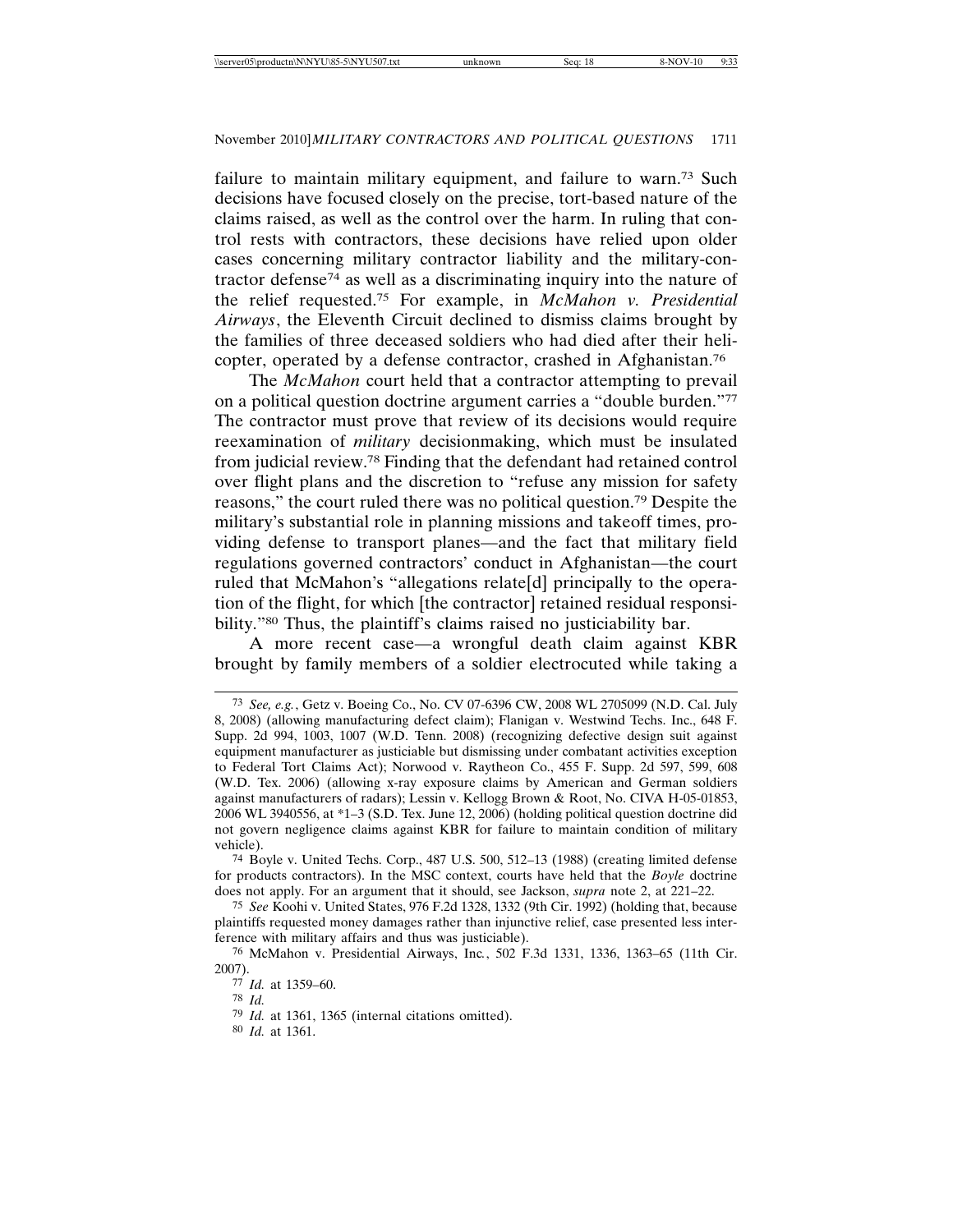shower at an army base in Baghdad—demonstrates similar analysis. In *Harris v. Kellogg, Brown & Root Services, Inc.*, a Pennsylvania district court declined defendant's motion to dismiss, noting that the mere presence of military decisionmaking (here, concerning where to set up a base and how to fund its maintenance expenses) was insufficient to trigger the political question doctrine.81 Because the suit focused on the installation and maintenance of the electric shower pumps, and not the military's decision to have KBR perform that work, the district court treated the matter as a standard tort suit. Crucial to the court's inquiry was the lack of combat operations, which might be sufficient to trigger the political question doctrine.82 That the claim required the court to judge the contractor's performance, and not military decisionmaking itself, was determinative.<sup>83</sup>

### *2. The Absolutist Approach*

While some courts have been willing to parse the claim and attempt to delineate the extent to which the contractor retains control over the injurious acts, certain district courts have been reluctant to do so. Instead, acknowledging the intertwined nature of the contractor and military affairs, these courts have granted defendants' motions for dismissal. These decisions assume that the facts of the case, no matter how they may develop during discovery, will inevitably force the courts to render a decision that exceeds the limits of the judiciary's authority to act. A Georgia district court's decision in *Whitaker v. Kellogg Brown & Root, Inc.*<sup>84</sup> to dismiss under the political question doctrine demonstrates this divergence.

In *Whitaker*, family members of a U.S. soldier sued KBR after a KBR employee driving a supply convoy truck over a bridge rammed into the back of their son's vehicle, pushing it through the guardrail. The soldier, attempting to extricate himself from the car, fell from the bridge and died. Plaintiffs brought suit for the in-field negligence of the KBR driver and the negligent hiring, training, and supervision of KBR personnel.85 Under the analysis in *McMahon* and *Harris*, a court might have found no problem: The accident did not occur in the midst of combat and KBR's hiring decisions are within the control of the

85 *Id.* at 1278.

<sup>81</sup> Harris v. Kellogg, Brown & Root Servs., Inc., 618 F. Supp. 2d 400, 423–24 (W.D. Pa. 2009).

<sup>82</sup> *Id.* at 424.

<sup>83</sup> *Id.*; *see also* Getz v. Boeing Co., No. CV 07-6396 CW, 2008 WL 2705099, at \*6 (N.D. Cal. July 8, 2008) ("[T]he key inquiry is whether a court will have to consider the wisdom of military operations and decision-making, or whether it need only consider the private contractor's performance.").

<sup>84</sup> 444 F. Supp. 2d 1277, 1282 (M.D. Ga. 2006).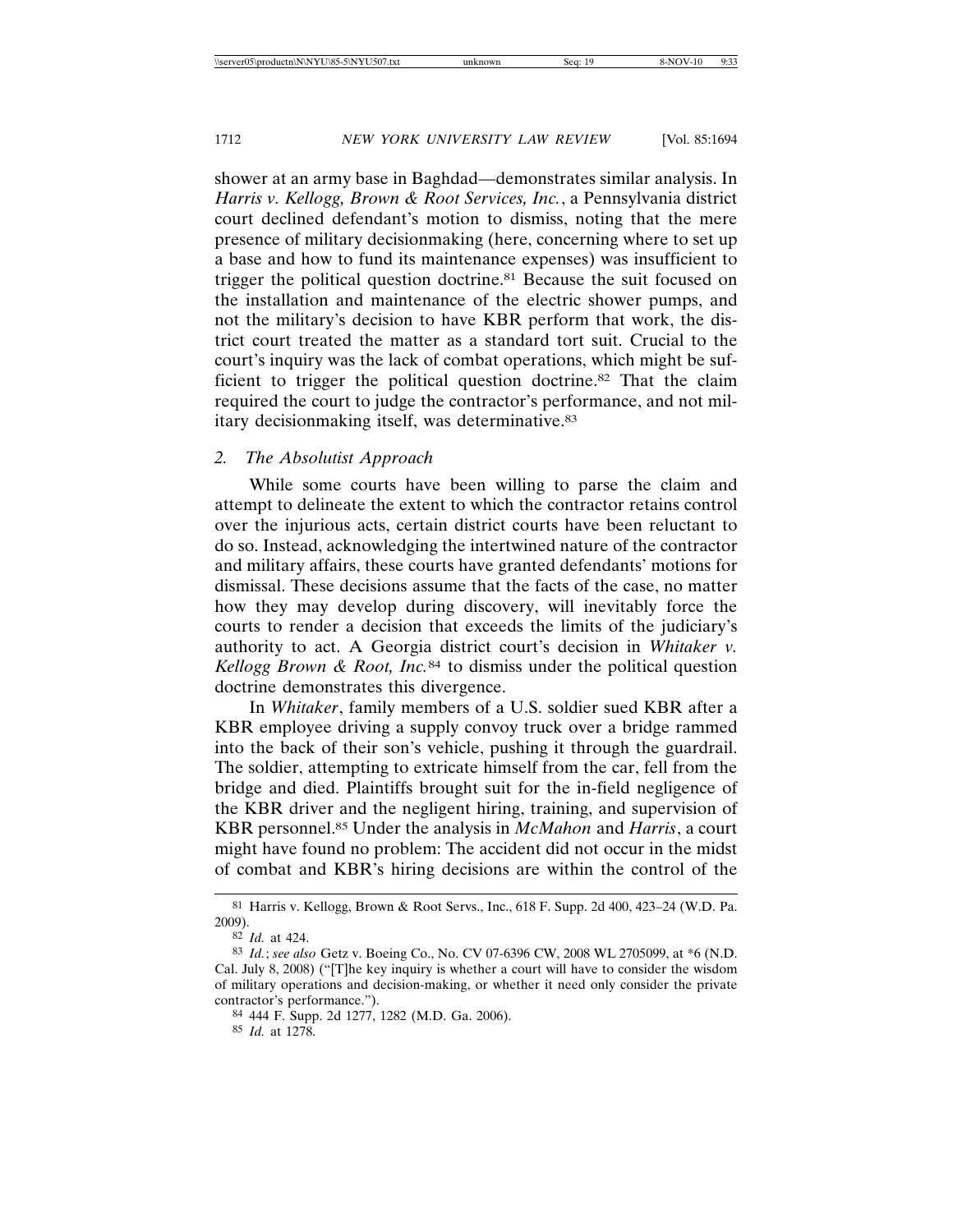company. At least some of the claims might, then, be conceptually severable from military strategy. Yet the court in *Whitaker* reached the opposite conclusion. Relying on the facts that contractor personnel worked closely with military personnel under Army regulations, and that "[t]he Army regulates all aspects of control, organization, and planning of Army convoy operations,"86 the court held that the actions of KBR employees were inseparable from the military orders that compelled them. The facts of the case thus struck upon matters delegated to the Executive and would have forced the court to render a decision in which they lacked judicially manageable standards. The court did not view the suit as a "garden variety road wreck" and adjudicate on the merits.<sup>87</sup> Instead, according to the court, the plaintiffs asked the court to decide what "a reasonable driver in a combat zone, *subject to military regulations and orders*, would do."88 That question was better left to the military.

Some courts that previously attempted to distinguish military decisionmaking from contractor liability have begun to reverse tide, instead adopting the absolutist approach. In *Carmichael*, a judge in the Northern District of Georgia refused to dismiss a tort suit against KBR for the alleged negligence of its employees in a supply convoy accident, a claim identical to that brought in *Whitaker*, noting that dismissal would be inappropriate prior to discovery.89 The claims themselves, the court wrote, did not on their face present political questions since it was not clear that adjudication of the dispute would "necessarily implicate[] military decision-making."<sup>90</sup> Two years later, following discovery in the matter, the Georgia district court dismissed under the political question doctrine.<sup>91</sup> In the two years since, defendants had satisfied their burden of showing that the case involved substantial military judgments, relying largely on military regulations and testimony "confirming that the army, in commanding a dangerous military mission in an active combat zone, exercised plenary control over

<sup>86</sup> *Id.* at 1279.

<sup>87</sup> *Id.* at 1282; *see also* Bentzlin v. Hughes Aircraft Co., 833 F. Supp. 1486, 1497 (C.D. Cal. 1993) ("No trier of fact can reach the issue of manufacturing defect without eliminating other variables which necessarily involve political questions. Plaintiffs' claims necessarily require inquiry into military strategy . . . .").

<sup>88</sup> Whitaker v. Kellogg Brown & Root, Inc., 444 F. Supp. 2d 1277, 1282 (M.D. Ga. 2006) (emphasis added).

<sup>89</sup> Carmichael v. Kellogg, Brown & Root Servs., Inc. (*Carmichael I*), 450 F. Supp. 2d 1373, 1376 (N.D. Ga. 2006), *rev'd on rehearing*, Carmichael v. Kellogg, Brown & Root Servs., Inc. (*Carmichael II*), 564 F. Supp. 2d 1363 (N.D. Ga. 2008).

<sup>90</sup> *Carmichael I*, 450 F. Supp. 2d at 1376. The court explained that it was at least "conceivable that at the time of the accident [the driver] was driving the truck within the speed limit set by the military, yet in a manner that was negligent in some other respect." *Id.*

<sup>91</sup> *Carmichael II*, 564 F. Supp. 2d 1363.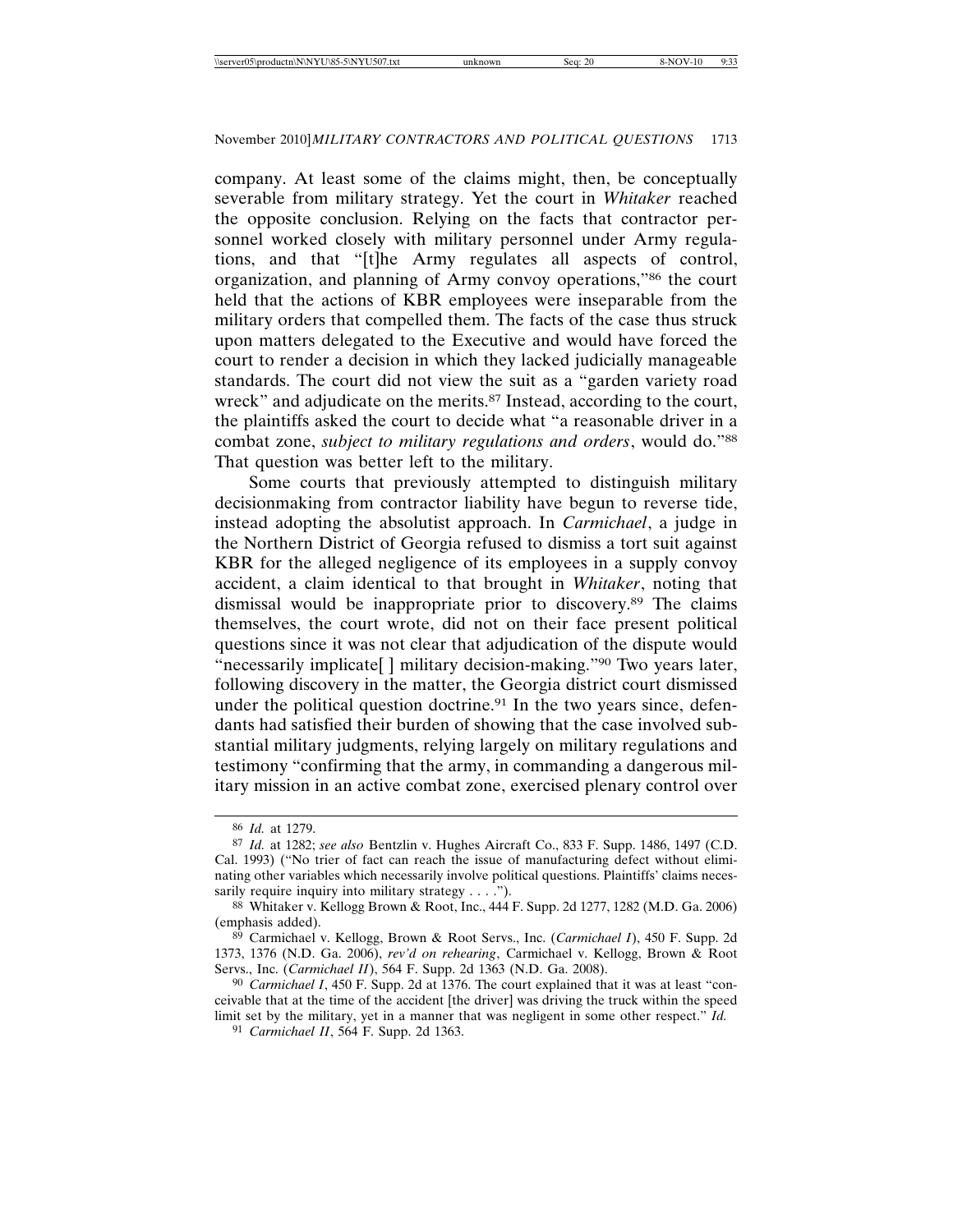the convoy[ ]."92 The court agreed, finding that the complex interplay of military strategy relegated the matter to the discretion of the executive branch.

On review, the Eleventh Circuit affirmed. Distinguishing *Carmichael* from *McMahon*, in which it had held that the political question doctrine did not apply, the court of appeals noted that *Carmichael* necessarily required "reexamination of many sensitive judgments and decisions entrusted to the military in a time of war."93 Here, unlike in *McMahon*, the military governed all aspects of planning and execution.94 As for the other claims, the court found the training and supervision claims touched too heavily on military training regulations and policy.95 Although the negligent hiring claim perhaps stood the best chance of being severed from the militaryintertwined aspects of the case, the court of appeals ruled that the plaintiff had failed to pursue it on appeal.96 Thus, the extent to which decisions made solely by contractors and before military combat decisions were at play could be susceptible to judicial review went unanswered. An alternate attempt to navigate this realm is the subject of the following section.

### *B.* Lane v. Halliburton*: The Middle-Road Approach*

*Lane v. Halliburton* originated as three separate cases brought by civilian employees of KBR, stemming from injuries each sustained in 2004 while working as service contractors in Iraq.97 In each, KBR employees were attacked while driving fuel convoy trucks through an active combat zone in Iraq. Plaintiffs filed separate cases in district court,98 each alleging that KBR had intentionally used materially misleading recruiting materials to convince plaintiffs to contract for employment with KBR and to agree to work in Iraq<sup>99</sup> and that KBR

96 *Id.* at 1293.

<sup>92</sup> *Id.*

<sup>93</sup> Carmichael v. Kellogg, Brown & Root Servs., Inc. (*Carmichael III*), 572 F.3d 1271, 1275, 1281 (11th Cir. 2009).

<sup>94</sup> *Id.* at 1290 (noting that, in *McMahon*, military's control over contractor's activities was "limited and discrete"). Moreover, the accident in *McMahon* was merely "incidental" to combat activities in Afghanistan. *Id.* at 1291.

<sup>95</sup> *Id.* at 1293 (citing Gilligan v. Morgan, 413 U.S. 1, 10 (1973)).

<sup>97</sup> Lane v. Halliburton, 529 F.3d 548, 554 (5th Cir. 2008).

<sup>98</sup> Fisher v. Halliburton, 454 F. Supp. 2d 637, 639 (S.D. Tex. 2006); Smith-Idol v. Halliburton, No. H-06-1168, 2006 WL 2927685 (S.D. Tex. Oct. 11, 2006); Lane v. Halliburton, No. H-06-1971, 2006 WL 2796249, at \*1 (S.D. Tex. Sept. 26, 2006). These three cases were consolidated and reversed as *Lane v. Halliburton*, 529 F.3d 548 (5th Cir. 2008).

<sup>99</sup> *Lane*, 529 F.3d at 555. Plaintiffs alleged that KBR assured applicants that military protection would keep them safe twenty-four hours a day, relying on representations made on the firm's website. They also pointed to communication from KBR to its employees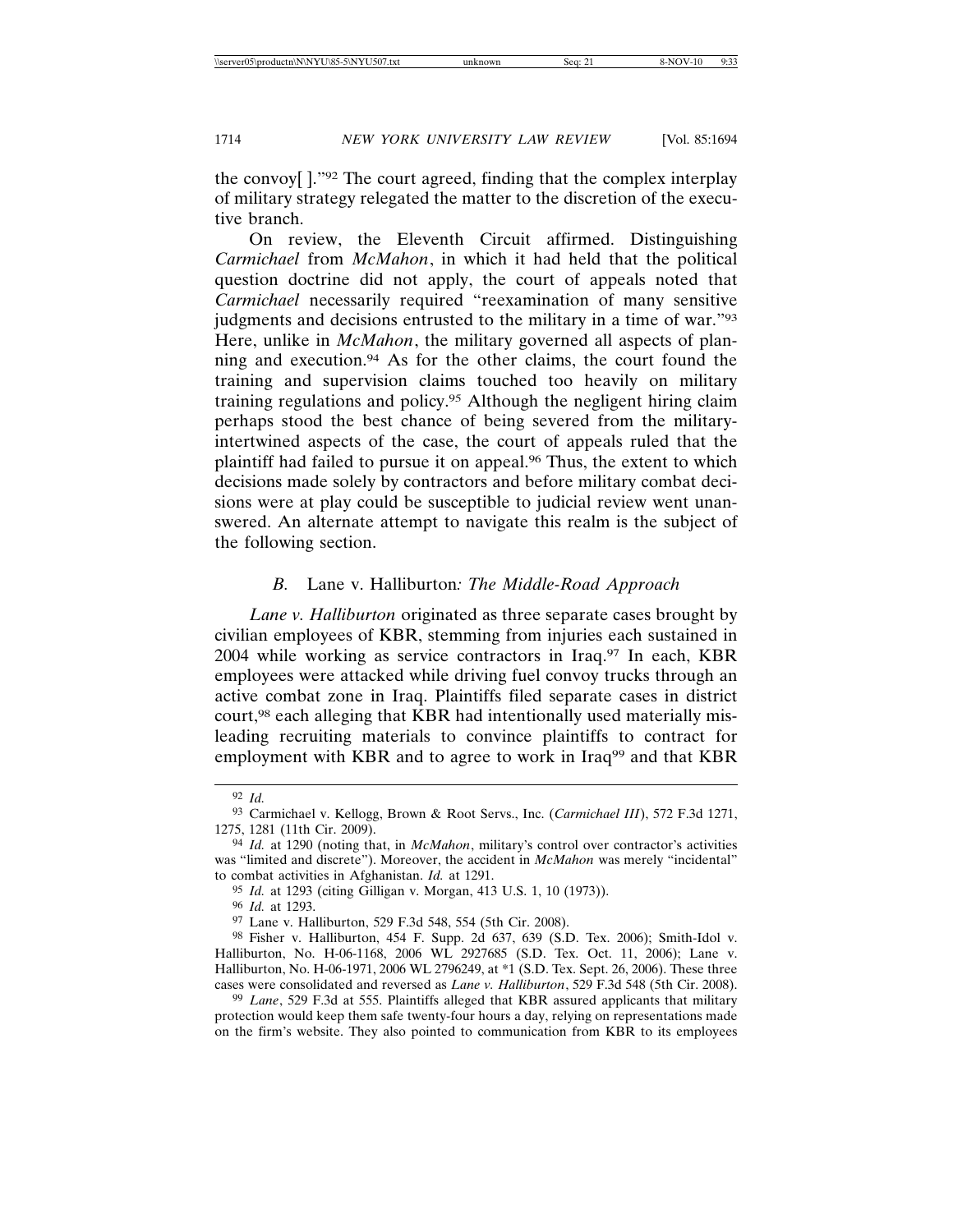was negligent or grossly negligent in supervising its employees in Iraq.100 The district court's dismissal of the cases and the more cautionary approach suggested by the Fifth Circuit's decision to allow the case to proceed highlight courts' doctrinal confusion.

### *1. The Texas District Court Takes the Absolutist Approach*

In *Fisher v. Halliburton*, <sup>101</sup> KBR moved to dismiss the complaints against it, claiming that the matter was constitutionally delegated to the political branches and that courts lacked sufficiently manageable standards to decide the issue.102 The district court dismissed the claims, agreeing that the issues presented were too interwoven with Army decisions.<sup>103</sup> Given the presence of national security and foreign policy issues, the court found a textual commitment to the executive branch, reasoning that "issues involving war, and actions taken during war, are beyond judicial competence."<sup>104</sup> Though the face of the complaint concerned only the actions of KBR and the plaintiff and did not specifically address military policy,<sup>105</sup> the court signaled its concern that such policy would necessarily be called into question.106 The court relied on similar logic in finding that it lacked judicially discoverable and manageable standards.107 The court repeatedly noted that it could not substitute its judgment for that of the military and seemed most concerned with line drawing.108 Where, in deciding the negligence claim, for example, would military fault end and contractor fault begin?

101 *Fisher*, 454 F. Supp. 2d at 639.

103 *Fisher*, 454 F. Supp. 2d at 639.

104 *Id.* at 640–41.

105 *Id.* at 641.

108 *See id.* at 644.

assuring them that their safety would not be compromised, even while working in a hostile environment. *Id.* at 554–55.

<sup>100</sup> *Id.* at 555*.* Plaintiffs also alleged that KBR's actions amounted to an intentional infliction of emotional distress (IIED). *Id.* However, such claims are actionable only insofar as a plaintiff can prove both a wrongful or reckless act on defendant's part and causation of the alleged injury. *Id.* at 564. Thus, to the extent that the negligence and IIED allegations troubled the court on grounds of causation—and the potential political question that might result—the court in *Lane* seems to have lumped in analysis of the IIED claim with the negligence claim for purposes of its opinion. *Id.* at 564–65*.*

<sup>102</sup> *See Lane*, 529 F.3d at 556 n.3 (discussing claims raised by defendants below, including those dismissed for want of subject matter jurisdiction).

<sup>106</sup> *Id.* (noting that true test is "whether a political question will arise during the course of the trial, not whether it is evident from the face of the complaint").

<sup>107</sup> *Id.* at 642 ("Those standards are particularly elusive in the case at bar, where . . . the question becomes whether the court could extricate the defendants' acts from the Army's acts.").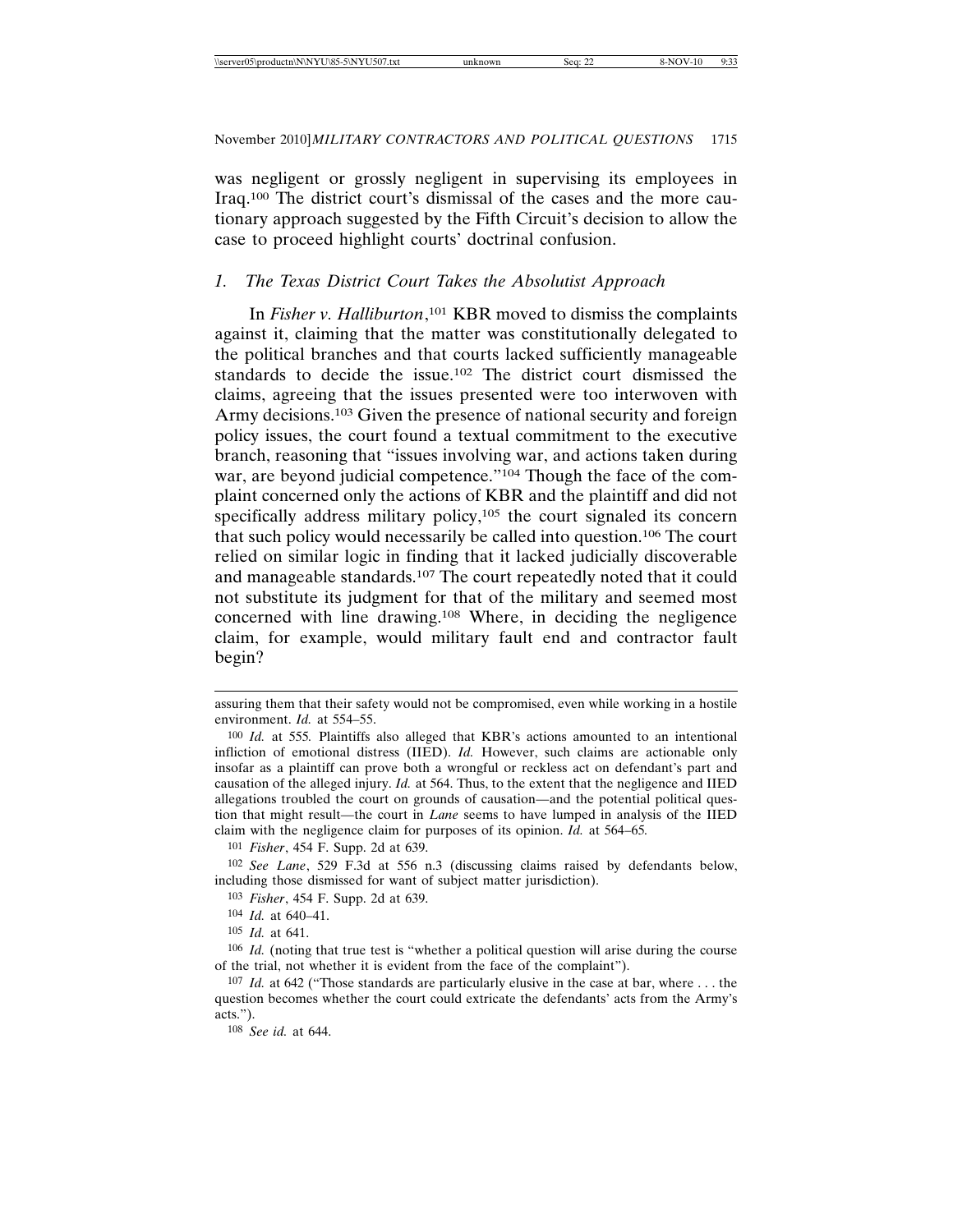Furthermore, the district court was concerned that, no matter how the case was framed or what cause of action plaintiffs pursued, a judgment as to defendant's liability would require the court to "examine the policies of the Executive Branch during wartime."109 Framed broadly, "the Executive Branch policy of using civilian contractors to free up military personnel for military missions would be under scrutiny."110 Read narrowly, "the question would become why the defendants and the military sent two convoys on the road . . . on that fateful day."111 Certain that either question ran afoul of the political question doctrine, the court dismissed the case. Relying on *Fisher*, the district court then dismissed the other two MSC cases pending before it: *Lane v. Halliburton*, 112 and *Smith-Idol v. Halliburton*. 113

#### *2. Discrete Inquiry of the Claims: A Middle Road?*

Hearing the consolidated cases on appeal, the Fifth Circuit took a different approach. Recognizing that political issues *could* arise in the process of discovery, the court of appeals reversed the rulings below<sup>114</sup> and relied on a stricter reading of Rule  $12(b)(6)$ ,<sup>115</sup> to hold that the mere potential for political questions was not enough; defendants had to prove that "all plausible sets of facts . . . would implicate particular authority committed by the Constitution to Congress or the Executive."116 Until the evidence showed, clearly and without doubt, that political questions were unavoidable, the court was unwilling to dismiss under the political question doctrine.<sup>117</sup>

Where the court below found the matter's proximity to military affairs reason enough to dismiss, the appellate decision implies that the presence of military activity alone is insufficient to trigger the doctrine.118 Where the district court found an absence of manageable

<sup>109</sup> *Id.*

<sup>110</sup> *Id.*

<sup>111</sup> *Id.*

<sup>112</sup> Lane v. Halliburton, No. H-06-1971, 2006 WL 2796249, at \*1 (S.D. Tex. Sept. 26, 2006).

<sup>113</sup> Smith-Idol v. Halliburton, No. H-06-1168, 2006 WL 2927685, at \*1 (S.D. Tex. Oct. 11, 2006).

<sup>114</sup> *Id.* at 554 ("[T]he case needs further factual development before it can be known whether that doctrine is actually an impediment. We therefore reverse and remand.").

<sup>115</sup> FED. R. CIV. P. 12(b)(6) (providing for dismissal for failure to state claim upon which relief may be granted).

<sup>116</sup> *Lane*, 529 F.3d at 559–60. In one sense, we might read this as a case about contractors failing to meet their initial burden of showing that they are under the "direct supervision of the military." *Id.* at 554.

<sup>117</sup> This conclusion is a strong contrast to the claim of the court below. *See supra* notes 109–13 and accompanying text.

<sup>118</sup> *Lane*, 529 F.3d at 560.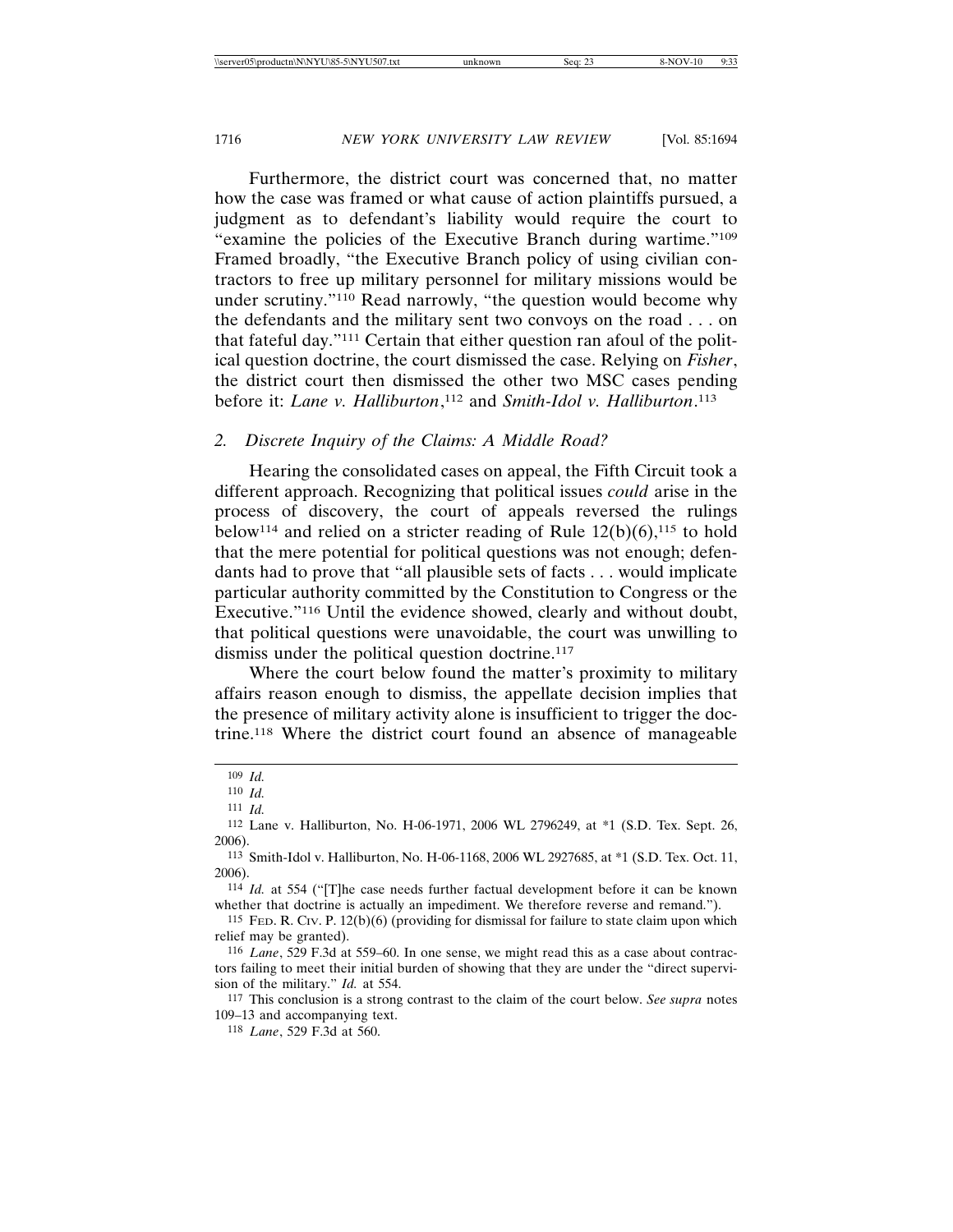standards, the court of appeals found that ordinary tort law could govern so long as the court remained capable of separating the actions of the military from those of the defendant. By applying principles of tort law with adjustments for the "less than hospitable environment" in which the harms occurred, $119$  the court found it could apply standards<sup>120</sup> *and* avoid making policy determinations.<sup>121</sup> While the negligence claims might prove more difficult down the line, the court reasoned that the plaintiffs' fraud claims, in particular, seemed likely to survive discovery.122

The lower court dismissals in *Smith*, *Lane*, and *Fisher* represented the absolutist method. The Fifth Circuit's reversal in *Lane* signaled an alternative approach. In tabling the political question doctrine determination, the Fifth Circuit's opinion is an attempt to harmonize the absolutist approach with those cases that parsed the nature of the claim.123 While the middle road perhaps seems the most pragmatic, the next section argues that the Fifth Circuit approach misses the forest for the trees.

### *C. The Need for Judicial Clarity and the Harms of Judicial Delay*

In attempting to navigate an old doctrine as applied to a new factual context, courts' military contractor decisions, to date, have muddled the meaning and the purpose of the political question doctrine. In so doing, they threaten both the doctrine's coherence and efficient resolution of judicial disputes.

<sup>119</sup> *Id.* at 563.

<sup>120</sup> The court tipped its hat to the possibility of joint and several liability as one such mitigating doctrine. *Id.* at 566. The point was made in response to claims by Halliburton that any determination of factual causation would require a jury to consider whether the Army provided adequate protection to the convoys, thus requiring a finding of liability as against the Army—a matter much closer to the core of the political question doctrine's concerns. *Id.* Joint and several liability would allow the jury to find that the Army bore some responsibility for the harms without directly burdening the Army with monetary damages for that fault, as a defendant found jointly and severally liable can be forced to pay the full damage amount, regardless of its ability to collect from the third party defendant. *Id.* (citing RESTATEMENT (SECOND) OF TORTS §§ 448-49 (1965)).

<sup>121</sup> *Id.* at 563 ("The court will be asked to judge KBR's policies and actions, not those of the military or Executive Branch. . . . [A]pplication of traditional tort standards may permit the district court to navigate through this politically significant *case* without confronting a political *question*.").

<sup>122</sup> *Id.* at 567 ("[T]he court may not have to inquire into the adequacy of the Army's intelligence and planning to determine whether, based on the information it possessed, KBR made misrepresentations or breached a duty to its employees.").

<sup>123</sup> *See supra* Part II.A (discussing two approaches). The *Carmichael III* court might have taken a similar route had plaintiff briefed the negligent hiring claim earlier. *See supra* notes 94–96 and accompanying text.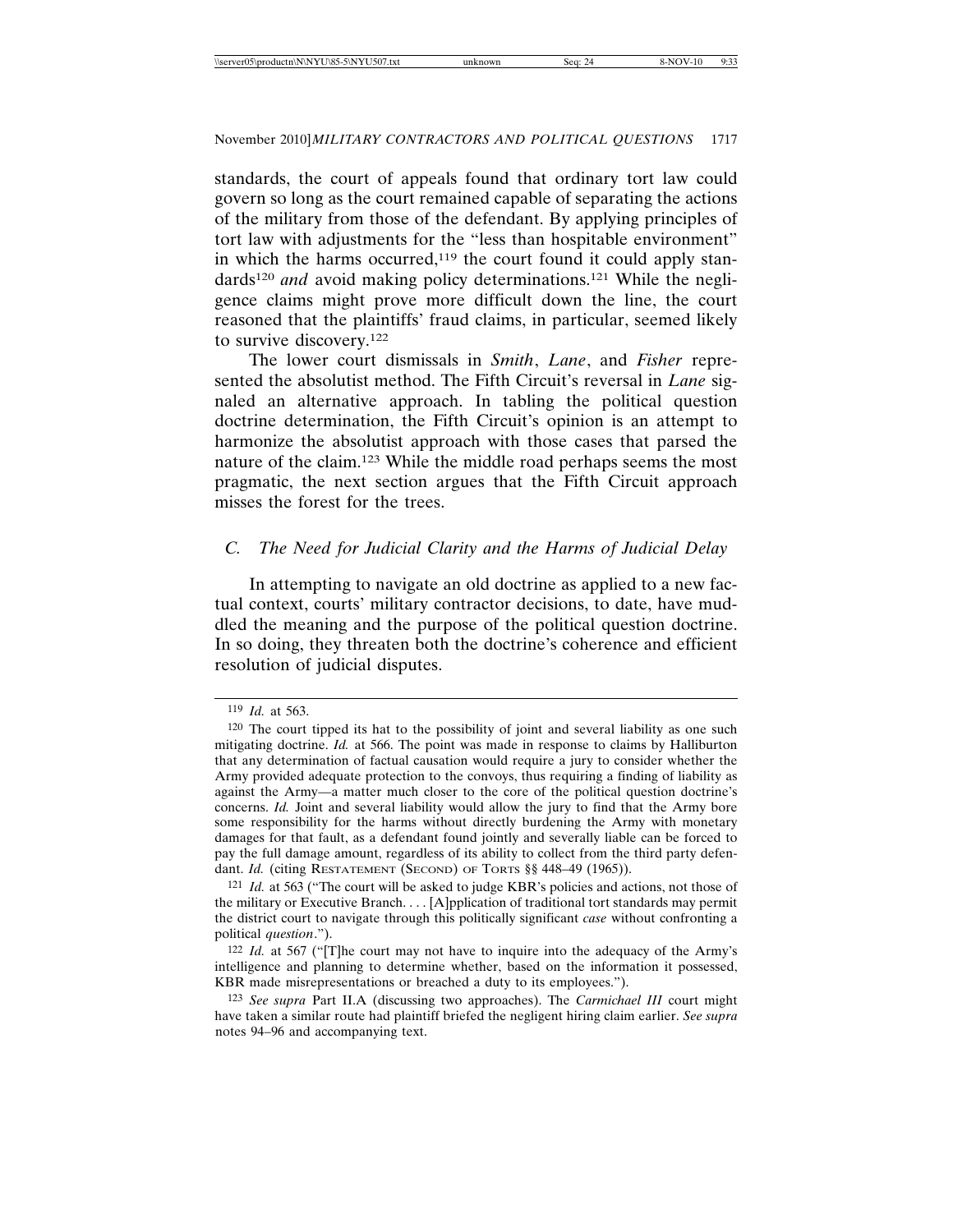The absolutist approach notes the presence of military-related matters and dismisses cases under the doctrine's textual commitment prong—the matter has been exclusively delegated to a coordinate branch—and judicial standards prong—the courts lack the capacity to render consistent and predictable standards.124 Courts adopting this approach have abdicated their responsibility to engage in meaningful, scrutinizing analysis of the particular claims presented and the types of standards and rulings they necessarily implicate. Thus, the *Whitaker* court's failure to address those aspects of KBR's hiring of its employees that may have rendered the negligent hiring claims justiciable ignores the *Baker* Court's admonition that courts engage in a "discriminating analysis"125 of the claims raised and the relief sought.

Those courts attempting to parse these inquiries pay more heed to *Baker*'s demand for careful scrutiny of plaintiffs' claims and pleas for relief. But they also misunderstand the weight that the presence of military decisions regarding strategy and tactics are meant to play in the political question doctrine analysis. By drawing too fine a line between the contractor and military, these courts afford insufficient weight to the political branches' interest in military and foreign affairs. Both approaches substitute somewhat stilted analysis for the separation of powers and institutional capacity concerns that drive the functional inquiry.

Finally, the Fifth Circuit's opinion in *Lane*, which attempted to strike a balance between the two, did so at the cost of the separation of powers norms and concern with efficiency that justiciability doctrines are at least in part meant to safeguard.126 In tabling the decision and allowing discovery to proceed, the judiciary subjects the MSC, and the Executive, to the very sort of delay and interference that the doctrine and the more general limits on justiciability were meant to

<sup>124</sup> *See supra* text accompanying notes 31–32 (discussing *Baker* factors).

<sup>125</sup> Baker v. Carr, 369 U.S. 186, 211–12 (1962) (noting tradition of "a discriminating analysis of the particular question posed, in terms of the history of its management by the political branches, of its susceptibility to judicial handling in the light of its nature and posture in the specific case, and of the possible consequences of judicial action").

<sup>126</sup> *See* Jonathan R. Siegel, *A Theory of Justiciability*, 86 TEX. L. REV. 73 (2007) (discussing motivations underlying courts' justiciability requirements). Consider too the costs of subjecting firms—and, to an extent, the military—to the long process of discovery, particularly for claims that are likely to be found nonjusticiable in the end, as in *Carmichael III*. *See, e.g.*, Ashcroft v. Iqbal, 129 S. Ct. 1937, 1953 (2009) (noting that costs of unnecessary litigation and discovery hinder Government's ability to perform core functions); *Bell Atl. Corp. v. Twombly*, 550 U.S. 544, 558–59 (2007) (discussing impact of high litigation costs on participating parties); Richard A. Epstein, Bell Atlantic v. Twombly*: How Motions To Dismiss Become (Disguised) Summary Judgments*, 25 WASH. U. J.L. & POL'Y 61, 98 (2007) (noting general rise in discovery costs corresponding with increased complexity in federal litigation).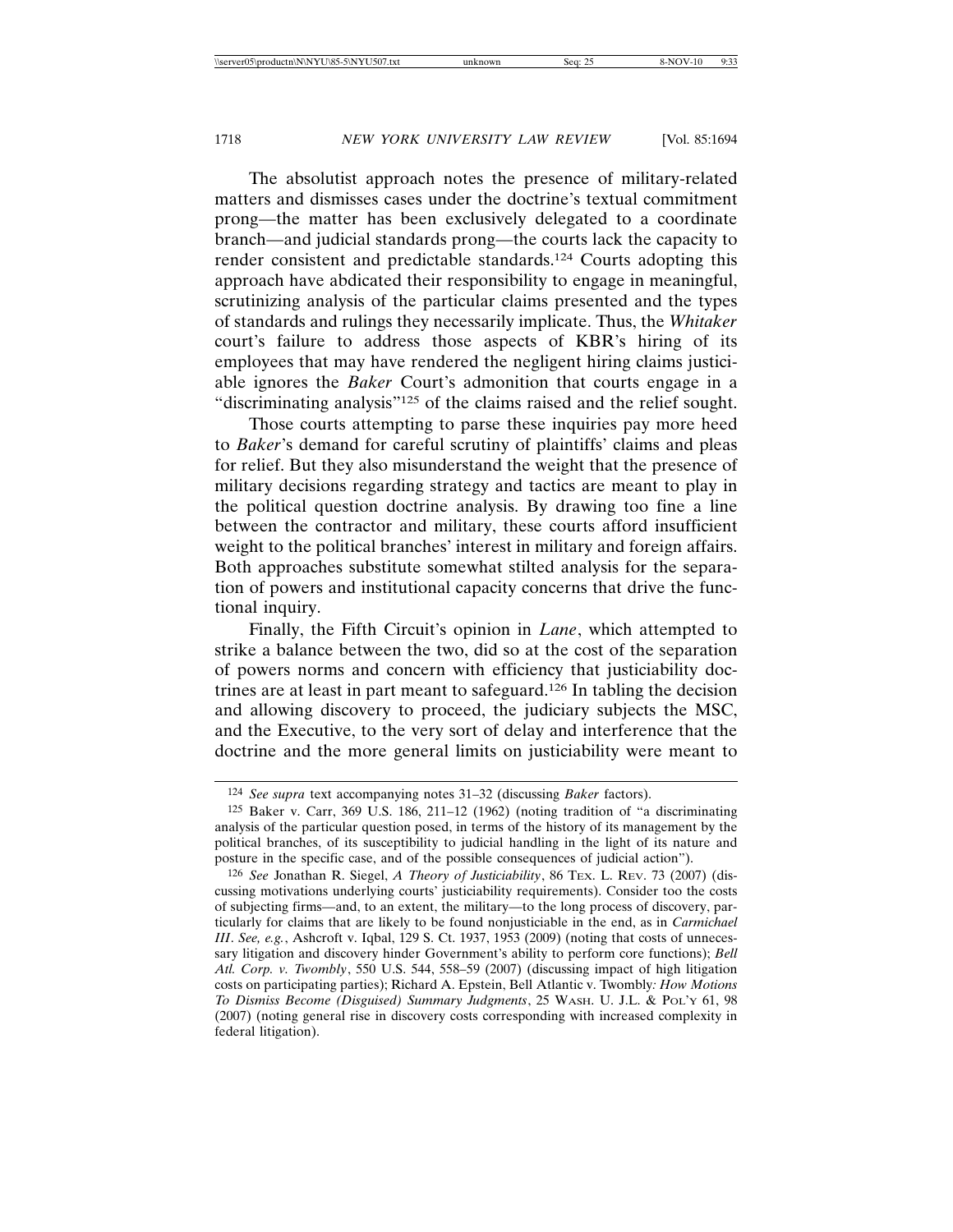avoid.127 While the political question doctrine, as an issue of subject matter jurisdiction, may be raised and reviewed at any point in the case, I argue that courts should take a more prudential path and categorically dismiss in-combat claims as an initial matter, in recognition of the near impossibility that such claims will ultimately be held justiciable. The next Part applies the functional political question doctrine model to demonstrate why this categorical approach ought to apply.

#### III

### APPLYING THE TWO-PRONG FUNCTIONAL POLITICAL QUESTION DOCTRINE TO THE MILITARY CONTRACTOR CASES

# *A. The Two-Prong Functional Approach Favors Categorical Dismissal of In-Field Negligence Claims*

To establish a prima facie case of negligence, a party must demonstrate duty, breach, causation, and damages.128 Courts hearing claims in the MSC context must determine whether MSC Firms "exercise[d] reasonable care under all the circumstances," considering factors such as the foreseeability and severity of the harm and the "burden that would be borne by the actor and others" if the firm took measures to avoid the possible harm.129 This Part demonstrates that a combination of military regulation and market incentives has already established such standards and that, even where a regulatory gap remains, courts are ill situated to set negligence standards to govern in-field conduct.

# *1. The Legal-Void-Filling Role of Military Regulations and Contractual Incentives*

MSCs are subject to two varieties of "regulation" that govern their actions while on assignment. The first is a web of Department of Defense and military regulations that governs the supervision and infield conduct of contractors. The second is a form of congressionally created market forces which, by putting firms in competition with each other for jobs, creates an incentivize for firms to deliver high quality, efficient service.

<sup>127</sup> *See* Siegel, *supra* note 126, at 112–13 (describing purpose of political question doctrine as freeing coordinate branches from judicial review when it "would do more harm than good").

<sup>128</sup> RICHARD A. EPSTEIN, CASES AND MATERIALS ON TORTS 170 (9th ed. 2008).

<sup>129</sup> RESTATEMENT (THIRD) OF TORTS: GENERAL PRINCIPLES § 4 (Discussion Draft 1999); *see generally* Stephen G. Gilles, *On Determining Negligence: Hand Formula* Balancing, the Reasonable Person Standard, and the Jury, 54 VAND. L. REV. 813 (2001).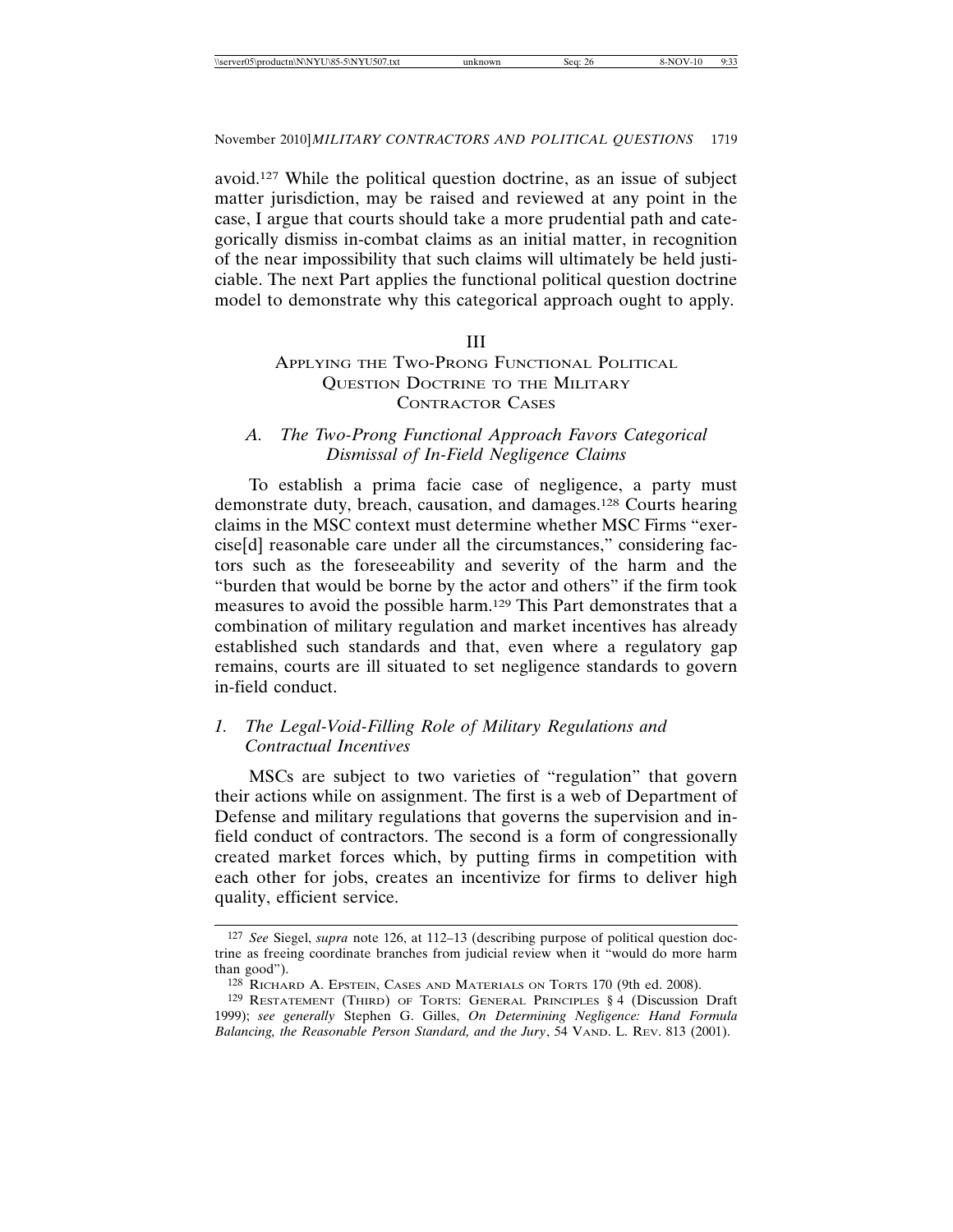#### a. Military Regulation

Unlike in *Baker* and other instances of regulatory voids, the coordinate branches have a genuine interest in adequately regulating the field of military contractors.130 In the MSC context, the military stands only to *gain* by ensuring that military contractors act according to a reasonable standard of care. Contractors' mistakes may risk soldiers' lives, undermine military strategy, and cost the government supplies or manpower.

Indeed, the military heavily regulates the in-field conduct of military service contractors, both in combat situations and in day-to-day operations.131 Because military commanders have final oversight, infield military regulations dictate the activities of MSC personnel overseas.132 While each branch of the military has its own set of guidelines regulating MSC conduct, U.S. Army regulations provide a useful example for indepth study.

U.S. Army service contracting is largely governed by the Logistics Civil Augmentation Program (LOGCAP), which gives military personnel wide latitude in hiring and supervising MSC Firms and employees.133 LOGCAP contract terms, which the military has

132 The U.S. Army describes oversight of contracting firms as "centralized management and decentralized execution." U.S. ARMY, CONTRACTING SUPPORT ON THE BATTLEFIELD 2-10 (1999) [hereinafter CONTRACTING SUPPORT]. The Head of the Contracting Activity (HCA), generally the head of command in the particular theater of combat, has ultimate authority over all decisions made regarding the contracting firm. *Id.* at 2-12. While contractors are given some discretion in determining *how* to accomplish military objectives, firms constantly work in conjunction with Army personnel in determining the means by which such objectives will be accomplished. U.S. ARMY, LOGCAP 101 WORKING WITH LOGCAP IN SWA (DRAFT) 14–15, *available at* http://www.scribd.com/doc/1809269/US-Army-LOGCAP-101 [hereinafter WORKING WITH LOGCAP] (discussing interaction between contractors and military Administrative Contracting Officer during planning phase). Additionally, as regards oversight itself, the commander bears complete responsibility for all actions of contractors taken under his command. *Id.* at 10.

133 The program "preplan[s] for the use of civilian contractors to perform selected services in wartime to augment Army forces . . . releas[ing] military units for other missions or [to] fill shortfalls." U.S. DEP'T OF THE ARMY, ARMY REGULATION 700-137, LOGISTICS CIVIL AUGMENTATION PROGRAM (LOGCAP) (1985) [hereinafter LOGCAP]. All contracting through the Pentagon is governed by the Defense Procurement and Acquisition Policy's Defense Federal Acquisition Regulation Supplement (DFARS), FAR 201.3 (2008), *available at* http://www.acq.osd.mil/dpap/dars/dfarspgi/current/index.html. Because those regulations are largely coextensive with the Army LOGCAP program, I focus on LOGCAP.

<sup>130</sup> In *Baker* and in *Boumediene*, the coordinate branches had a vested interest in keeping the judicial legal landscape untouched. *See supra* notes 39–40, 50–53 and accompanying text.

<sup>131</sup> Several of the MSC cases, likely at defendants' urging, discuss these regulations in detail. *See, e.g.*, Fisher v. Halliburton, 454 F. Supp. 2d 637, 642–43 (S.D. Tex. 2006). While the regulations discussed here are by no means comprehensive, they do offer a representative view of the nature and extent of military regulation of MSC Firms and employees.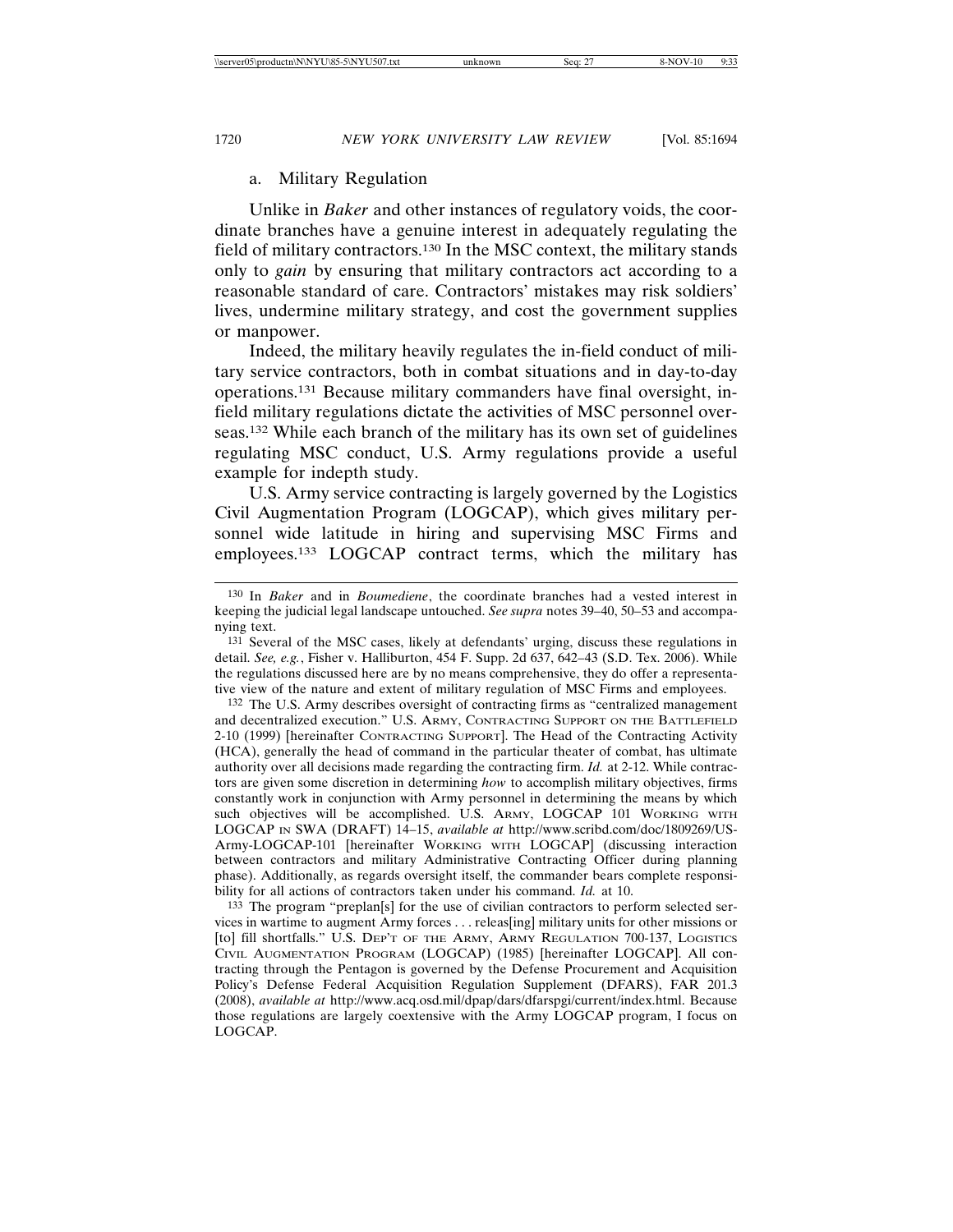authority to amend should conditions of war require, govern MSC Firms.134 The military has substantial control over the hiring, equipping, and training of MSC personnel.135 Once under contract, the commanding officer that hired the Firm has formal control over the MSC Firm and functional control over its employees. To ensure the safety and quality of services provided, commanders are to periodically institute equipment and performance tests, set baseline standards for conduct and safety,136 and, accordingly, organize the necessary training programs.137

While LOGCAP does not provide substantive regulations, Army regulations—mostly via the Army Field Manual—govern in-field conduct in a wide array of situations. Many of these regulations are necessarily vague to allow for in-the-moment exercises of commander discretion, but they nonetheless serve as a regulatory floor governing the actions of service members. The Army Field Manual makes it clear that MSC Firms (and, by extension, the employees subject to their control) are required to comply with regulations and logistics necessary to the accomplishment of the goals of the contract.138 Thus, by extension, many of the standards and policies that govern the actions of U.S. soldiers govern the contractors accompanying them. Within these regulations are standards directed toward contractors

137 *Id.* at 3-2.

<sup>134</sup> LOGCAP, *supra* note 133, at 3-2 (stating that "continued performance [on the contract] may be required for the duration of the wartime conditions"). This suggests that there may be something to KBR's claims that it was not free to refuse to go on missions simply because it felt conditions were unsafe. Contractors' decisions to break contract and refuse to go on missions have created substantial problems in the past. *See, e.g.*, *Private Warriors*, *Frequently Asked Questions*, FRONTLINE, http://www.pbs.org/wgbh/pages/front line/shows/warriors/faqs/ (last visited Sept. 25, 2010) [hereinafter *Private Warriors*] (noting one instance in which contractors refused to participate in mission and military subsequently fell short on supplies for weeks).

<sup>135</sup> LOGCAP, *supra* note 133, at 3-2 ("Contractors should be assured that the Government will provide equipment and training as stated in the contract."); CONTRACTING SUPPORT, *supra* note 132, at 3-16 to 3-17 (noting crucial nature of militaryprovided training to contractors).

<sup>136</sup> For example, commanders may enter into agreements with contractors for activities and locations where they perceive the need for support services. However, commanders must first assess risks "to both the overall mission and to the safety of contractor personnel" before engaging in such contracting. *Id.* at 3-1.

<sup>138</sup> DEP'T OF THE ARMY, FIELD MANUAL NO. 3-100.21, CONTRACTORS ON THE BATTLE-FIELD 1-1 to 1-11 (2003) [hereinafter CONTRACTORS ON THE BATTLEFIELD], *available at* http://www.aschq.army.mil/supportingdocs/fm3\_100x21.pdf ("Only the contractor can directly supervise its employees. The military chain of command exercises management control through the contract.").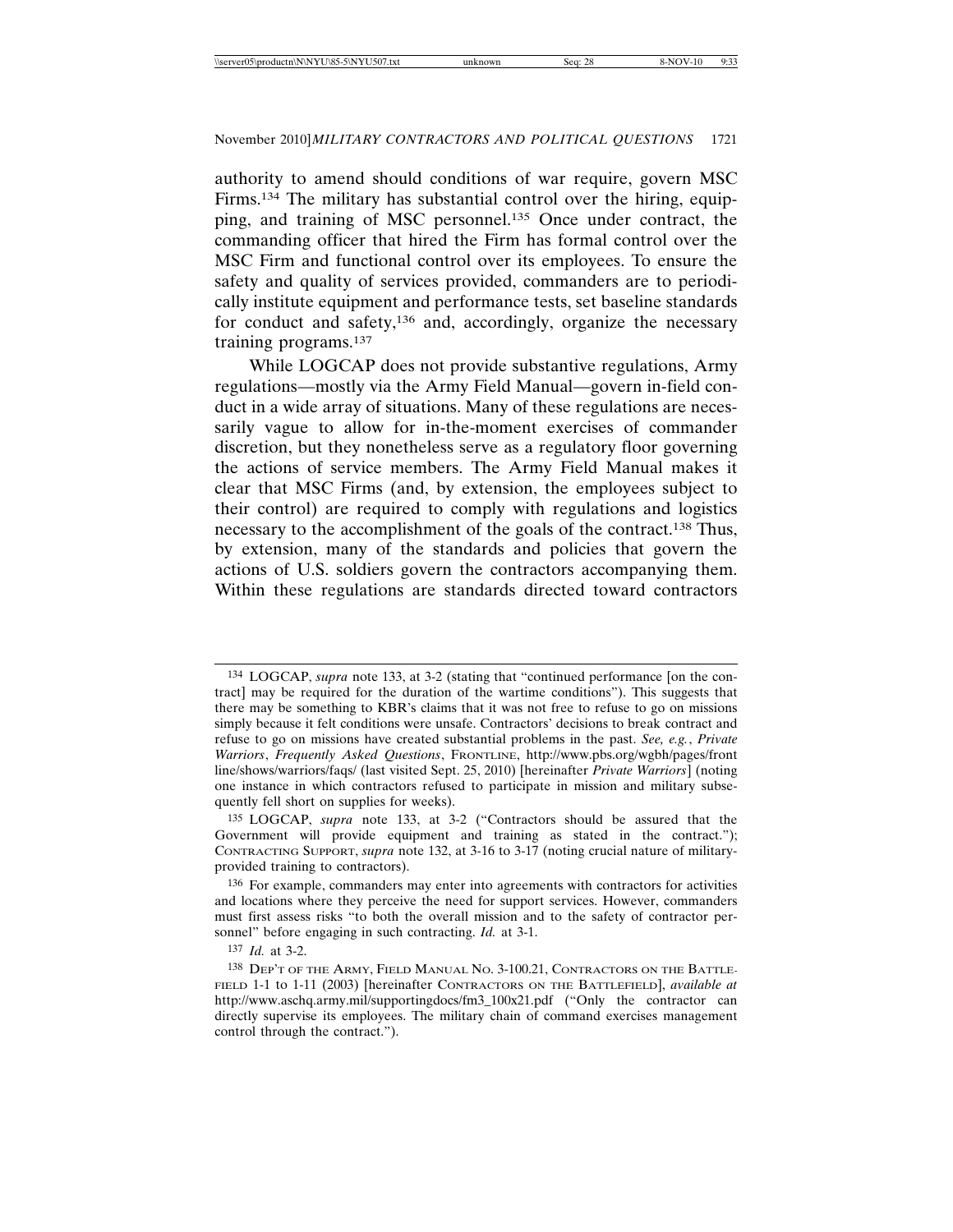specifically and more general combat standards that denote military protocol.139

On any given assignment, military commanders govern the timing, strategy, and logistics of each mission. The scope of this control includes matters as broad as the decision to dispatch a convoy and the route by which it will travel, and as narrow as the speed at which the convoy will travel and the distance to be maintained between vehicles.140 MSC Firms retain almost no discretion in this process, as some form of Army procedure, logistics, and tactical standards govern all actions they take. The military regulations thus provide a framework that strikes an important balance between governing contractor conduct and accommodating military need.

Recent amendments to the Military Authorization Act have brought private contractors within the jurisdictional reach of the Uniform Code of Military Justice (UCMJ).141 The UCMJ is the basis of military law in the United States, governing the conduct of all servicemen and women and those individuals in military custody. In 2006, Congress amended the UCMJ so that it would also apply to all "persons serving with or accompanying an armed force in the field," whether in a time of declared war or during contingency operations such as those in Iraq and Afghanistan.<sup>142</sup> While the Act does not explicitly state that it applies to contractors,<sup>143</sup> many understand the amendment as being targeted toward them.144 Under the amendment,

141 10 U.S.C. ch. 47 (2006).

142 *Id.* § 802(a)(10).

<sup>139</sup> For a comprehensive look at the governance of Army-contractor relations, including contractors' relation to combatant commanders and guidelines for commanders working with contractors in field, see generally *id.*

<sup>140</sup> In *Carmichael III*, for example, the court found that "critical determinations" in the mission were "made exclusively by the military," including the "particular date and time for the convoy's departure; the speed at which the convoy was to travel; the decision to travel along a particular route . . . ; the distance to be maintained between vehicles; and the security measures that were to be taken." 572 F.3d 1271, 1281–82 (11th Cir. 2009). It should be noted that this extensive military control does not extend to contractor discretion regarding how certain tasks, such as procurement of equipment in the theater, are to be accomplished. In such instances, contractors have discretion to enter into contracts on behalf of the armed forces, as limited by the scope of the Firm's agreement with the military HCA. *See* CONTRACTING SUPPORT, *supra* note 132, at 1-17 (discussing latititude given to contractors in decentralized execution of military objectives).

<sup>143</sup> Craig S. Jordan, Note: *Who Will Guard the Guards? The Accountability of Private Military Contractors in Areas of Armed Conflict*, 35 NEW ENG. J. ON CRIM. & CIV. CONFINEMENT 309, 318–19 (2009) (noting Code does not directly address contractors and questioning whether application of military law to civilians outside formal declarations of war is constitutional).

<sup>144</sup> *See, e.g.*, John Riley & Michael Gambone, *Men with Guns*, 28 WIS. INT'L L.J. 39, 53 (2010) (discussing UCMJ amendments as attempt to "tighten up controls" on MSC Firms); David L. Snyder, *Civilian Military Contractors on Trial: The Case for Upholding the*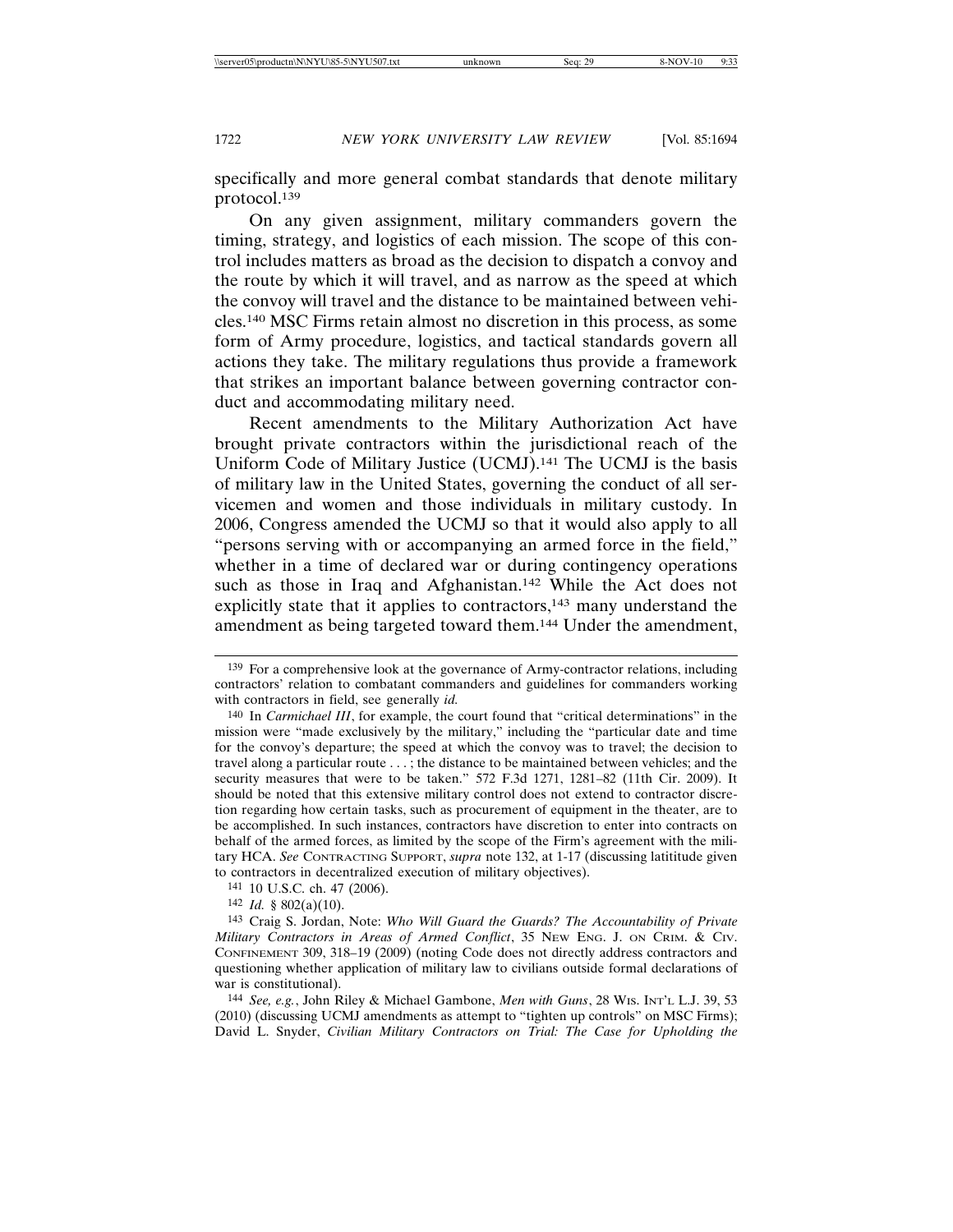a contractor may be tried by court martial for disobeying a commander's orders or for violating the Code's punitive regulations (which are somewhat akin to criminal laws).145 This system brings contractors, at least potentially, within the direct purview of military law and an alternative court system intended to manage complex issues of military affairs.146 Additionally, the threat of prosecution at least serves as an incentive for contractors and contracting firms to comply with military regulations and to obey commanders' orders, to the extent it is possible that intentional disobedience and not mere negligence or accidental conduct lead to the tort claims discussed in this Note. More importantly, the Code amendments signal a judgment by Congress that avenues of military justice are the appropriate means of regulating contractor conduct.147

### b. Market Incentives as Regulation

Beyond actual regulations governing the contracting scheme, congressionally established economic incentives help regulate the conduct and quality of service of MSC Firms. Pursuant to changes made in 2008, LOGCAP creates market competition by placing firms such as DynCorp International, Fluor Intercontinental, and KBR in competition with each other for individual assignments.148 Rather than

145 *See* Mark Hemingway, *Blackwater's Legal Netherworld*, NAT'L REV. ONLINE, Sept. 26, 2007, http://article.nationalreview.com/328566/blackwaters-legal-netherworld/markhemingway. Senator Lindsay Graham explained that the amendment was meant to "give military commanders a more fair and efficient means of discipline on the battlefield. The provision clarifies the Uniform Code of Military Justice to place civilian contractors accompanying the Armed Forces in the field under court-martial jurisdiction during contingency operations as well as in times of declared war." *Id.*

146 As of 2009, no charges were filed against civilians using this mechanism. Jordan, *supra* note 143, at 319. However, as Part III.A.2 explains, this may reflect more than a mere failure of the system and instead represent the military's weighing of complex and competing values pertaining to the execution of military strategy.

147 Presumably, had Congress wished also to extend a direct civil liability cause of action against these companies, it could and likely would have done so. To be sure, critics of contractor conduct had long discussed means of checking contractors' actions, including civil liability.

148 Press Release, U.S. Army, LOGCAP IV Logistics Contracts Awarded Through Full and Open Competition (Apr. 17, 2008), *available at* http://www.army.mil/-newsreleases/ 2008/04/17/8573-logcap-iv-logistics-contract-awarded-through-full-and-open-competition/.

*Amended Exceptional Jurisdiction Clause of the Uniform Code of Military Justice*, 44 TEX. INT'L L.J. 65, 68 (2008) (describing 2006 amendments as most promising attempt to extend rule of law to military contractors but arguing that attempt nonetheless falls short). This is particularly true given the history of court cases preceding the 2006 amendment holding that the UCMJ could be applied to civilian conduct only in times of *declared* war. *E.g.*, Solorio v. United States, 483 U.S. 435, 439 (1987) (holding military law applies to military personnel only); United States v. Averette, 19 C.M.A. 363 (1970) (setting aside conviction of contractor during Vietnam War because Code only applied to civilians where Congress had declared war).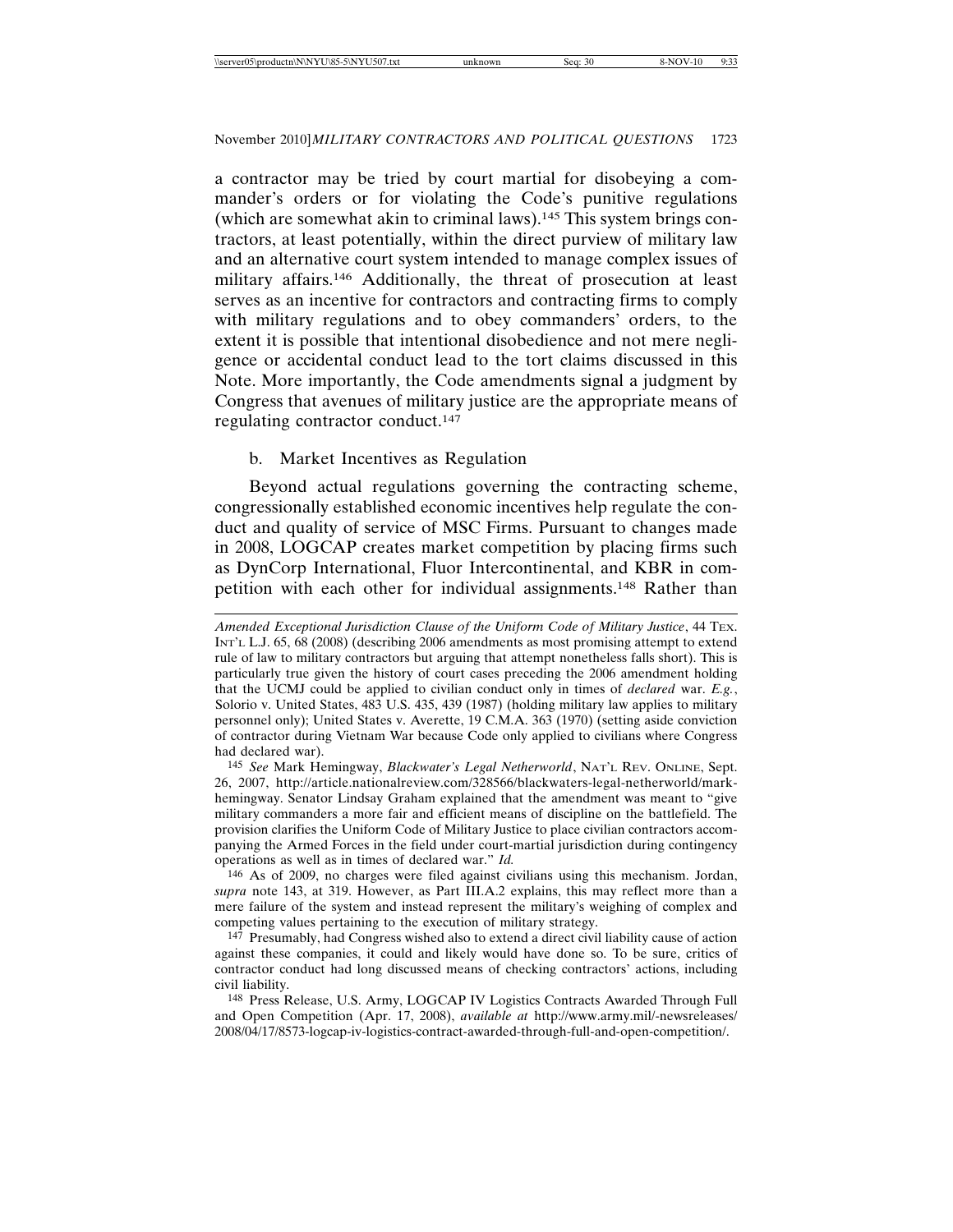create umbrella contracts for a set durational period, the amendments put contractors in competition on a project-by-project basis, so as to "control costs and enhance quality."149 Thus, the Army's use of open market principles incentivizes MSC Firms to act in accordance with Army regulations, and to perform their roles safely and efficiently. Because the same theater commanders dealing with contractors (and their potential misconduct) are responsible for contracting for new projects, the system is that much more effective at incentivizing quality performance.150 Additionally, Congress's proactive alteration of the scope of contractor regulation by adjusting market incentives *without* simultaneously adding a civil regulatory scheme could be seen as some evidence of a congressional determination that market forces were the best means of regulating contractor conduct.

The obvious counterargument is that markets for military contracting (and government contracting, more generally) are notoriously inefficient and noncompetitive.151 Military contractors add value to military operations because they provide specialized or niche services or infrastructure—a fact that decreases the number of available competitors for these goods and services. Absent an efficient market, a failure to monitor the quality of contractor services adequately can lead to fraud, waste, abuse, or contractor misconduct.152 However, even taking this risk into account, recent attempts to increase competition and improve oversight represent a political judgment by a coordinate branch to regulate contractor conduct in a manner that strikes a balance between competing government needs: efficiency and oversight versus the provision of crucial military services. Increased regulation and oversight affect the separation of powers concerns that motivate the political question doctrine and counsel against judicial

152 *Id.* at 116.

<sup>149</sup> *Id.*

<sup>150</sup> Under the old system, competition between firms prior to selection was intense. However, once awarded a contract, a firm's incentive to perform dropped drastically, given that it was guaranteed a four-year term and even stellar service did not mean it could outbid its competitors during the next bid cycle. *Id.*; *see also* Robert Brodsky, *Army Cancels Competition for LOGCAP Work in Iraq*, GOVERNMENTEXECUTIVE.COM (May 6, 2010), http://www.govexec.com/dailyfed/0510/050610rb1.htm (discussing impetus for Army's move toward competitive bidding system). Contracting with the firm is handled by the military commander overseeing a particular theater of operations. That commander has all authority to contract with the firm and to assign the firm to particular tasks and missions. *See* WORKING WITH LOGCAP, *supra* note 132, at 10.

<sup>151</sup> *See, e.g.*, Martha Minow, *Outsourcing Power: Privatizing Military Efforts and the Risks to Accountability, Professionalism, and Democracy*, *in* GOVERNMENT BY CONTRACT: OUTSOURCING AND AMERICAN DEMOCRACY 110, 118 (Jody Freeman & Martha Minow eds., 2009) ("When the government is the sole purchaser, a handful of contractors dominating the field often enjoys power that undermines market efficiency and contractual accountability.").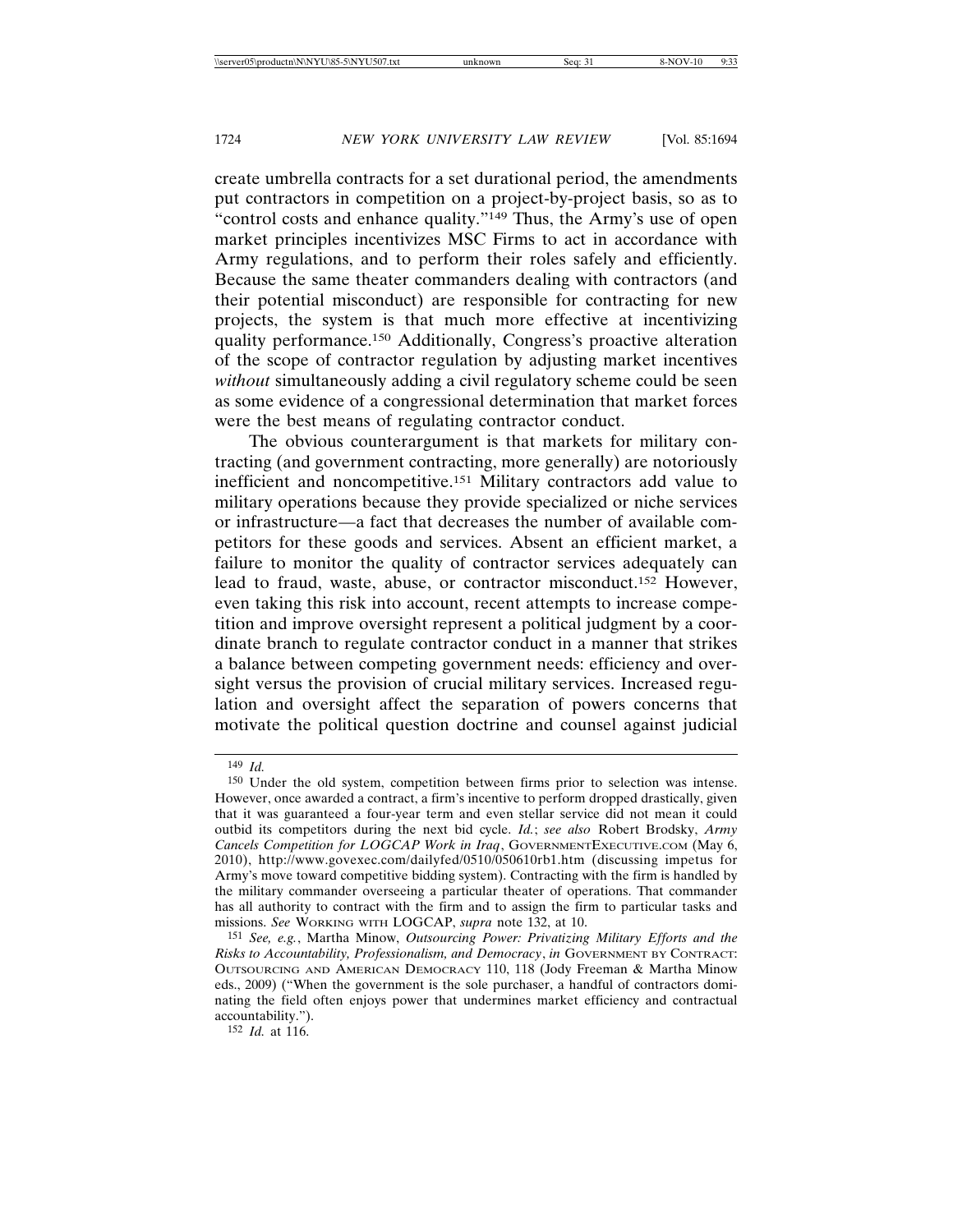intervention in this realm. Thus, recent actions by Congress and the Department of Defense suggesting that the coordinate branches have every incentive to regulate, counsel in favor of judicial restraint.153 The argument in favor of restraint becomes that much more compelling considering the branches' institutional competency to handle these types of cases.

# *2. The Institutional Capacities Inquiry Demonstrates That Courts Are Less Competent To Handle These Standard Setting Claims*

The Army regulates the conduct of MSC Firms and employees. But why should the Army necessarily have the final word on those standards? The response is threefold: First, many have doubted courts' ability to set clean standards that are simultaneously workable, context sensitive, and predictable, as would be required in adjudicating negligence claims. Second, and relatedly, in the MSC context, those challenges are magnified so that judicial review might actually impede a coordinate branch. Third, such review imposes an administrative burden.

The legal academy is replete with scholarship criticizing the courts' institutional capacity to weigh competing values in the context of national security and foreign affairs.154 The debate rests, at least in part, on first-order concerns regarding the judiciary's ability to set standards which are appropriately tailored to strike the right balance.155 In the tort literature, scholars have raised these same concerns regarding courts' general ability to manage negligence claims which, through the "reasonable person" formula, require selection of a standard of conduct from any number of points on a continuum.

<sup>153</sup> Minow notes that the government's recent decisions to alter contract lengths, to minimize the availability of noncompetitive contracts, and to require justification of no-bid contracts are attempts to respond to perceived abuses and oversight failures. *Id.* at 117. While Minow remains uncertain about how effective these changes will be, the important point for purposes of the political question doctrine analysis is that the attempts were made at all. Particularly in areas of recognized expertise, such as military affairs, the alignment of positive incentives to regulate and attempts at such regulation are sufficient to trigger the doctrine's application.

<sup>154</sup> *See, e.g.*, BRUCE ACKERMAN, BEFORE THE NEXT ATTACK: PRESERVING CIVIL LIBERTIES IN AN AGE OF TERRORISM 2–4 (2006) (criticizing courts' ability to protect against excessive encroachment on basic rights in times of exigency); ERIC A. POSNER  $\&$ ADRIAN VERMEULE, TERROR IN THE BALANCE: SECURITY, LIBERTY, AND THE COURTS 3–6 (2007) (urging courts to defer in face of emergency and national security because courts are unable to respond quickly and efficiently and lack expertise needed to manage such policy-heavy matters).

<sup>155</sup> *Cf.* POSNER & VERMEULE, *supra* note 154, at 5–6 (arguing that courts lack institutional advantage to balance security and liberty during times of emergency).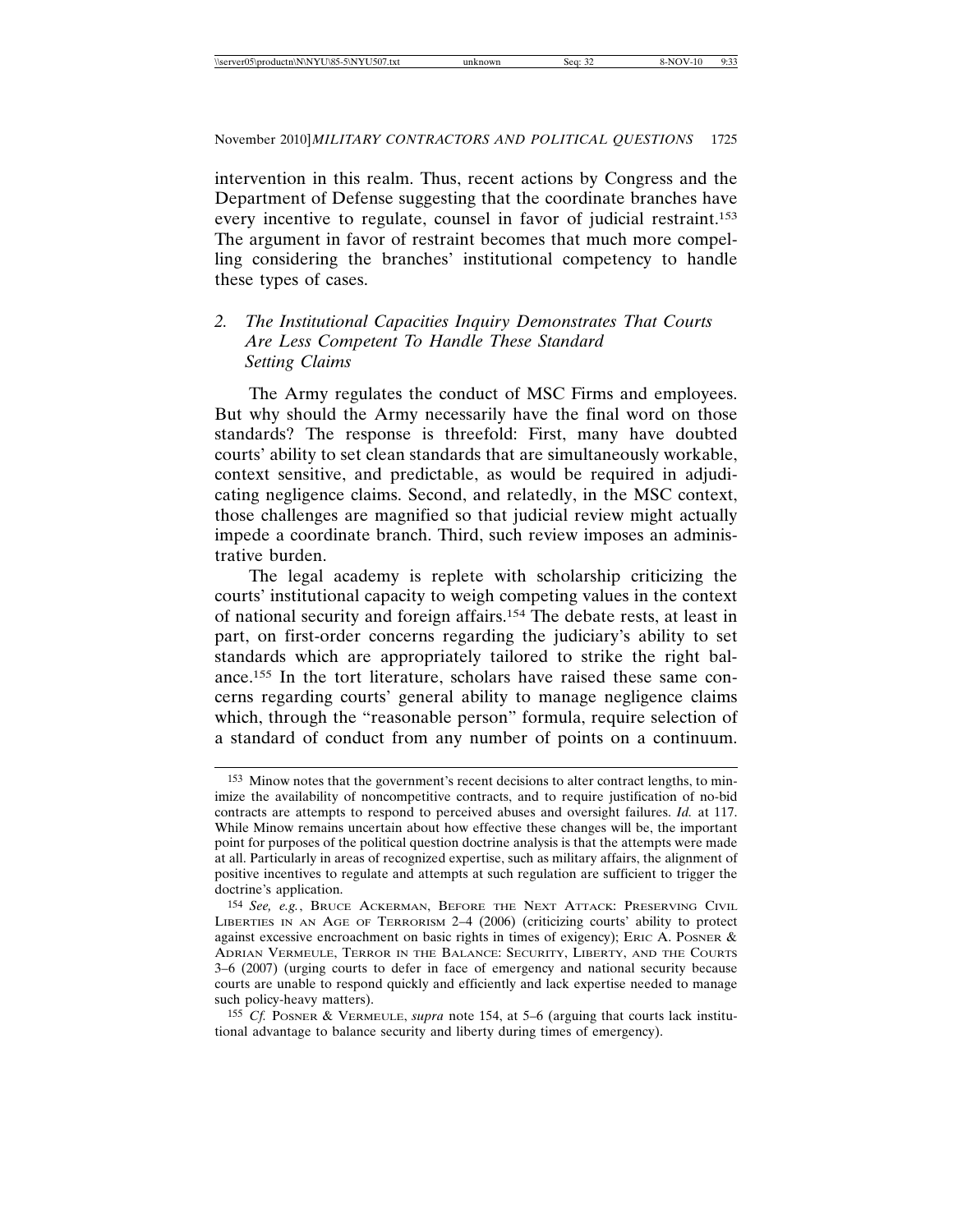Critics question whether courts can apply these standards properly when resolving particular cases.<sup>156</sup>

That courts may struggle at setting context-specific standards of conduct bolsters the argument that courts should abstain from doing so where the stakes are particularly high. Consider the difficulties that a jury might face in extrapolating the reasonable person standard to a reasonable person who is driving a convoy under fire on a windy day. It becomes difficult to articulate a legal standard that can account for the highly variable in-theater conditions in a consistent manner.

Even assuming that any standard can be applied consistently, a court must also be careful in choosing one that is simultaneously precise enough to be predictable and flexible enough to compensate wrongfully injured parties, yet not to overly deter net-beneficial behavior.157 The court's ability to strike that balance requires sophistication in the complex nature of military decisions—which courts acknowledge they lack.158 Moreover, a standard requires some agreement on the value obtained by engaging in the potentially harmful acts, and the cost of the loss or injury—an inquiry that is imprecise and difficult.159 It is axiomatic that the goals of tort law are to deter and to compensate. But while a military commander likely takes concerns such as safety into consideration, he also weighs a number of other factors, including the necessity of the mission, alternative strategies, costs of delay, and implications for future strategy. In contrast, the judicial negligence standard takes an ex ante, victim-focused perspective. There is a low likelihood of developing a rule that both the judiciary and the military find workable.

The consequences of an incorrectly drawn line are profound. Judicially imposed standards may lack the necessary political considerations and establish judicial precedent that sets imperfect bounda-

<sup>156</sup> *See* Richard A. Epstein, *A Theory of Strict Liability*, 2 J. LEGAL STUD. 151, 152–60 (1973) (describing inherent difficulty in judicial determination of negligence). Despite judges' attempts to apportion liability based on culpability, Epstein argues that this method provides no real, tangible, or precise variables to account for how much "excuse" is enough to pardon the injury-causing actions of a defendant. *Id.* at 155. Moreover, foreseeability is an incredibly malleable standard, which is troubling from both rule-of-law and predictability standpoints. *Id.* at 161–63 & n.35. When combined with the additional difficulty of pinpointing causation in situations involving inherently risky behavior, administration of the claim can be burdensome.

<sup>157</sup> *Id.* at 161–63.

<sup>158</sup> Courts have generally abstained from involving themselves in case-by-case judgments of military actions. *See infra* note 164 and accompanying text; *see also* Gilligan v. Morgan, 413 U.S. 1 (1973) (holding complaint requesting continuing judicial review of National Guard practices nonjusticiable).

<sup>159</sup> Epstein, *supra* note 156, at 164 (citing R. H. Coase, *The Problem of Social Cost*, 3 J. LAW & ECON. 1 (1960)).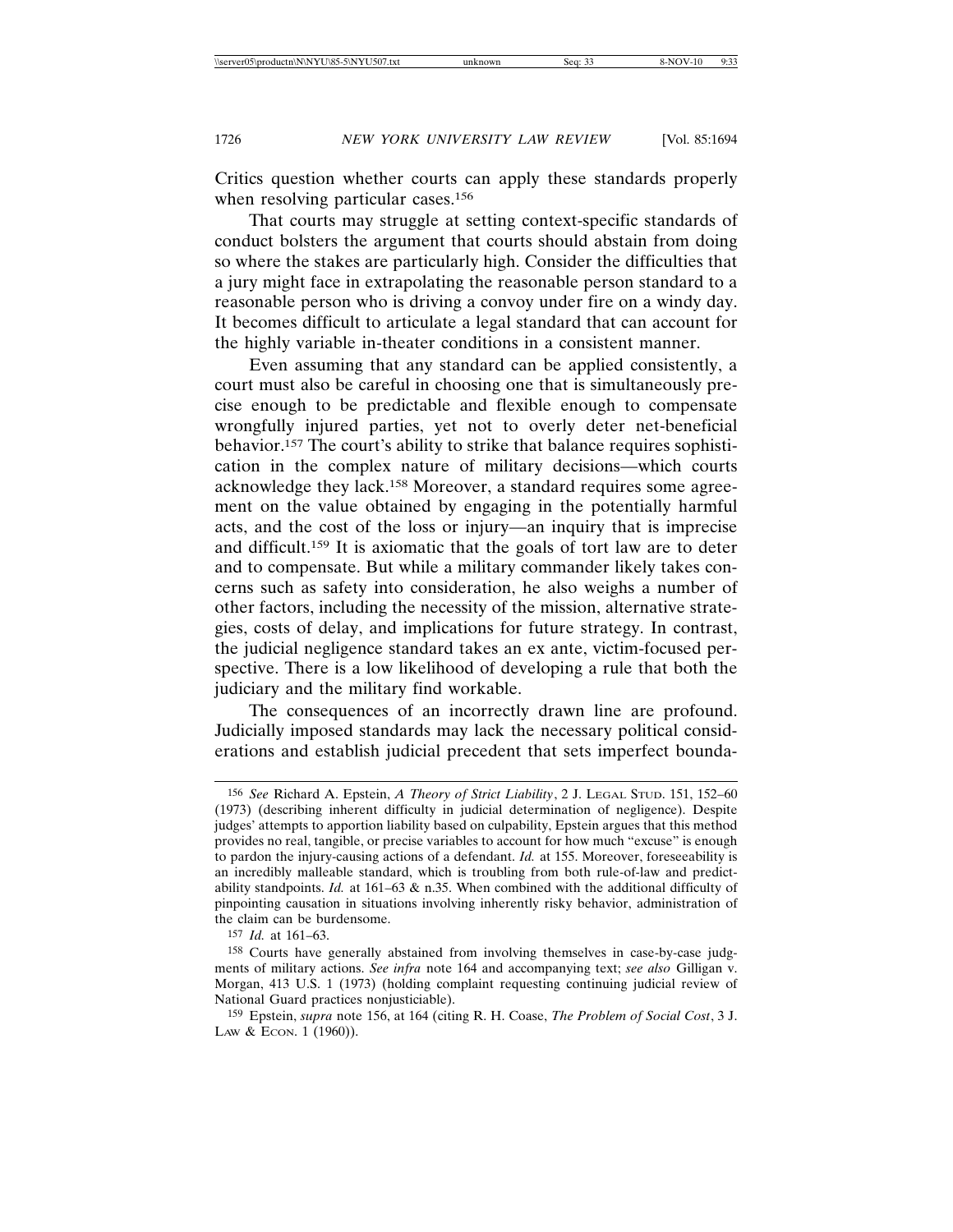ries on military action. The constraining nature of these decisions could unduly limit executive action in moments of exigency when discretion is most needed.160 As one scholar noted, "[s]ubjecting such delicate policy judgments to exacting scrutiny by unelected judges with no expertise in military affairs seems inappropriate in a constitutional democracy."161 Moreover, the application of the UCMJ to contractors might serve as an attempt by Congress to assert the rule of law through a mechanism that is better able to balance the need for justice and retribution with the values upon which the military places a premium. Although the UCMJ might not provide injured parties with their desired remedy—such as monetary redress—to the extent this is a balance struck in the interest of military affairs, it is one that ought not be tampered with.162

As a final matter, the likelihood of imprecise standard setting is magnified by the judiciary's remote physical location from the conduct in question, which both undermines its ability to render judgment and burdens it administratively. In the MSC context, the locus of the harm and the relevant facts are often far removed from the courtroom. Courts lack access to information, as both judicial factfinding capabilities and access to witness testimony are in limited supply. That these claims often arise from in-combat activities makes evidence gathering difficult and can challenge the courts' ability to parse out but-for and proximate causation.163 The nature of military cases taxes the courts' capacity to engage in factfinding and, correspondingly, standard setting.164 Thus, to the extent that the judiciary seems ill equipped, and

163 A classic assumption of the risk argument might be raised as a defense in each of these cases. Additionally, notions of intervening harm may significantly muddy the proximate cause inquiry.

<sup>160</sup> *Cf.* THE FEDERALIST NO. 23, *supra* note 34, at 121 (Alexander Hamilton) (arguing that executive powers in realm of military affairs should "exist without limitation, because it is impossible to foresee or to define the extent and variety of national exigencies"). *See generally* Nzelibe, *supra* note 55 (noting that judicial abstention in foreign affairs is best explained by prudential considerations of judicial capacity).

<sup>161</sup> Pushaw, *supra* note 54, at 1079.

<sup>&</sup>lt;sup>162</sup> The preemption of state tort law in favor of the balance struck by federal regulatory control, see for example, *Riegel v. Medtronic*, 128 S. Ct. 999 (2008) (holding state tort claim preempted under § 360k(a) of Medical Device Amendments to Food, Drug and Cosmetics Act), is a useful analogy in this context.

<sup>164</sup> DaCosta v. Laird, 471 F.2d 1146, 1155 (2d Cir. 1973) ("Judges[ ] [are] deficient in military knowledge, lack[ ] vital information upon which to assess the nature of battlefield decisions, and sit<sup>[</sup>] thousands of miles from the field of action . . . . Are the courts required to oversee the conduct of war on a daily basis, away from the scene of action?"); *see also* Aktepe v. United States, 105 F.3d 1400, 1403 (11th Cir. 1997) (explaining that national security and foreign policy issues are not easily susceptible to judicial treatment); Tiffany v. United States, 931 F.2d 271, 278–79 (4th Cir. 1991) (finding military decisions beyond judicial evaluation); *supra* Part I.C (discussing Gilligan v. Morgan, 413 U.S. 1 (1973)).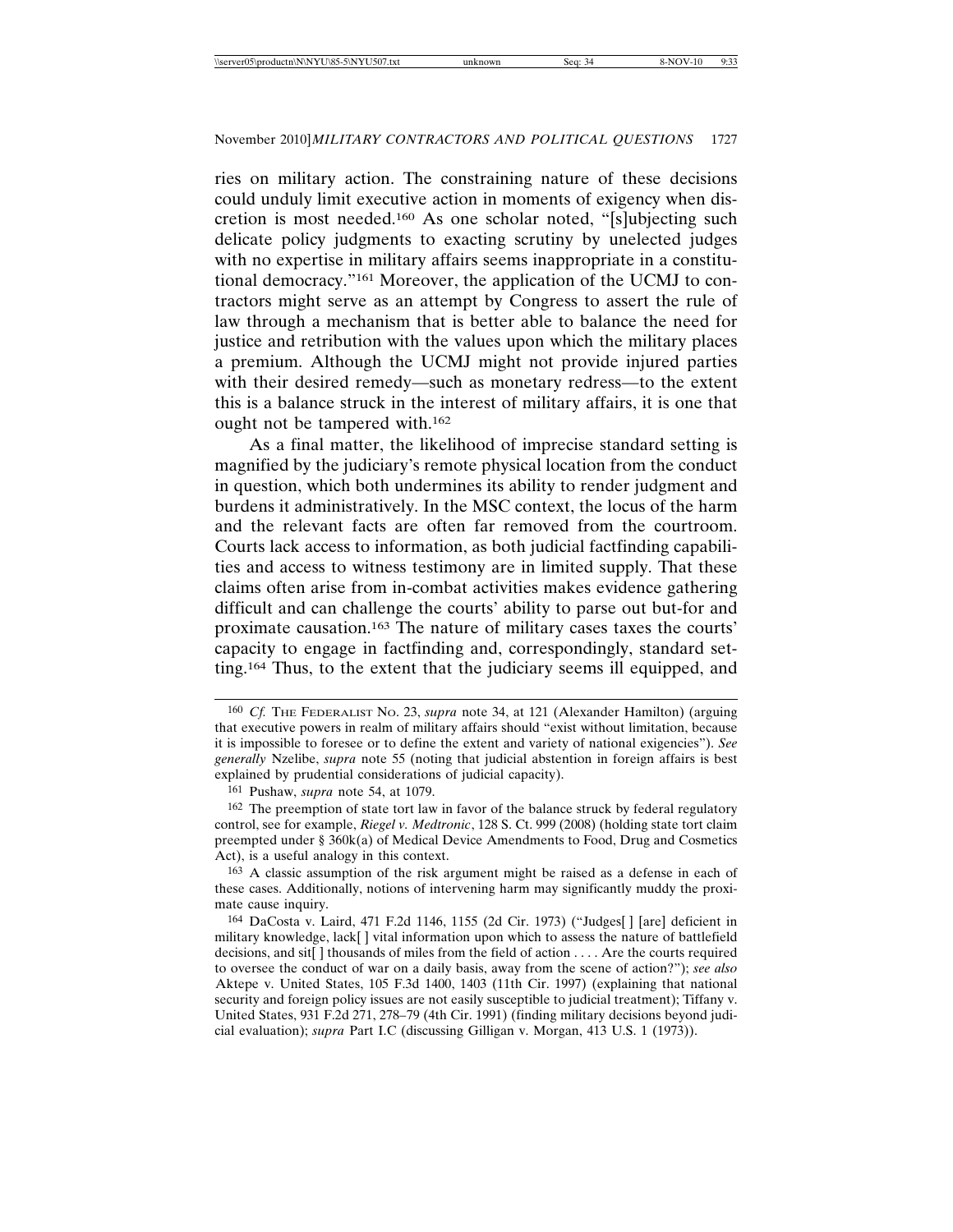the Army *already* regulates MSC conduct, in-field negligence claims against MSCs fit within the realm in which the Court may be most comfortable finding a bar to justiciability: "[T]he absence of judicial review" here does not necessarily "impl[y] the absence of a rule of law."165

In many ways, this Note's approach proposes a formalistic solution to a functional inquiry:166 In-field negligence claims are nonjusticiable, as the likelihood that they will present severe institutional capacity concerns is so high, and the risks presented by judicial involvement is so great that courts should almost always abstain from interference in this area. Yet, as so often happens with bright-line rules, the ensuing debate concerns where the line is drawn: What counts as "in-field"? Certainly cases such as *Carmichael*, *Lane* and, to a lesser extent, *McMahon* present clear cases.167 But what of the soldier electrocuted by a negligently installed shower, as in *Harris v. KBR*?168 Under this model, those claims, too, should be dismissed.

The facts of *Harris*, alone, make judicial abstention seem distasteful in that case. After all, the relevant events occurred on an army base, outside combat conditions. A judge could plausibly look to the reasonableness of how the shower was installed. But what if the base had been closer to combat? Was the installation comparable to that done at other bases, in similar conditions? What if a contractor working maintenance on an army truck overfilled a tire, which burst while on the road in a dangerous combat zone? To what extent can the contractor be held liable if those troops are injured by insurgent attack while stranded, and how should the courts determine what weight to give to the inherently dangerous conditions. It is easy to imagine conditions in which line drawing becomes progressively more difficult.<sup>169</sup> Accordingly, a court adopting a functional approach would

169 Courts have recognized as much in cases in which the government is party to suit for harms stemming from military activities. Under the *Feres* doctrine, the government may

<sup>165</sup> Nzelibe, *supra* note 55, at 996. Nzelibe argues that absent judicial policing of the executive's discretionary authority, the rule of law fails in foreign affairs matters. The counterargument made above is supported by the Army's web of regulations and guidelines.

<sup>166</sup> This is an approach I believe to be consistent with the realities of past applications of the political question doctrine. While the *Baker* Court demanded a case-by-case inquiry and disclaimed the appropriateness of "semantic cataloguing," Baker v. Carr, 369 U.S. 186, 217 (1962), the *Baker* majority went on to "analyze representative cases and to infer from them the analytical threads that make up the political question doctrine," *id.* at 211. In the line of gerrymandering cases that followed *Baker*, the Court's findings in *Baker* were taken to have determinative precedential value, thus rendering racial gerrymandering almost always a justiciable issue. The solution I propose urges a similar approach—a near-categorical presumption against justiciability for in-field claims going forward.

<sup>167</sup> *See supra* Part II.

<sup>168</sup> *See supra* notes 81–83 and accompanying text.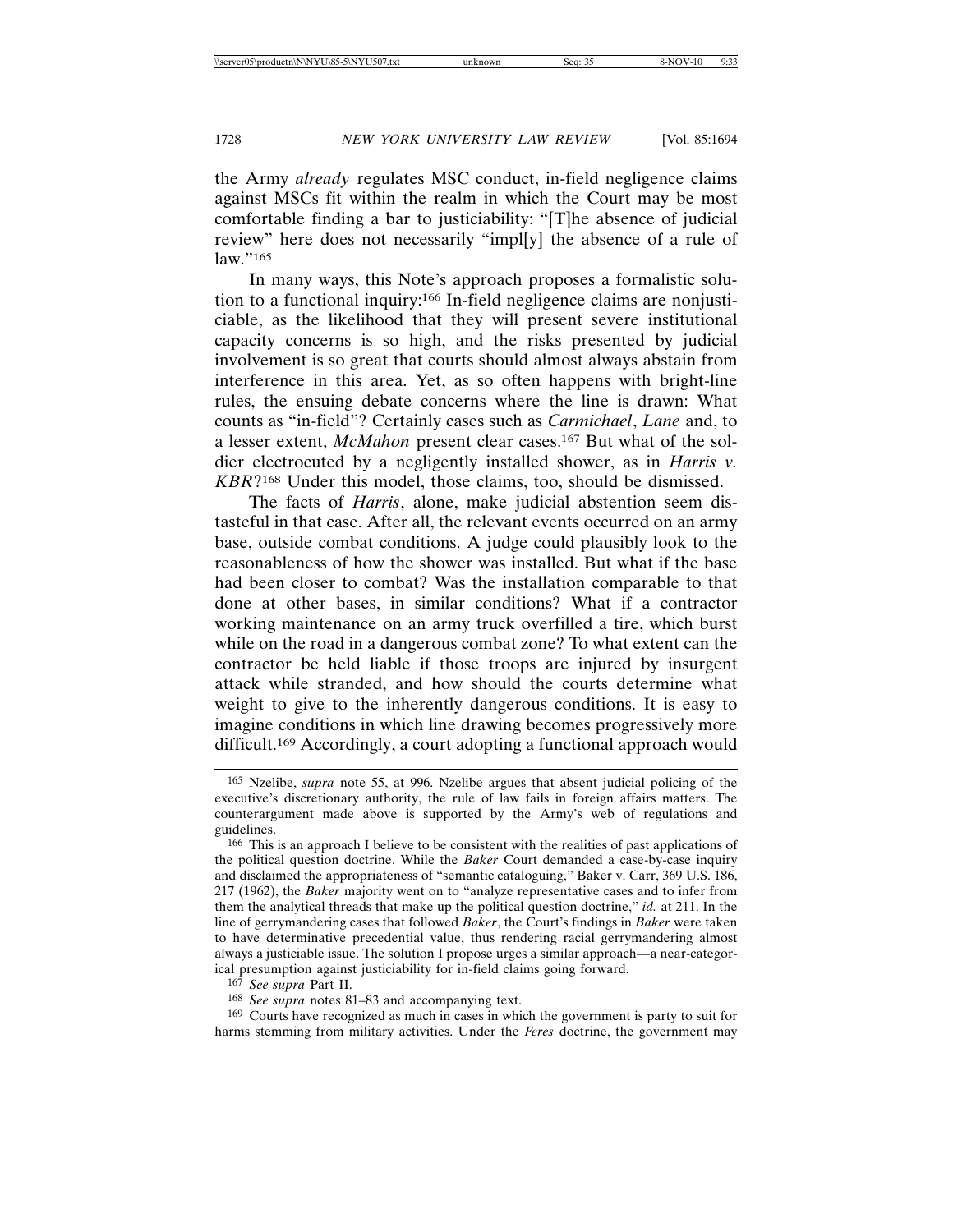do well to err on the side of caution by broadly abstaining in the area of in-field claims.170 This is particularly the case where, as in most claims involving in-field conduct, there are properly aligned incentives for the military to regulate.171

claim an affirmative defense to Federal Tort Claims Act (FTCA) liability where the personal injury results from the negligence of others in the armed services. Feres v. United States, 340 U.S. 135 (1950). Originally cabined to injuries occurring in the exercise of combat activities, the scope of the defense has been defined to include instances as far removed from combat as a fire started in an army barrack because of a defective heating unit, *Feres*, 340 U.S. at 137, and a helicopter crash caused by negligent FAA operators, United States v. Johnson, 481 U.S. 681 (1987). This broad immunity avoids judicial interference with military affairs.

The analogy to the FTCA context does not implicate the Court's public function doctrine, under which the actions of private individuals entrusted by the state to complete certain core functions are deemed governmental in nature for the purposes of establishing state action and triggering constitutional limitations. As an initial matter, the public function doctrine requires that the contractor has taken over all or nearly all of the government function in order for it to apply. *See, e.g.*, New York City Jaycees, Inc. v. United States Jaycees, Inc., 512 F.2d 856, 858 (2d Cir. 1975) (holding that mere receipt of government funds and subsidies is insufficient to create "state action" and trigger public function doctrine). The mere fact that a private entity fulfills a normally governmental function is not sufficient to trigger the doctrine, as the intention of the doctrine is that the state *itself* not avoid the limitations of the Constitution by contracting its core functions out to government providers. *See* Rendell-Baker v. Kohn, 457 U.S. 830, 842 (1982) (declining to find state action in case involving private, nonprofit school paid by local municipalities to educate "maladjusted high school students"). By using military contractors, however, the government is not attempting to avoid liability because it has taken what it views as manageable and workable steps to monitor contractor conduct.

In addition, the public function doctrine sweeps too broadly—if contractor action were essentially governmental, it might require that *all* contractor conduct performed for the military fall within the scope of *Feres* protection, thus rendering all such conduct off limits for civil liability purposes. Under the functional test proposed in this Note, judicial review is at least possible in most instances. Evidence of elements of in-field contractor conduct not regulated by military policy, or instances that indicate that the military does not have sufficient incentive to regulate contractor conduct might convince a court to decline application of the political question doctrine and allow judicial review. Justifying that decision in terms of functional political question doctrine analysis is much easier than undoing a string of decisions declaring that the contractor stands in the shoes of the government for the purposes of civil liability exposure.

170 To be clear, the solution does not rest on the mere tethering of the issue to a particular combat zone—an analytical shortcut that has been criticized in recent literature. *See* Jenks, *supra* note 14, at 199 (criticizing certain courts' reliance on combat zones as locus of harm as having little bearing on issue of causation). Rather, it is the underlying interests signaled by the presence of the combat zone, and the military's interest in the activities occurring therein, that counsel in favor of judicial abstention.

171 In *Harris*, for example, the court notes that military regulations governed how and when maintenance problems were to be managed, though it delegated responsibility for completing repairs to the contractors. Harris v. Kellogg, Brown & Root Servs., Inc., 618 F. Supp. 2d 400, 407–10 & 407 n.7 (W.D. Pa. 2009). The *Harris* court also notes that the military opted to place its soldiers in the facilities in question, despite the presence of known substandard electrical wiring, because it considered that risk appropriate in light of the added protection the structures afforded against mortar attacks and shelling. *Id.* at 405. The fact seemed to matter little to the *Harris* court, which ruled that the case presented no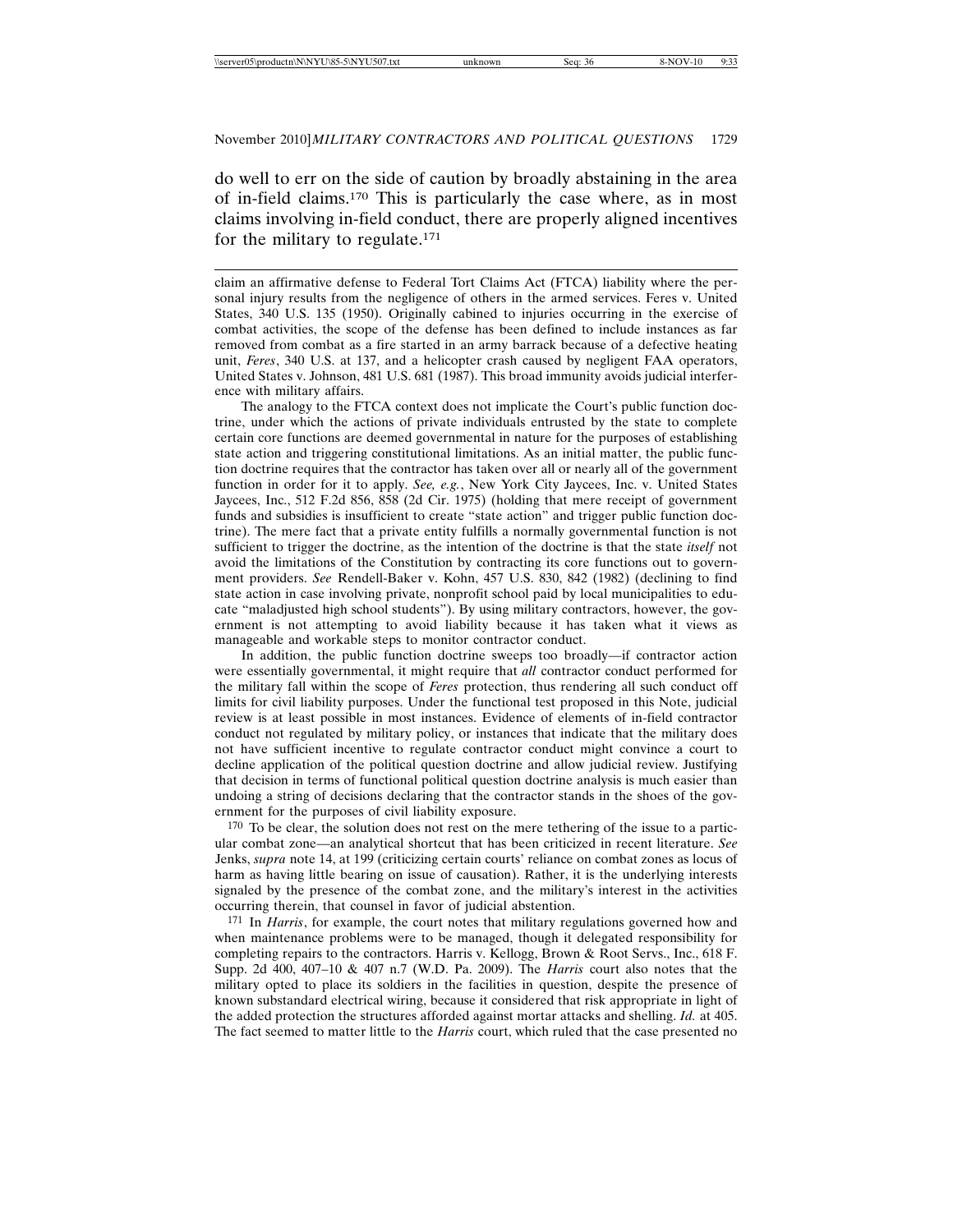Conversely, as the next section demonstrates, the absence of proper regulatory incentives, coupled with greater judicial competence, counsels in favor of judicial review in the fraudulent recruitment context.

### *B. The Two-Prong Functional Approach Allows Judicial Review of Fraudulent Recruiting Claims*

A plaintiff seeking recovery under a fraud claim must demonstrate that the defendant, knowing the plaintiff reasonably relied on the defendant's statements, intentionally made a false representation which the plaintiff believed to be true and relied upon to her detriment.172 In MSC cases, a deciding court would therefore be required—and well equipped—to police the bounds between mere puffery and actionable fraud in rendering judgment.

### *1. Judicial Abstention Creates a Legal Void in the Regulation of Potentially Fraudulent Recruitment*

Unlike the wide net of regulations and command control governing contractors' in-field responsibilities, the period of recruitment in which employer-employee relationships are formed is largely unregulated in the absence of judicial review. Though the LOGCAP contracts may specify the amount of support the military expects a given firm to deliver—a number that thus corresponds with the number of employees that Firm must hire—there are no guidelines regulating the means by which MSC Firms recruit. Additionally, MSC Firms' potentially fraudulent conduct is not self-regulating. Contractors have much to gain from the absence of legal regulation. The nature of their work is dangerous enough that Firms must pay employees some amount of a risk premium. Current estimates place contractor wages at anywhere from \$400 to \$1000 per day.173 To the extent that a firm can minimize perceived risk, it can pay a lower premium and maximize its profits. Absent some countermeasure that alters these incentives, fraudulent recruitment will continue.

Such regulation is unlikely to come from the military, which, like MSC Firms, has little incentive to regulate.174 The primary goal of outsourcing military work is that it increases the administrability of mili-

political question. But it might inform how thoroughly the functional model, as outlined above, should consider the extent the military has already considered relevant factors and made determinations it considers to be in the best interests of the war effort.

<sup>172</sup> 37 AM. JUR. 2D *Fraud and Deceit* § 116 (2001) (outlining scienter requirement).

<sup>173</sup> *Private Warriors*, *supra* note 134.

<sup>174</sup> *See* Minow, *supra* note 151, at 126 (arguing that outsourcing military functions allows Congress to undercut certain forms of democratic accountability).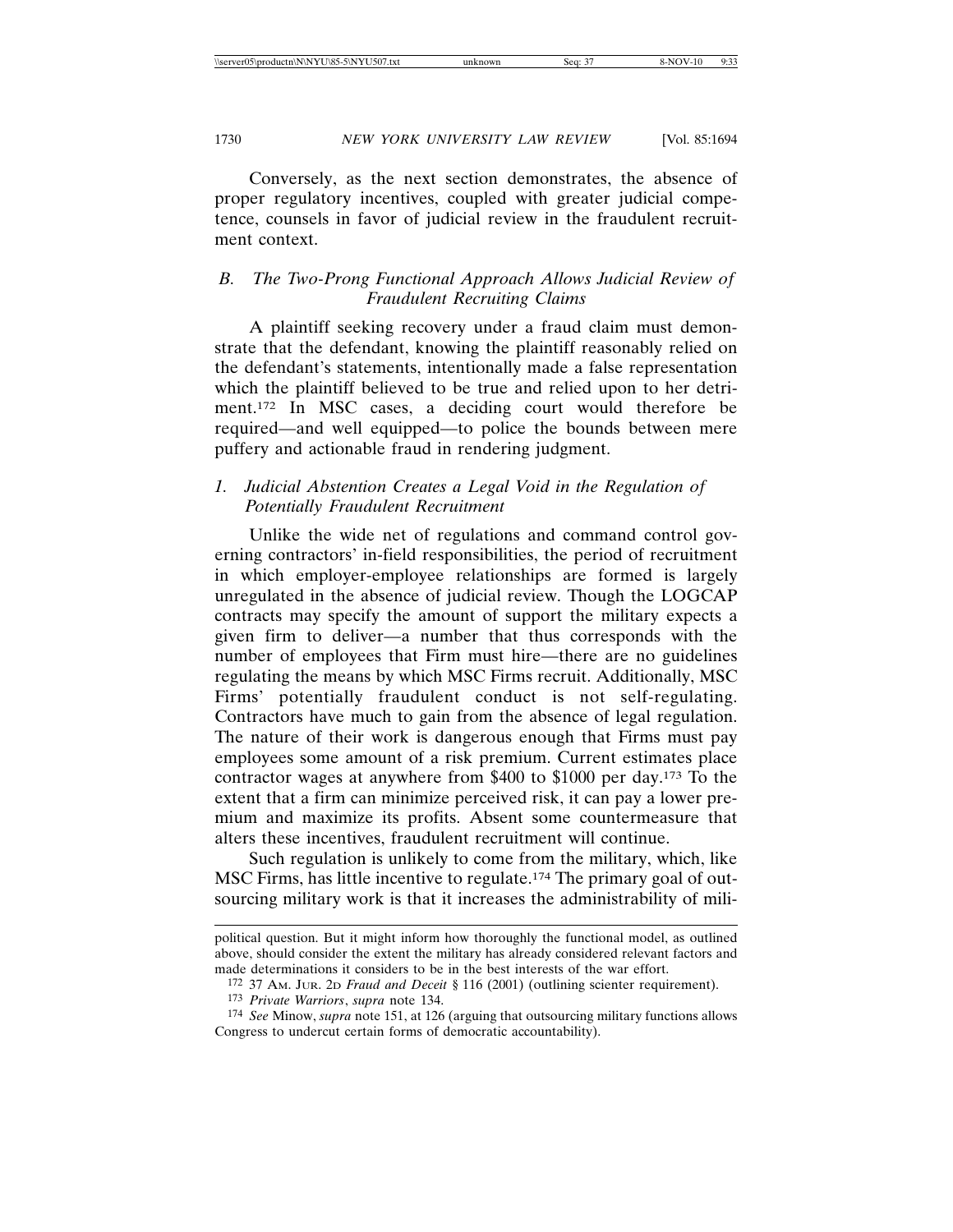tary logistics and shifts tasks to parties that can complete them more efficiently. First, the Army need obtain only a given number of service contractors; it may not care how. Second, stricter recruitment practices might make it more expensive for contractors to hire personnel, which might impose additional costs on the military, both in pricing and in monitoring Firms' practices.175 Third, to the extent that the military can rely on contractors, it need not staff its own projects. Because of the unpopularity of a draft, and because hiring contractors allows the government to report smaller numbers of "troops" in a given venue, private contracting is advantageous to the government from a public relations standpoint.176

Congressional legislation in this realm is also unlikely, unless MSC Firms' allegedly fraudulent recruitment practices become so widespread as to draw national attention.<sup>177</sup> In the absence of judicial supervision, MSC conduct might go largely unregulated.

Courts appear reluctant to recuse themselves from all policing of coordinate branch activity, particularly where judicial abstention would commit a legal issue to a regulatory void. Thus, courts should think twice before abstaining from fraudulent recruitment claims under the political question doctrine simply because the issue touches on contractor issues that may have an indirect effect on a coordinate branch.

# *2. Courts Are Well Equipped To Handle Factfinding in Fraud Claims*

To be sure, the creation of judicial standards in the fraud context presents some challenges. For example, proving causation, determining whether it was reasonable for a party to rely, and setting the

<sup>175</sup> *But see* Chad C. Carter, *Halliburton Hears a Who? Political Question Doctrine Developments in the Global War on Terror and Their Impact on Government Contingency Contracting*, 201 MIL. L. REV. 86, 128–30 (2009) (claiming that firms have overstated effects on government contingency contracting).

<sup>176</sup> Minow, *supra* note 151, at 126 (discussing role that private contractors play in allowing Congress to avoid unpopular public alternatives, such as instituting draft and "avoid[ing] disclosing and reporting details, such as troop and casualty numbers").

<sup>177</sup> *Cf.* Roderick M. Hills, Jr., *Against Preemption: How Federalism Can Improve the National Legislative Process*, 82 N.Y.U. L. REV. 1, 28 (2007) (discussing problem of legislative inertia, which courts can overcome by handing down democracy-forcing decisions). *See generally* CASS R. SUNSTEIN, ONE CASE AT A TIME: JUDICIAL MINIMALISM ON THE SUPREME COURT (1999) (urging brand of democracy-promoting minimalism from Supreme Court to overcome legislative stalemates and reignite democratic constitutional debate).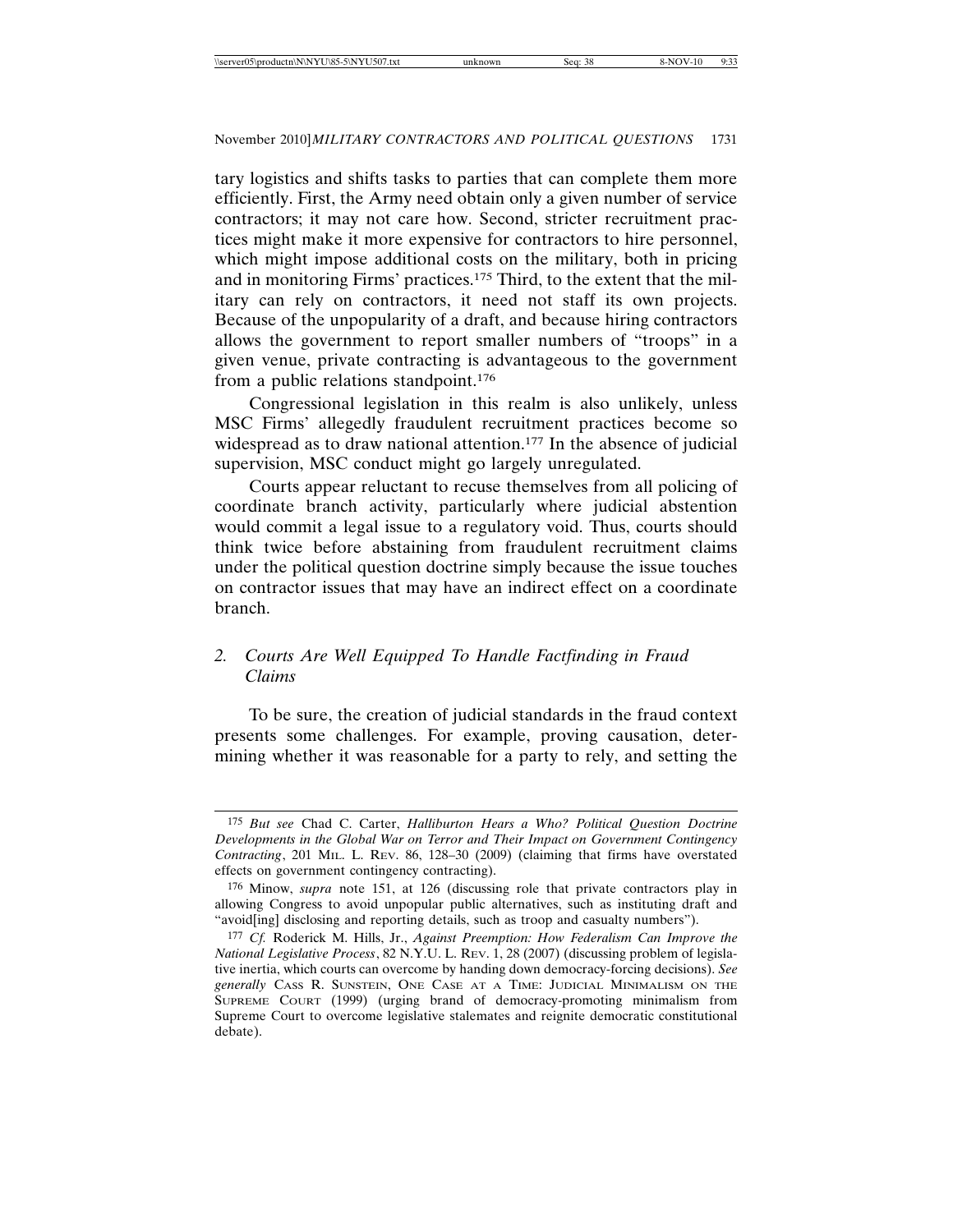burden of proof, which vary among jurisdictions,<sup>178</sup> can sometimes be difficult. While causation is a somewhat murky area in fraud cases, the most onerous cases typically involve large aggregate claims, as with securities or commodities.<sup>179</sup> In contrast, MSC cases, to date, have had fairly small plaintiff classes and have involved relationships of privity, drastically reducing the need to presume causation via complex theories.180

Reliance and the burden of proof are even less problematic from an institutional capacities approach: First, the standard for both will remain constant within a given jurisdiction, a fact which gives parties a consistent framework to guide them in building their case. This standard would be far more concrete than the highly context-specific nature of in-field negligence claims, which constantly require judges to reformulate the respective duties and assumed risks of each party given situational and logistical data (much of which might be classified).

Second, and relatedly, fraud claims do not by their nature require the judiciary to undertake as extensive an amount of long-distance factfinding or present the other administrability problems that have long concerned courts.181 The claims arise in a domestic context, between domestic entities, and outside the challenges of in-combat situations. Additionally, the claims lack the extremely close nexus with military affairs presented by the in-field negligence claims. While defendants have argued (often in the alternative) that their representations to employees relied on Army assurances of safety, arguably some more limited form of discovery or in camera review would allow courts to access information on what representations were made to MSC Firms during contract negotiations without undermining military objectives. Recall that the in-field negligence claims, conversely,

<sup>178</sup> 37 AM. JUR. 2D *Fraud and Deceit* § 493 (2001) (listing "substantial evidence;" "clear, satisfactory, and convincing evidence;" and "clear, precise, and unequivocal evidence" as most common standards).

<sup>179</sup> *See, e.g.*, Dura Pharms., Inc., v. Broudo, 544 U.S. 336, 338, 346 (2005) (establishing requirement of "loss causation" in securities fraud); Basic, Inc. v. Levinson, 485 U.S. 224 (1988) (adopting fraud on the market theory of causation in securities fraud claims).

<sup>180</sup> *See, e.g.*, Carmichael v. Kellogg, Brown & Root Servs., Inc. (*Carmichael II*), 564 F. Supp. 2d 1363 (N.D. Ga. 2008) (one plaintiff); Fisher v. Halliburton, Inc., 454 F. Supp. 2d 637 (S.D. Tex. 2006) (seventeen plaintiffs); Lane v. Halliburton, No. H-06-1971, 2006 WL 2796249, at \*1 (S.D. Tex. Sept. 26, 2006) (two plaintiffs); Smith-Idol v. Halliburton, No. H-06-1168, 2006 WL 2927685 (S.D. Tex. Oct. 11, 2006) (one plaintiff); Whitaker v. Kellogg, Brown & Root, Inc., 444 F. Supp. 2d 1277 (M.D. Ga. 2006) (three plaintiffs).

<sup>181</sup> *See supra* text accompanying note 164; *see also* Carmichael v. Kellogg, Brown & Root Servs., Inc. (*Carmichael II*), 572 F.3d 1271, 1281–83 (11th Cir. 2009) (noting discretionary, fact-sensitive, and policy-related issues raised by plaintiffs' in-field negligence claims).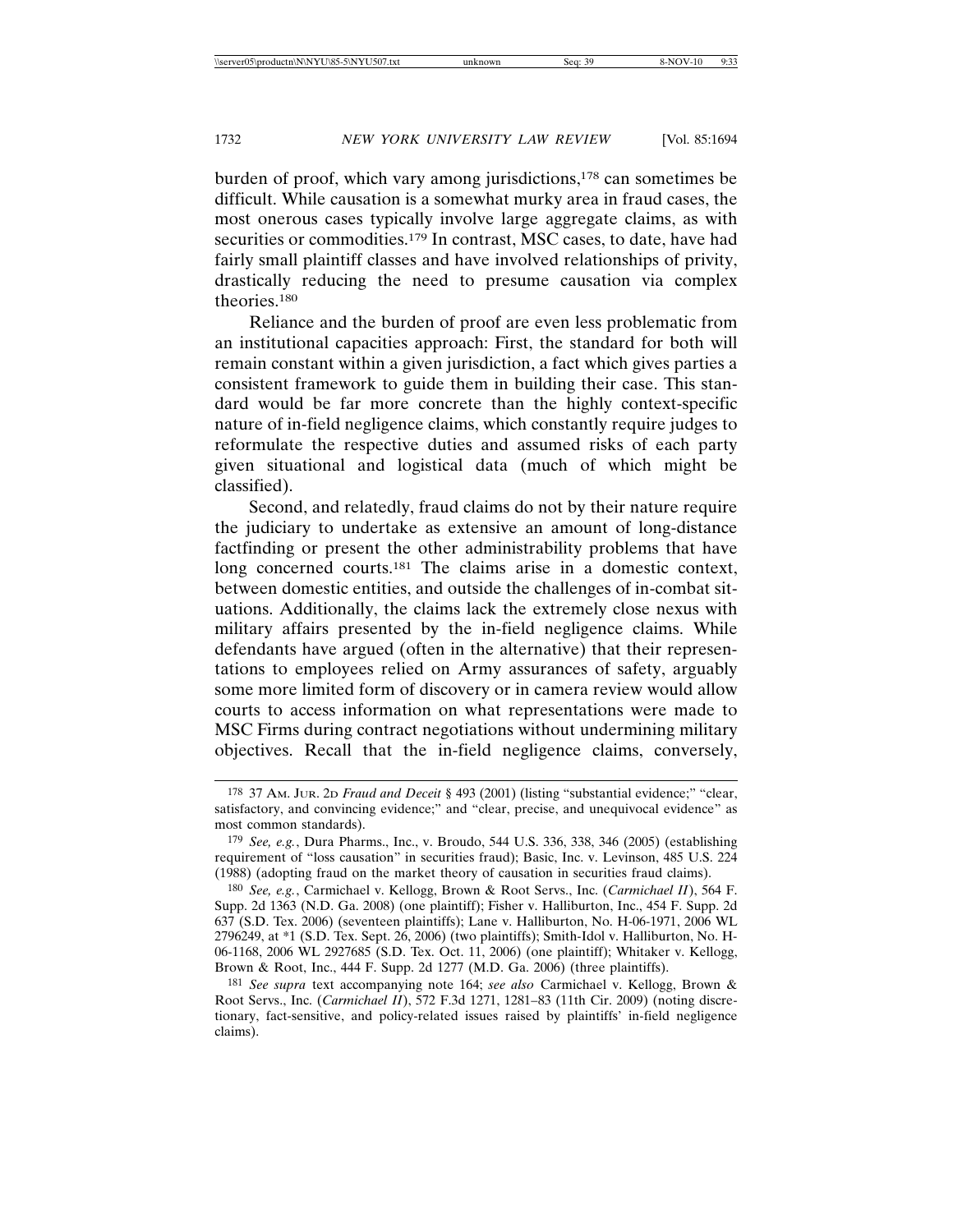would have set standards that governed contractor conduct while on missions.

Finally, the nature of the judicial inquiry is different in the realm of fraud.182 As I argued in Part III.B, in-field negligence claims require the judiciary to engage in constant standard setting and adjustment to ensure that, depending on the context of the military activities, the reasonable person standard strikes the right balance between risk and benefit.

Further, the judiciary and the military approach issues of military protocol and standard setting with different sets of values, making agreement upon the proper balance nearly impossible: The former seeks to deter harmful conduct by potential tortfeasors; the latter seeks to effectuate military strategy. Unless it is crucial to military strategy that contracting Firms actively mislead recruits regarding the risk they face, the policies of the judiciary and the military do not inherently conflict. The MSC Firm has a direct incentive to lie (to avoid higher risk premiums), and judicial policing of MSC Firm recruitment would frustrate this intent.183 Additionally, to the extent that standards are set ex ante, we might classify the nature of the judicial involvement here as more of a circumstance of factfinding than standard setting (e.g., "Did defendant intentionally misrepresent the risk?" versus "What actions would constitute reasonable conduct in this scenario?"). Such factfinding, because it is not variable to an extent that precludes consistent outcomes and because it does not impinge on military control of policymaking within the military's zone of discretion, falls well within the traditional purview of the judiciary.184 Because there is a regulatory gap, courts should set administrability concerns aside to police that conduct.

183 Forcing MSC Firms to be honest could make it more difficult for these firms to find employees, and thus hinder military strategy. However, if we presume MSC Firms and employees to be rational actors, a firm need only increase the risk premium to counter employees' increased reluctance to sign up. Given a choice between firms' losing profit and individuals' consenting to conditions at a less-than-deserved risk premium, the law should choose the former. *See also* Carter, *supra* note 175, at 128–30 (arguing that judicial involvement would have limited effect on military's ability to contract for needed services).

184 For example, federal courts are already actively engaged in policing otherwise difficult fraud claims in the realm of securities enforcement and product labeling. They rely in large part upon regulatory schemes to do so. *See, e.g.*, Securities Act of 1933, 15 U.S.C. §§ 77a–77aa (2006); Securities Exchange Act of 1934, 15 U.S.C. §§ 78a–78nn (2006); Food,

<sup>182</sup> One could argue the fraudulent recruitment claims brought against MSC Firms are weak, on the merits, since one might wonder how any individual could have believed they would be safe in Iraq. At the margins, though, there is a benefit to be had in allowing some of these claims to proceed to discovery—in particular, those instances in which MSC Firms' recruitment efforts are egregious enough to transgress the line between puffery and fraud. And, given the growth of the military contractor state, it is unlikely that these cases will continue to be limited to claims from employees in combat zones.